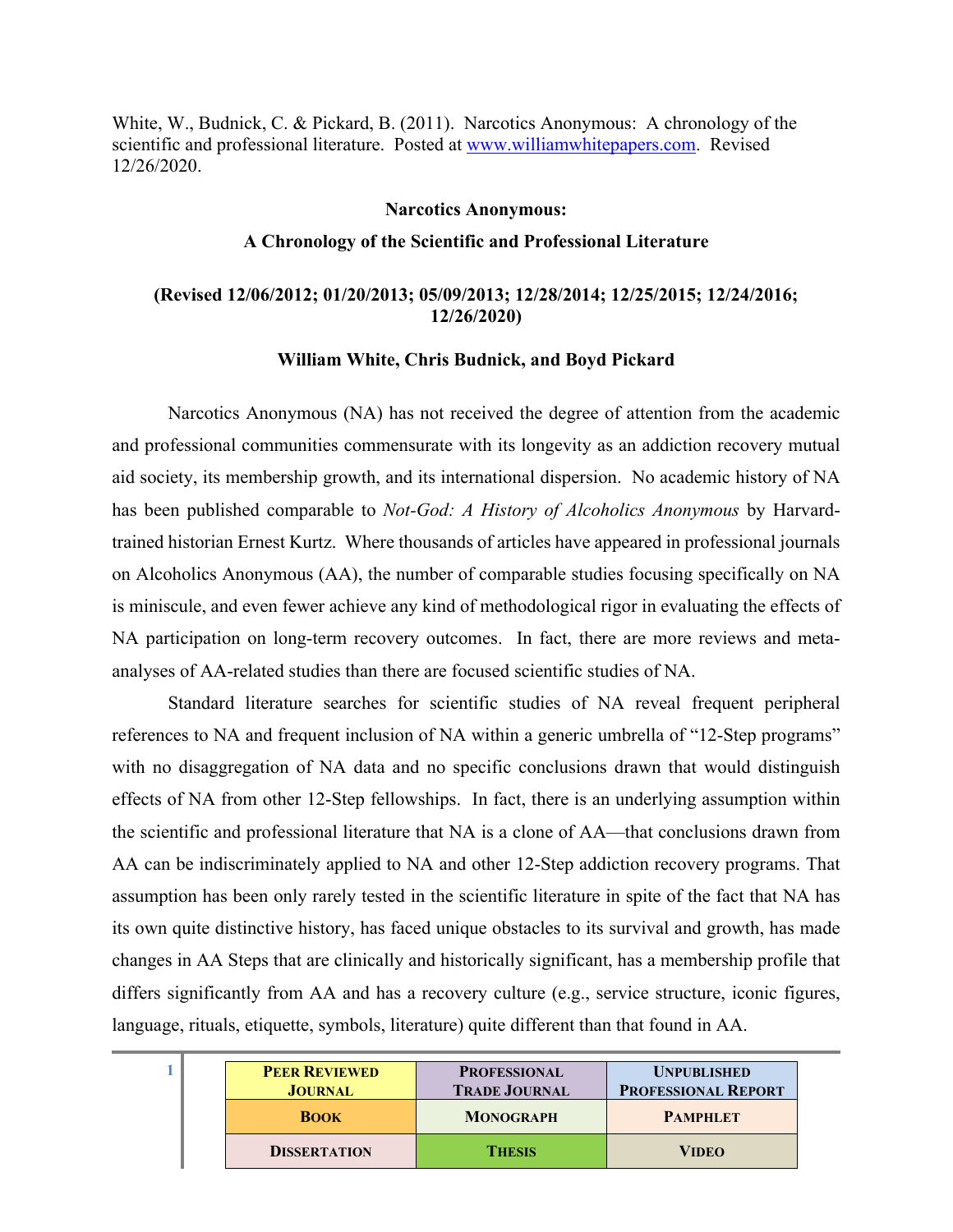Many of the basic questions once posed about AA have at least preliminary answers in the research literature, but such answers are not yet available for NA. These questions include intraand extra-organizational factors related to survival and growth; rates of attraction, engagement, and retention/attrition; short and long-term effects of participation; isolation of "active ingredients" that influence recovery outcomes; effects of concurrent or sequential participation in professional treatment or co-participation in other recovery support organizations; effects of disengagement on recovery stability; and effects of participation across diverse populations of members, e.g., women, youth, ethnic and cultural groups, people with co-occurring disorders, people taking medication, etc.

The length of the list of publications below might at first glance seem to constitute an impressive body of scientific and professional focus on NA, but that is not the case. The reference to NA in most of the publications below are tangential and do not constitute a focused examination of NA. There is evidence of growing scientific and professional interest in NA over the past decade, but there has yet to be a clear NA-related research agenda formulated or fulfilled. It is our belief that such an agenda will emerge within the coming decade. To set the stage for the formulation and fulfillment of such an agenda, we have created a working chronology of papers on NA and papers on the broader arena of 12-Step programs with particular implications to NA that have appeared in books aimed at a professional audience or authored by addiction professionals, peer-reviewed scientific and clinical journals, addiction professional trade journals, master's theses and doctoral dissertations, and through books and clinical manuals aimed at addiction professionals.

The search mechanisms used to prepare this chronology include ADAI (Alcohol and Drug Abuse Institute, University of Washington), CORK, Dissertation Abstracts, NIAAA-ETOH, Google Scholar, ProQuest Dissertations & Theses, PsychInfo, PubMed, SAMHSA (Office of Applied Studies), WorldCat Dissertations, and the holdings of the Illinois Addiction Studies Archives.

The history of the larger body of popular literature on NA and NA's own literature is not included in this chronology. Those interested in this literature will find much of it listed at the

|  | <b>PEER REVIEWED</b><br><b>JOURNAL</b> | <b>PROFESSIONAL</b><br><b>TRADE JOURNAL</b> | <b>UNPUBLISHED</b><br><b>PROFESSIONAL REPORT</b> |
|--|----------------------------------------|---------------------------------------------|--------------------------------------------------|
|  | <b>BOOK</b>                            | <b>MONOGRAPH</b>                            | <b>PAMPHLET</b>                                  |
|  | <b>DISSERTATION</b>                    | <b>THESIS</b>                               | <b>VIDEO</b>                                     |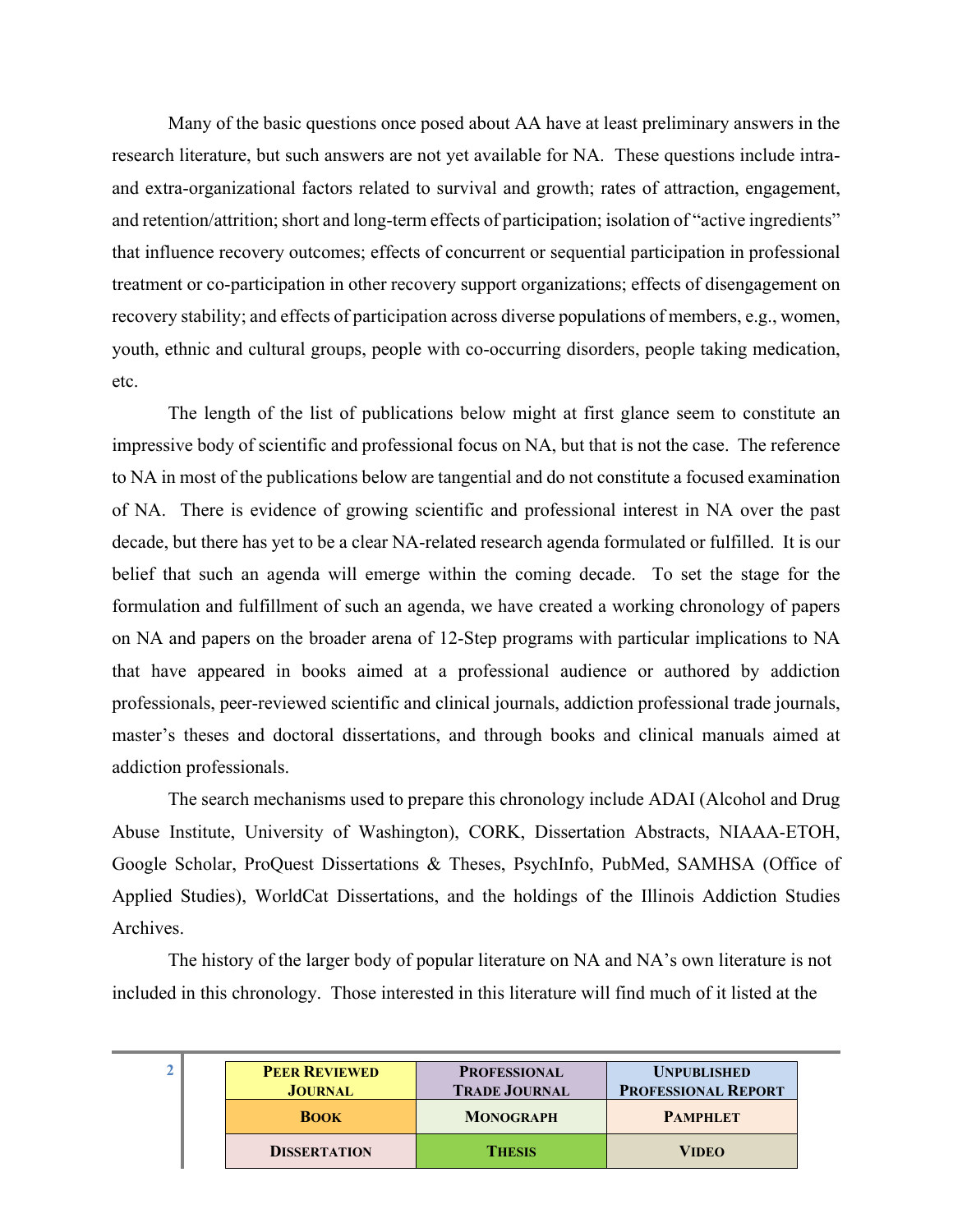<span id="page-2-0"></span>following site: [http://www.williamwhitepapers.com/pr/2013%20NA%20Chronology%20-](http://www.williamwhitepapers.com/pr/2013%20NA%20Chronology%20-%20Volume%20One%202nd%20Edition.pdf) [%20Volume%20One%202nd%20Edition.pdf](http://www.williamwhitepapers.com/pr/2013%20NA%20Chronology%20-%20Volume%20One%202nd%20Edition.pdf) 

Readers unfamiliar with the history of NA should know that there is more than one NA, only one of which survived as NA as it is known today. Today's NA dates from its founding in California in 1953, to its near death in 1959, and its subsequent survival and maturation as an addiction recovery mutual aid organization. Many of the earliest references to NA in the below chronology refer to those organizations that can trace their ancestry to the founding of Addicts Anonymous in 1947 and its move to New York City in 1949 via Danny C. and its rechristening as Narcotics Anonymous. Those interested in this history are referred to the following: White, W., Budnick, C., & Pickard, B. (2011). Narcotics Anonymous: Its history and culture*. Counselor*, *12*(2), 10-15, 22-27, 36-39, 46-50. (For unabridged version, see: [http://www.williamwhitepapers.com/pr/2011%20Narcotics%20Anonymous%20History%20and](http://www.williamwhitepapers.com/pr/2011%20Narcotics%20Anonymous%20History%20and%20Culture.pdf) [%20Culture.pdf\)](http://www.williamwhitepapers.com/pr/2011%20Narcotics%20Anonymous%20History%20and%20Culture.pdf)

To facilitate easier navigation of this document, the following hyperlinks will take the reader to specific years. Selecting the hyperlinked years in the document will also return the reader to this page.

| 1951 | 1959        | 1966 | 1981 | 1990 | 1997        | 2004 | 2011 | 2018               |
|------|-------------|------|------|------|-------------|------|------|--------------------|
| 1952 | <b>1960</b> | 1969 | 1983 | 1991 | 1998        | 2005 | 2012 | 2019               |
| 1953 | 1961        | 1970 | 1985 | 1992 | 1999        | 2006 | 2013 | 2020               |
| 1954 | 1962        | 1972 | 1986 | 1993 | <b>2000</b> | 2007 | 2014 | <b>Appendix I</b>  |
| 1956 | 1963        | 1973 | 1987 | 1994 | 2001        | 2008 | 2015 | <b>Appendix II</b> |
| 1957 | 1964        | 1979 | 1988 | 1995 | 2002        | 2009 | 2016 |                    |
| 1958 | 1965        | 1980 | 1989 | 1996 | 2003        | 2010 | 2017 |                    |

Due to the unprecedented growth of Narcotics Anonymous in Iran, we have included scientific literature on NA in Iran both in the chronology and as Appendix I. Appendix II lists known publications related to the history of Narcotics Anonymous.

|  | <b>PEER REVIEWED</b><br><b>JOURNAL</b> | <b>PROFESSIONAL</b><br><b>TRADE JOURNAL</b> | <b>UNPUBLISHED</b><br><b>PROFESSIONAL REPORT</b> |
|--|----------------------------------------|---------------------------------------------|--------------------------------------------------|
|  | <b>BOOK</b>                            | <b>MONOGRAPH</b>                            | <b>PAMPHLET</b>                                  |
|  | <b>DISSERTATION</b>                    | <b>THESIS</b>                               | <b>VIDEO</b>                                     |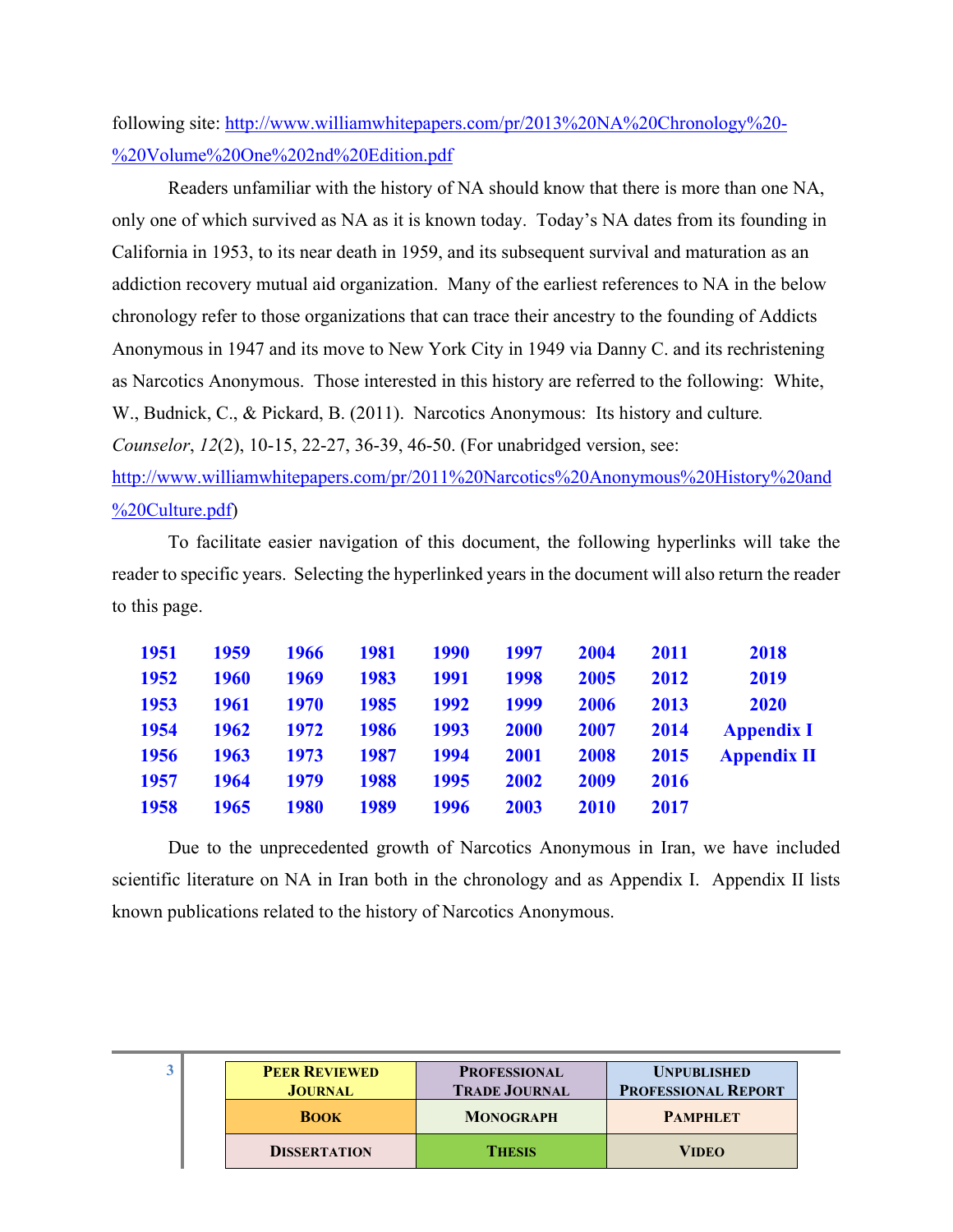<span id="page-3-0"></span>Abrahamson, E. M., & Pezet, A. W. (1951). *Body, mind and sugar*. Henry Holt and Company: New York. p. 190 – 191.

Anonymous. (1951). Narcotics Anonymous. *American Journal of Public Health, 41*, p. 254.

Vogel, V. H., & Vogel, V. E. (1951). *Facts about narcotics*. Chicago, IL: Scientific Research Associates, Inc. (references Narcotics Anonymous as a new community resource).

# **[1952](#page-2-0)**

St. Charles, A. J. (1952). *The narcotics menace***.** Los Angeles, CA: Borden Publishing Co. (Notes Los Angeles chapter of Narcotics Anonymous, also known as Addicts Anonymous)

Deutsch, A. (1952). *What we can do about the drug menace* (U.S. Public Health Service - Public Affairs Pamphlet #186). September (includes a one-page section entitled Addicts Anonymous).

# **[1953](#page-2-0)**

Fraser, H. F., & Grider, J. A. (1953). Treatment of drug addiction. *American Journal of Medicine*, May, 571-577. (Reference to Addicts Anonymous as a recovery support resource).

# **[1954](#page-2-0)**

Brown, W. (1954). *Monkey on my back*. London, England: Elek Books Limited.

Maurer, D. W., & Vogel, V. H. (1954). *Narcotics and narcotic addiction*. Springfield, IL: Charles C. Thomas.

# **[1956](#page-2-0)**

Buckwalter, J. A. (1956). *Merchants of misery*. Mountain View, CA: Pacific Press Publishing Association. (Notes operations of Addicts Anonymous, Narcotics Anonymous, Habit Forming Drugs and NOTROL.)

Nyswander, M. (1956). *The drug addict as a patient*. New York: Grune & Stratton. (Brief description of Narcotics Anonymous).

Nyswander, M. (1956). A Research Project on the Treatment of Drug Addicts. *Bulletin, Drug Addiction. Committee on Drug Addiction and Narcotics, National Academy of Sciences – National Research Council*. Minutes of Seventeenth Meeting January 30 – 31, 1956, Appendix K, pp. 1484-1493.

# **[1957](#page-2-0)**

Winick, C. (1957). Narcotics addiction and its treatment. *Law and Contemporary Problems, 22*(1), 9-33.

|  | <b>PEER REVIEWED</b><br><b>JOURNAL</b> | <b>PROFESSIONAL</b><br><b>TRADE JOURNAL</b> | <b>UNPUBLISHED</b><br><b>PROFESSIONAL REPORT</b> |
|--|----------------------------------------|---------------------------------------------|--------------------------------------------------|
|  | <b>BOOK</b>                            | <b>MONOGRAPH</b>                            | <b>PAMPHLET</b>                                  |
|  | <b>DISSERTATION</b>                    | <b>THESIS</b>                               | <b>VIDEO</b>                                     |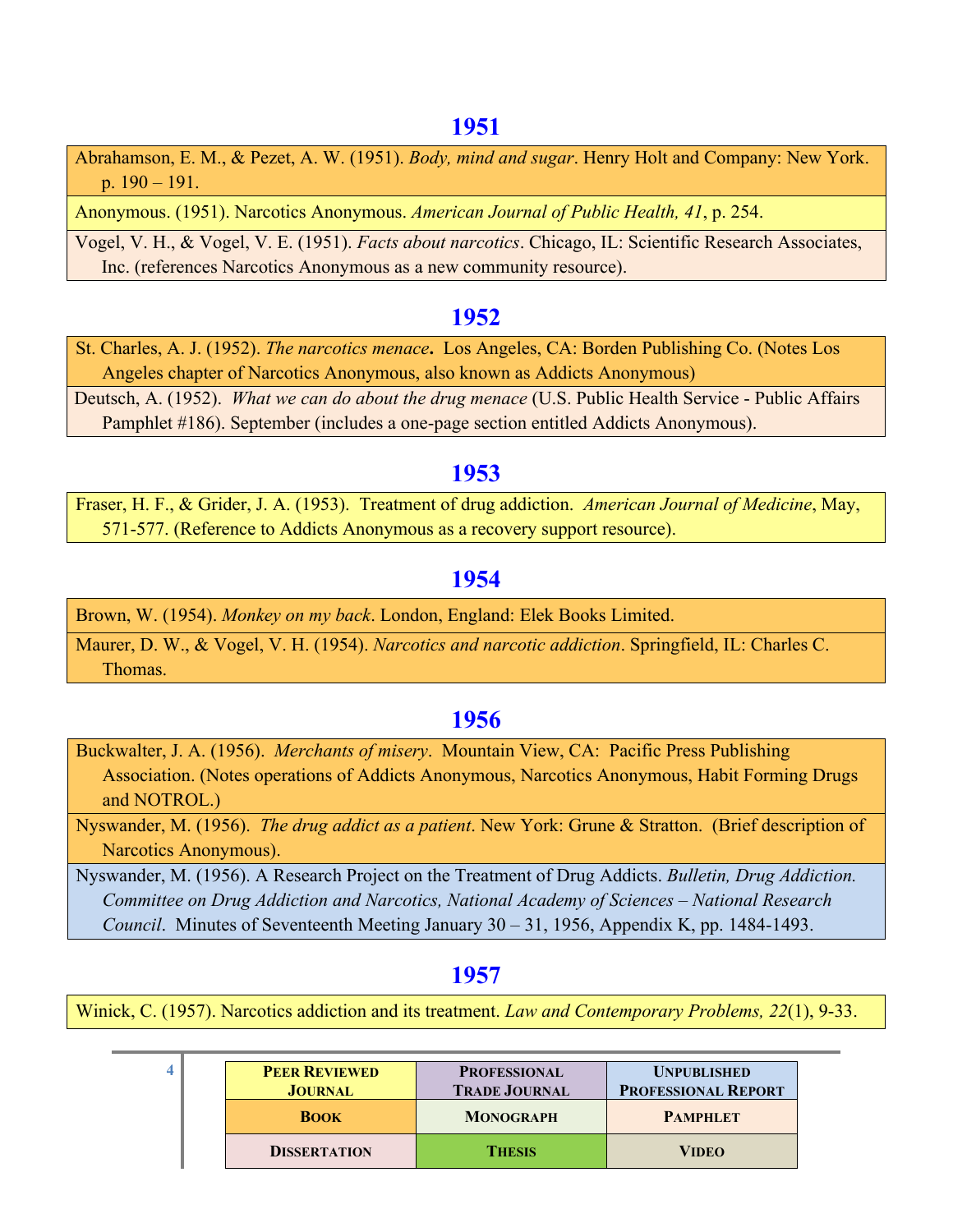<span id="page-4-0"></span>*Really living*. (1958). Washington, D.C.: Narcotics Education, Inc.

Kiepura, W. T. (1958). *A progress report on the conduct of a Narcotics Anonymous program in an adult penal institution, [Soledad Correctional Training Facility](http://www.worldcat.org/search?q=au%3ASoledad+Correctional+Training+Facility.&qt=hot_author)*.

Rosenthal, V. & Shimberg, E. (1958). A Program of Group Therapy with Incarcerated Narcotic Addicts. The Journal of Criminal Law, Criminology, and Police Science, 49(2), p. 140 – 144.

### **[1959](#page-2-0)**

Murtagh, J. M., & Harris, S. (1959). *Who live in shadows*. New York: McGraw-Hill. (Notes existence of 4 Narcotics Anonymous groups).

### **[1960](#page-2-0)**

Post-withdrawal treatment of narcotics addiction at Lexington. (1960). *What's New*, Winter, # 221, Abbot Laboratories. (Notes existence of Addicts Anonymous).

# **[1961](#page-2-0)**

Brown, T. T. (1961). *The Enigma of Drug Addiction.* Springfield, Illinois: Charles C. Thomas.

### **[1962](#page-2-0)**

Flier, W. C. (Ed.) (1962). *Problems in alcoholism and narcotics.* Proceedings of the Institute of Pastoral Psychology, Fordham University, under the auspices of the Dept. of Psychology, June, 1959. New York: Fordham Univ. Press. (Brief references to Narcotics Anonymous meeting in New York City.)

# **[1963](#page-2-0)**

King, A. (1963). Going to Lexington in D. Wakefield (Ed.); *The Addict* (pp. 126 – 138). Greenwich, CT: Fawcett Publications. (Brief reference to Addicts Anonymous).

Mental Health Monograph 2. (1963). *Narcotic drug addiction*. U.S. Department of Health, Education and Welfare, Public Health Service Publication No. 1021. (Brief reference to existence of Narcotics Anonymous).

Sullivan, O. (1963). A Bridge to the Addict in D. Wakefield (Ed.); *The Addict* (pp. 162 – 170). Greenwich, CT: Fawcett Publications. (Brief reference to Narcotics Anonymous).

# **[1964](#page-2-0)**

Harris, J. D. (1964). *The junkie priest: Father Daniel Egan*. New York: Coward-McCann, Inc. (Brief discussion of Narcotics Anonymous in New York City).

| 5. | <b>PEER REVIEWED</b><br><b>JOURNAL</b> | <b>PROFESSIONAL</b><br><b>TRADE JOURNAL</b> | <b>UNPUBLISHED</b><br><b>PROFESSIONAL REPORT</b> |
|----|----------------------------------------|---------------------------------------------|--------------------------------------------------|
|    | <b>BOOK</b>                            | <b>MONOGRAPH</b>                            | <b>PAMPHLET</b>                                  |
|    | <b>DISSERTATION</b>                    | <b>THESIS</b>                               | <b>VIDEO</b>                                     |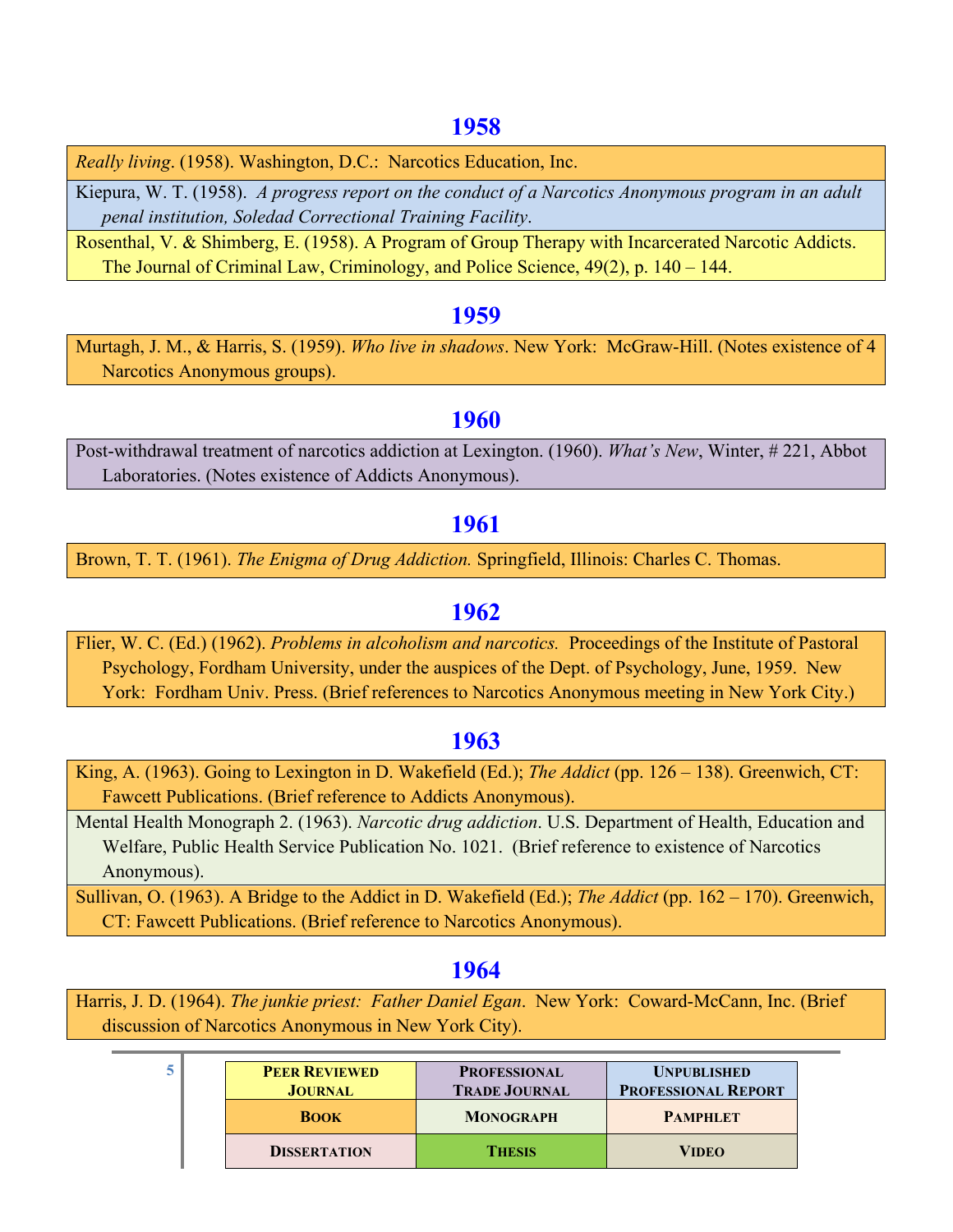<span id="page-5-0"></span>Moncus, M. L. (1964). *Comparison of MMPI scales of members of Alcoholics Anonymous and members of Narcotics Anonymous* (Thesis [E.S.]). New Mexico State University.

Yost, O. R. (1964). *The bane of drug addiction*. New York: The MacMillan Company. (Notes recent organizations of Narcotics Anonymous).

# **[1965](#page-2-0)**

Duncan, T. (1965). *Understanding and helping the narcotic addict*. Englewood Cliffs, NJ: Prentice-Hall.

Kron, Y. J., & Brown, E. M. (1965). *Mainline to nowhere: The making of a heroin addict*. New York: Pantheon Books.

Patrick, S. W. (1965). Our way of life: A short history of Narcotics Anonymous. In E. Harms (Ed.), *Drug addiction and youth* (pp. 148-157). New York: Pergamon Press.

Rasor, B. (1965). The institutional treatment of the narcotic addict. *Journal of the Mississippi State Medical Association*, *6*, 11-14 (Brief reference to Addicts Anonymous).

# **[1966](#page-2-0)**

Jaffe, S. (1966). *Narcotics -- An American plan*. New York: Paul S. Eriksson, Inc. (brief reference to Narcotics Anonymous in New York City).

# **[1969](#page-2-0)**

Sagarin, E. (1969). *Odd man in: Societies of deviants in America*. Chicago: Quadrangle Books. (Contains profile of New York City Narcotics Anonymous).

# **[1970](#page-2-0)**

C., D., & Doyle, B. (1970). Marijuana: Assassin flower. In *Marijuana—To go to pot, or not.* Listen— Better Living Library. Washington, D.C.: Narcotics Education, Inc.

Garmon, W. S., & Strickland, P. (1970). Narcotics Anonymous. In *How to fight the drug menace* (pp. 96- 97). Nashville, TN: Broadman Press.

Standifer, D. A., Cox, J. D., & Poimboeuf, C. E. (1970). *An exploratory study of certain socio-cultural, economic and demographic characteristics of the members of Narcotics Anonymous at Louisiana State Penitentiary* (Master's Thesis). Louisiana State University.

# **[1972](#page-2-0)**

King, R. (1972). *The Drug Hang-Up: America's Fifty-Year Folly* (p. 260). New York: W. W. Norton & Company, Inc.

| 6. | <b>PEER REVIEWED</b><br><b>JOURNAL</b> | <b>PROFESSIONAL</b><br><b>TRADE JOURNAL</b> | <b>UNPUBLISHED</b><br><b>PROFESSIONAL REPORT</b> |
|----|----------------------------------------|---------------------------------------------|--------------------------------------------------|
|    | <b>BOOK</b>                            | <b>MONOGRAPH</b>                            | <b>PAMPHLET</b>                                  |
|    | <b>DISSERTATION</b>                    | <b>THESIS</b>                               | <b>VIDEO</b>                                     |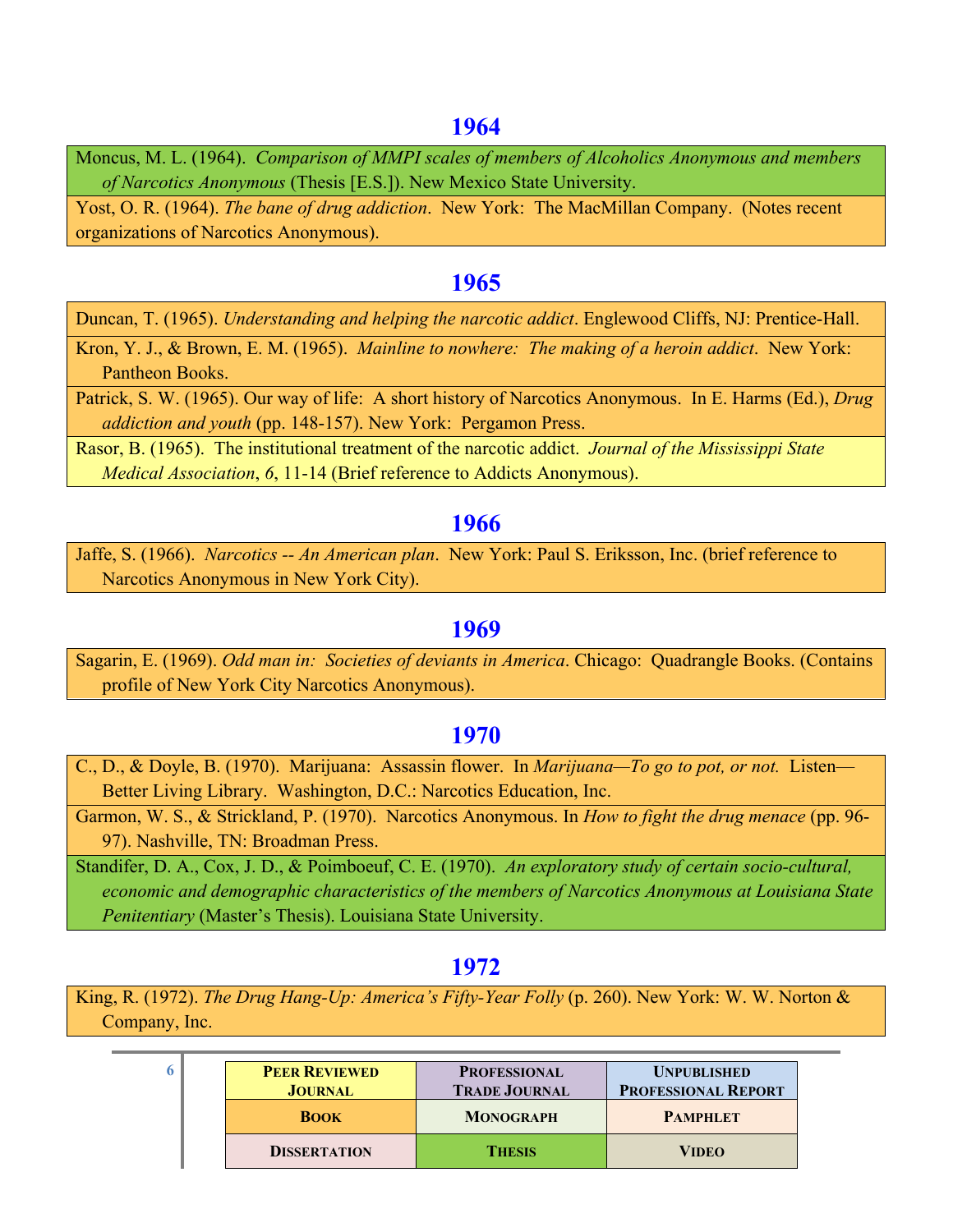<span id="page-6-0"></span>Maurer, D., & Vogel, V. (1973). *Narcotics and narcotic addiction*. Springfield, IL: Charles C. Thomas.

### **[1979](#page-2-0)**

Ashery, R. S. (1979). Self-Help Groups Serving Drug Abusers. In B. S. Brown (ed.), *Addicts and Aftercare* (pp. 135-154). Beverly Hills, CA: Sage Publications, Inc.

# **[1980](#page-2-0)**

Ashmore, B. J. (1980). Narcotics Anonymous: How to start a group in your community. In R. Faulkinberry (ed.), *Drug problems of the 70s; Solutions of the 80s* (National Drug Abuse Conference, 6th, New Orleans, 1979, pp. 399-402). Lafayette, LA: Endac Enterprises.

Hawkins, D. J. (1980). Some Suggestions for "Self-Help" Approaches with Street Drug Abusers. *Journal of Psychedelic Drugs, 12*(2), 131-137.

### **[1981](#page-2-0)**

Nurco, D. (1981). The self-help movement and narcotics addicts. *American Journal of Drug and Alcohol Abuse*, *8*(2), 139-151.

# **[1983](#page-2-0)**

Marques, C. C. (1983). *Behavior control self-help groups members' attitudes regarding health care professionals* (Ph.D. Thesis – Psychology). University of Arizona.

Nurco, D. N., Wegner, N., Stephenson, P., Makofsky, A. & Shaffer, J. W. (1983). *Ex-addicts' self-help groups: Potentials and pitfalls*. New York: Praeger Publishers.

# **[1985](#page-2-0)**

Narcotics Anonymous. (1985). *Journal of the American Medical Association*, *254*(21), 3037.

Peyrot, M. (1985). Narcotics Anonymous: Its history, structure, and approach. *International Journal of the Addictions*, *20*(10), 1509-1522.

*What is N. A.?* (pamphlet). (1985). Center City, MN: Hazelden.

# **[1986](#page-2-0)**

*N. A.: One member's story* (pamphlet). (1986). Center City, MN: Hazelden.

|  | <b>PEER REVIEWED</b><br><b>JOURNAL</b> | <b>PROFESSIONAL</b><br><b>TRADE JOURNAL</b> | <b>UNPUBLISHED</b><br><b>PROFESSIONAL REPORT</b> |
|--|----------------------------------------|---------------------------------------------|--------------------------------------------------|
|  | <b>BOOK</b>                            | <b>MONOGRAPH</b>                            | <b>PAMPHLET</b>                                  |
|  | <b>DISSERTATION</b>                    | <b>THESIS</b>                               | <b>VIDEO</b>                                     |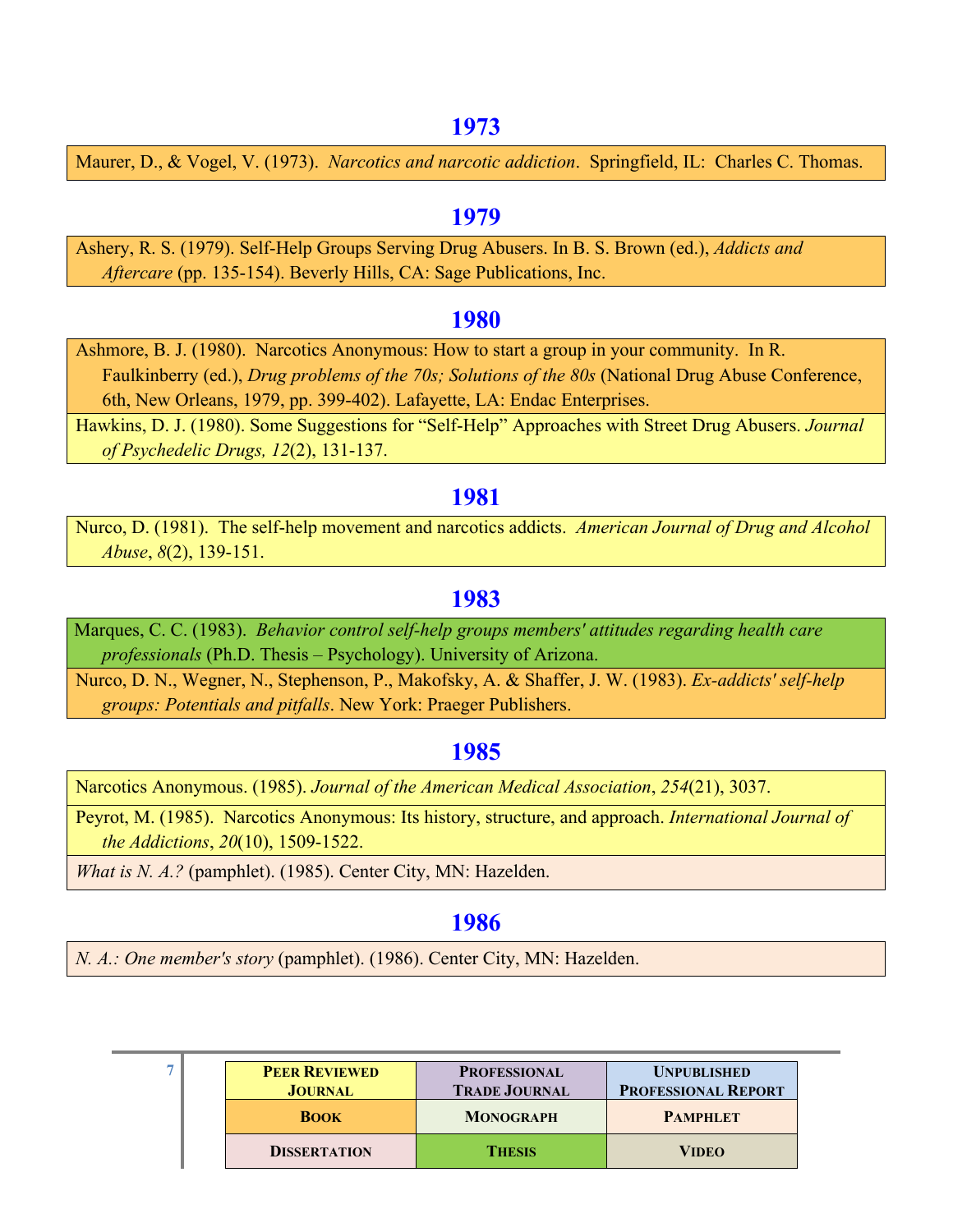<span id="page-7-0"></span>Buxton, M. E., Smith, D. E., & Seymour, R. B. (1987). Spirituality and other points of resistance to the 12-step recovery process. *Journal of Psychoactive Drugs*, *19*(3), 275-286.

Cloud, W. (1987). *From down under: A qualitative study on heroin addiction recovery*. Ann Arbor, MI: Dissertation Abstracts.

Ehrlich, P. (1987). 12-step principles and adolescent chemical dependence treatment. *Journal of Psychoactive Dru*gs, *19*(3), 311-317.

Muhleman, D. (1987). 12-step study groups in drug abuse treatment programs. *Journal of Psychoactive Drugs*, *19*(3), 291-298.

A., L. (1987). *Twelve Steps for addicts* (pamphlet). Center City, MN: Hazelden.

Wells, B. (1987). Narcotics Anonymous (NA): The phenomenal growth of an important resource. *British Journal of Addiction*, *82*(6), 581-582.

Zweben, J. E. (1987). Recovery-oriented psychotherapy: Facilitating the use of 12-step programs. *Journal of Psychoactive Drugs*, *19*(3), 243-251.

### **[1988](#page-2-0)**

Emert, V. (1988). Doing the 12-step to a rock beat: Leonard the Dog has a sober message for teenagers. *Adolescent Counseling*, *1*(2), 31-34.

*From treatment to N. A.* (pamphlet). (1988). Center City, MN: Hazelden.

Nichols, H. (1988). Narcotics Anonymous. *Journal of Substance Abuse Treatment, 5*(3), 195-196.

#### **[1989](#page-2-0)**

- Bodensieck, R. A. (1989). *A model for differentiating types of change-oriented groups: Discussion, application, and empirical analysis* (Thesis, Psy.D.). Chicago School of Professional Psychology.
- Gifford, P. D. (1989). A.A. (Alcoholics Anonymous) and N.A. (Narcotics Anonymous) for adolescents. In P. B. Henry (ed.), *Practical approaches in treating adolescent chemical dependency: A guide to clinical assessment and intervention* (pp. 265-284). New York: Haworth Press.

McCown, W. (1989). The relationship between impulsivity, empathy and involvement in twelve step selfhelp substance abuse treatment groups. *British Journal of Addiction*, *4*(4), 391-393.

Miller, N. S., Gold, M. S., & Pottash, A. C. (1989). A 12-step treatment approach for marijuana (cannabis) dependence. *Journal of Substance Abuse Treatment*, *6*(4), 241-250.

|  | <b>PEER REVIEWED</b><br><b>JOURNAL</b> | <b>PROFESSIONAL</b><br><b>TRADE JOURNAL</b> | <b>UNPUBLISHED</b><br><b>PROFESSIONAL REPORT</b> |
|--|----------------------------------------|---------------------------------------------|--------------------------------------------------|
|  | <b>BOOK</b>                            | <b>MONOGRAPH</b>                            | <b>PAMPHLET</b>                                  |
|  | <b>DISSERTATION</b>                    | <b>THESIS</b>                               | <b>VIDEO</b>                                     |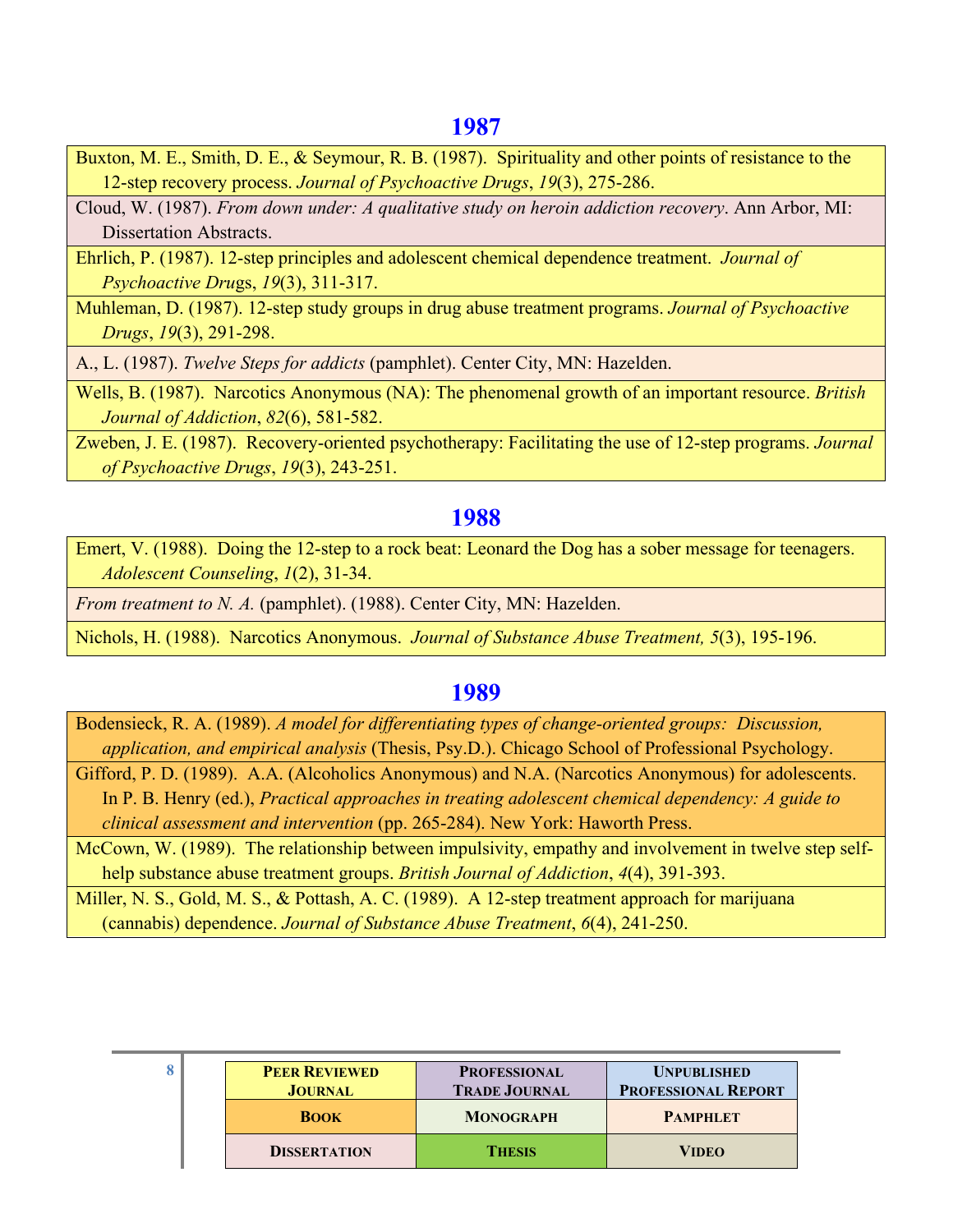<span id="page-8-0"></span>Chappel, J. N., Veach, T. L., & Klein, B. (1990). Teaching medical students to utilize 12-step programs. *Substance Abuse*, *11*(3), 143-150.

O'Connor, L. E., & Berry, J. W. (1990). The drug-of-choice phenomenon: Why addicts start using their preferred drug. *Journal of Psychoactive Drugs, 22*, 305-311.

### **[1991](#page-2-0)**

Alford, G. S., Koehler, R. A., & Leonard, J. (1991). Alcoholics Anonymous-Narcotics Anonymous model inpatient treatment of chemically dependent adolescents: A 2-year outcome study. *Journal of Studies on Alcohol*, *52*(2), 118-126.

Atkins, R. G. (1991). *Self-help groups as modern forms of religious life: A case study of Narcotics Anonymous* (Master's Thesis). University of Virginia.

Gifford, P. D. (1991). A.A. and N.A. for adolescents. *Child & Adolescent Substance Abuse*, *1*(3), 101- 120.

Schulz, J. E. (1991). 12-step programs in recovery from drug and alcohol addiction. In N. S. Miller (ed.), *Comprehensive handbook of drug and alcohol addiction* (pp. 1255-1271). New York: Marcel Dekker.

### **[1992](#page-2-0)**

Chappel, J. N. (1992). Effective use of Alcoholics Anonymous and Narcotics Anonymous in treating patients. *Psychiatric Annals, 22*(8), 409-418.

Derby, K. (1992). The role of 12-step self-help groups in the treatment of the chemically dependent. In B. C. Wallace (ed.), *The chemically dependent; Phases of treatment and recovery* (pp. 159-170). New York: Brunner/Mazel.

Kramer, T. H., & Hoisington, D. (1992). Use of AA and NA in the treatment of chemical dependencies of traumatic brain injury survivors. *Brain Injury*, *6*(1), 81-88.

Lawson, G. W. (1992). Twelve-step programs and the treatment of adolescent substance abuse. In G. W. Lawson & A. W. Lawson (eds.), *Adolescent substance abuse: Etiology, treatment and prevention* (pp. 219-229). Gaithersburg, MD: Aspen Publishers.

Room, R. (1992). "Healing ourselves and our planet": The emergence and nature of a generalized Twelve-Step consciousness. *Contemporary Drug Problems, 19*(4), 717-740.

### **[1993](#page-2-0)**

Anderson, T. L. (1993). Types of identity change in drug using and recovery careers. *Sociological Focus*, *26*(2), 133-145.

Humphreys, K. (1993). Psychotherapy and the twelve step approach for substance abusers: The limits of integration. *Psychotherapy: Theory, Research, Practice, Training*, *30*(2), 207-213.

|  | <b>PEER REVIEWED</b><br><b>JOURNAL</b> | <b>PROFESSIONAL</b><br><b>TRADE JOURNAL</b> | <b>UNPUBLISHED</b><br><b>PROFESSIONAL REPORT</b> |
|--|----------------------------------------|---------------------------------------------|--------------------------------------------------|
|  | <b>BOOK</b>                            | <b>MONOGRAPH</b>                            | <b>PAMPHLET</b>                                  |
|  | <b>DISSERTATION</b>                    | <b>THESIS</b>                               | <b>VIDEO</b>                                     |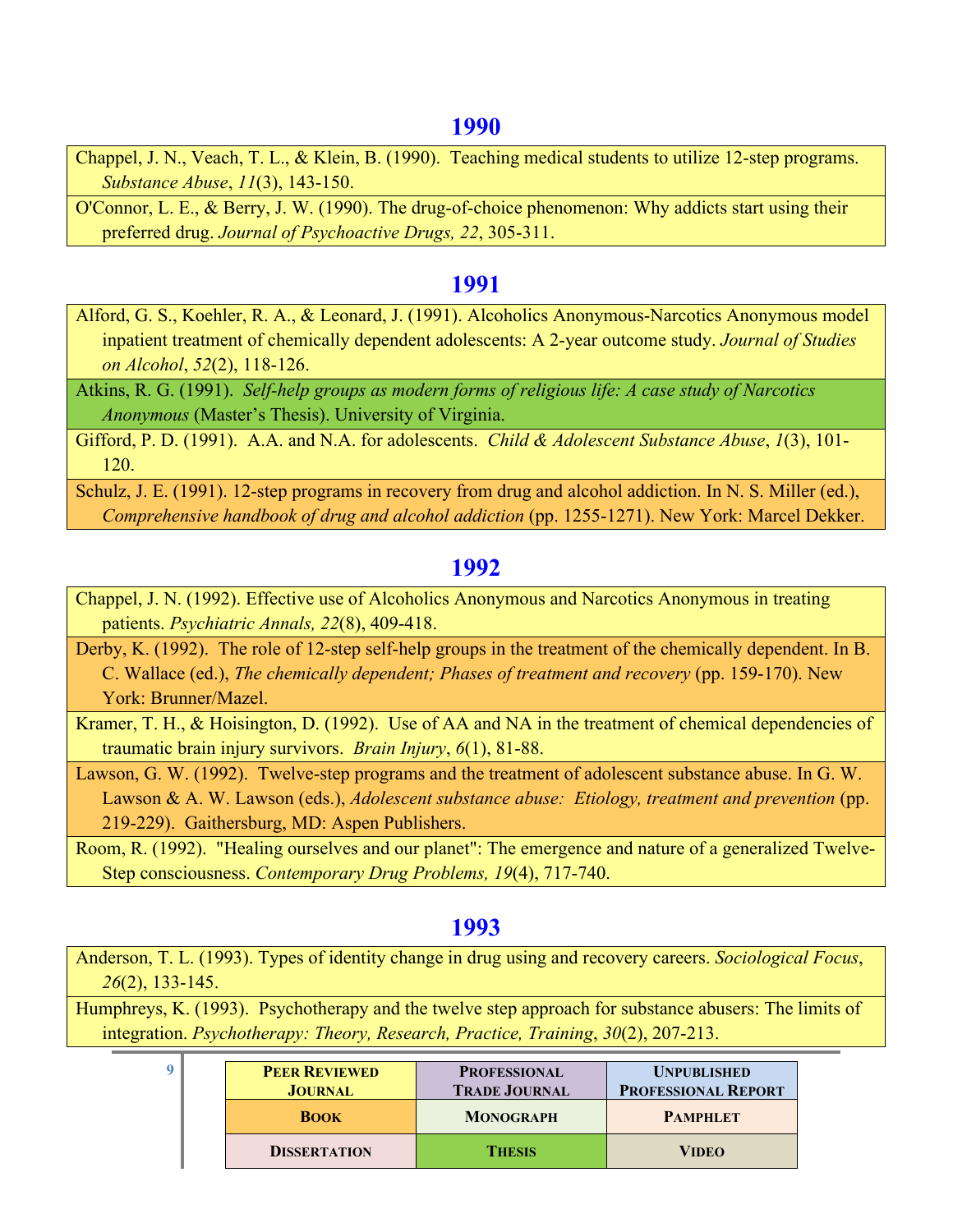- <span id="page-9-0"></span>Johnsen, E., &Herringer, L.G. (1993). A note on the utilization of common support activities and relapse following substance abuse treatment. *Journal of Psychology: Interdisciplinary and Applied*, *127*(1), 73-77.
- Johnson, C. & Taylor, C. (1993). Blending Oil and Water: Integrating Twelve Steps and Psychodynamic Therapies. *Professional Counselor*, *8*(1), 38.
- Keene, J. & Raynor, P. (1993). Addiction as a 'Soul Sickness': The Influence of Client and Therapist Beliefs. *Addiction Research*, *1*, 77-87.
- Kellogg, S. (1993). Identity and recovery. *Psychotherapy: Theory, Research, Practice, Training*, *30*(2), 235-244.

Marron, J. T. (1993). The Twelve Steps – A Pathway to Recovery. *Primary Care, 20*(1), 107-119.

- Ronel, N. (1993). *Narcotics Anonymous in Israel: Self-help processes and religious faith among drug addicts* (Ph.D. Thesis). Yerushalayim: ha-Universitah ha-`Ivrit.
- Room, R., & Greenfield, T. (1993). Alcoholics anonymous, other 12-step movements and psychotherapy in the US population, 1990. *Addiction*, *88*(4), 555-562.
- Smith, D. E., Buxton, M. E., Bilal, R., &Seymour R. B. (1993). Cultural points of resistance to the 12-Step recovery process. *Journal of Psychoactive Drugs*, *25*(1), 97-108.

Spiegel, B. R. (1993). 12-Step programs as a treatment modality. In S. L. A. Straussner (ed.), *Clinical work with substance-abusing clients* (pp. 153-168). New York: Guilford Press.

### **[1994](#page-2-0)**

- Christo, G. (1994). Does recovery happen in NA?...and how long does it take? The answers have important practical implications. *Druglink*. Institute for the Study of Drug Dependence. July/August, p. 17.
- Christo, G., & Sutton, S. (1994). Anxiety and self-esteem as a function of abstinence time among recovering addicts attending Narcotics Anonymous. *British Journal of Clinical Psychology, 33*, 198- 200.

DuPont, R. L., & Shiraki, S. (1994). Recent research in twelve step programs. In N. S. Miller (ed.), *Principles of addiction medicine*. Chevy Chase, MD: American Society of Addiction Medicine.

- Gold, M. S. (1994). Neurobiology of addiction and recovery: The brain, the drive for the drug, and the 12 step fellowship [comment]. *Journal of Substance Abuse Treatment*, *11*(2), 93-97.
- Holderegger, F. (1994). *Narcotics Anonymous in Switzerland* (Dissertation). Department of Applied Psychology Zurich.
- Humphreys, K., Mavis, B. E., & Stoffelmayr, B. E. (1994). Are Twelve Step programs appropriate for disenfranchised groups? Evidence from a study of posttreatment mutual help involvement. *Prevention in Human Services, 11*(1), 165-179.

| 10 | <b>PEER REVIEWED</b><br><b>JOURNAL</b> | <b>PROFESSIONAL</b><br><b>TRADE JOURNAL</b> | <b>UNPUBLISHED</b><br><b>PROFESSIONAL REPORT</b> |
|----|----------------------------------------|---------------------------------------------|--------------------------------------------------|
|    | <b>BOOK</b>                            | <b>MONOGRAPH</b>                            | <b>PAMPHLET</b>                                  |
|    | <b>DISSERTATION</b>                    | <b>THESIS</b>                               | VIDEO                                            |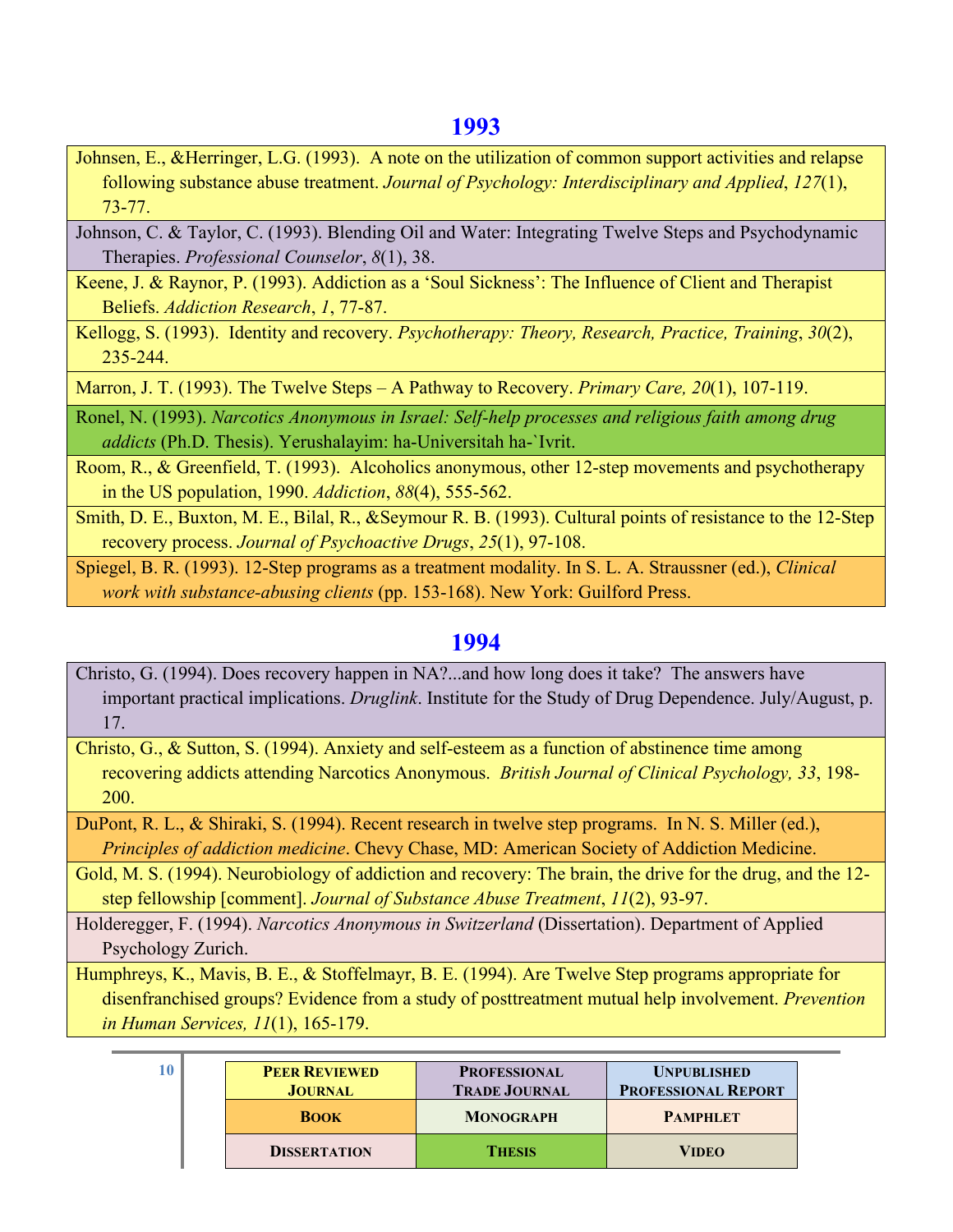<span id="page-10-0"></span>Johnson, N. P. (1994). A commentary on the 12-step program [comment]. *Journal of Substance Abuse Treatment*, *11*(2), 105-107.

Kennedy, M., & Humphreys, K. (1994). Understanding world view transformation in mutual-help groups. *Prevention in Human Services*, *11*, 181-198.

Johnson, N. P., & Chappel, J. N. (1994). Using AA and other 12-step programs more effectively. *Journal of Substance Abuse Treatment*, *11*(2), 137-142.

McKay, J. R., Alterman, A.I., McLellan, A. T., & Snider, E. C. (1994). Treatment goals, continuity of care, and outcome in a day hospital substance abuse rehabilitation program. *American Journal of Psychiatry*, *151*(2), 254-259.

Riordan, R. J., & Walsh. L. (1994). Guidelines for professional referral to Alcoholics Anonymous and other twelve step groups. *Journal of Counseling and Development*, *72*, 351-355.

Sibthorpe, B., Fleming, D. & Gould, J. (1994). Self-help groups: A key to HIV risk reduction for high-risk injection drug users? *Journal of Acquired Immune Deficiency Syndromes*, *7*(6), 592-598.

Smith, D. E., Buxton, M. E., Bilal, R., & Seymour, R. B. (1994). Cultural points of resistance to twelve step programs. In N. S. Miller (ed.), *Principles of addiction medicine*. Chevy Chase, MD: American Society of Addiction Medicine.

Wells, B. (1994). Narcotics Anonymous in Britain. In *Heroin Addiction and Drug Policy: The British System*. Ed., J. Strang & M. Gossop, pp. 240-247, New York: Oxford University Press.

Wells, E. A., Peterson, P. L., Gainey, R. R., Hawkins, J. D., & Catalano, R. F. (1994). Outpatient treatment for cocaine abuse: A controlled comparison of relapse prevention and twelve-step approaches. *American Journal of Drug and Alcohol Abuse*, *20*(1), 1-17.

# **[1995](#page-2-0)**

Bristow-Braitman, A. (1995). Addiction recovery: 12-Step programs and cognitive-behavioral psychology. *Journal of Counseling & Development*, *73*, 414-418.

Christo, G., & Franey, C. (1995). Drug users' spiritual beliefs, locus of control and the disease concept in relation to Narcotics Anonymous attendance and six-month outcomes. *Drug and Alcohol Dependence*, *38*(1), 51-56.

*Clinical pathways to N.A.: The facilitator's guide* (pamphlet). (1995). Center City, MN: Hazelden.

Mowbray, C. T., Solomon, M., Ribisl, K. M., Ebejer, M. A., Deiz, N., Brown, W.,...Herman, S. (1995). Treatment for mental illness and substance abuse in a public psychiatric hospital. Successful strategies and challenging problems. *Journal of Substance Abuse Treatment, 12*(2), 129-139.

Nealon-Woods, M. A., Ferrari, J. R., & Jason, L. A. (1995). Twelve-step program use among Oxford House residents: Spirituality or social support in sobriety? *Journal of Substance Abuse*, *7*, 311-318.

|  | <b>PEER REVIEWED</b><br><b>JOURNAL</b> | <b>PROFESSIONAL</b><br><b>TRADE JOURNAL</b> | <b>UNPUBLISHED</b><br><b>PROFESSIONAL REPORT</b> |
|--|----------------------------------------|---------------------------------------------|--------------------------------------------------|
|  | <b>BOOK</b>                            | <b>MONOGRAPH</b>                            | <b>PAMPHLET</b>                                  |
|  | <b>DISSERTATION</b>                    | <b>THESIS</b>                               | <b>VIDEO</b>                                     |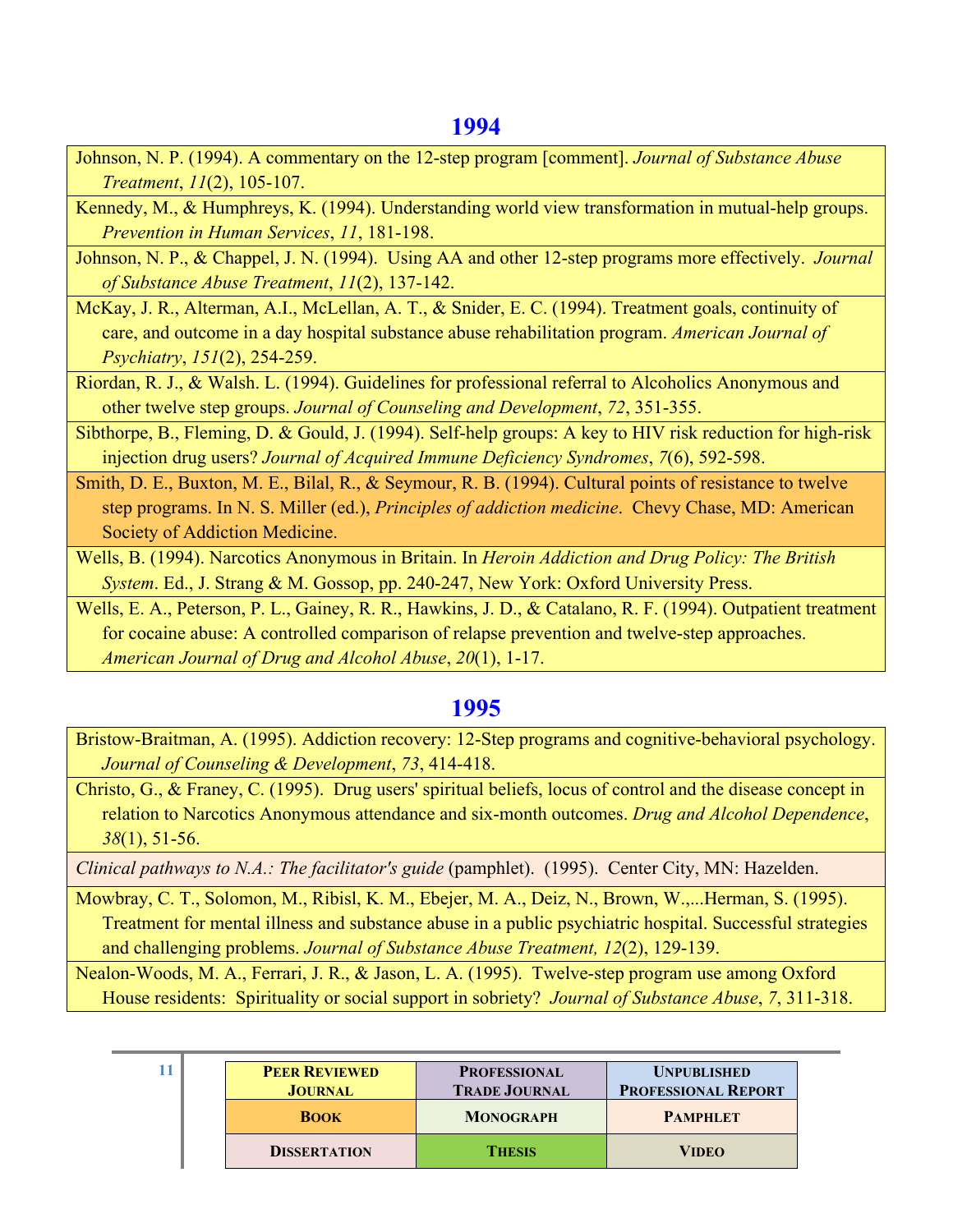<span id="page-11-0"></span>O'Connor, L. E., Berry, J. W., Morrison, A., & Brown, S. (1995). The drug-of-choice phenomenon: Psychological differences among drug users who preferred different drugs. *The International Journal of the Addictions, 30*, 541-555.

Troyer, T., N., Pio Acampora, A., O'Connor, L. E., & Berry, J. W. (1995). The Changing Relationship Between Therapeutic Communities and 12-Step Programs: A Survey. *Journal of Psychoactive Drugs, 27*(2), 177-180.

Zweben, J. E. (1995). Integrating psychotherapy and 12-step approaches. In A. M. Washton (ed.), *Psychotherapy and substance abuse: A practitioner's handbook* (pp. 124-140). New York: Guilford Press.

### **[1996](#page-2-0)**

- Caldeira, T. A. (1996). *The use of individual therapy as an effective adjunct treatment modality to Narcotics Anonymous for young adults* (Thesis). California School of Professional Psychology, Los Angeles.
- Freimuth, M. (1996). Psychotherapists' Beliefs About the Benefits of 12-Step Groups. *Alcoholism Treatment Quarterly, 14*(3), 95-102.

Morgenstern, J., Kahler, C. W., Frey, R. M. & Labouvie, E. (1996). Modeling Therapeutic Response to 12-Step Treatment: Optimal Responders, Nonresponders, and Partial Responders. *Journal of Substance Abuse, 8*(1), 45-59.

Ogborne, A. (1996). Addiction mutual-help movements in a comparative perspective. *Contemporary Drug Problems, 1*, 1.

Weiss, R. D., Griffin, M. L., Najavits, L. M., Hufford, C., Kogan, J., Thompson, H. J., & Siqueland, L. (1996). Self-help activities in cocaine dependent patients entering treatment: Results from the NIDA collaborative cocaine treatment study. *Drug and Alcohol Dependence*, *43*(1-2), 79-86.

# **[1997](#page-2-0)**

Caison, W. B. (1997). *The effects of telephone follow-up on A.A. and N.A. affiliation self-efficacy: And behaviors among treated Medicaid and indigent substance abusers and A.A. and N.A. member followup volunteers* (Doctoral Thesis). North Carolina State University.

Gaines, G. (1997). *A qualitative study of the levels of adaptation of African-American males who are recovering from crack addiction* (Thesis, M.S.N.). D'Youville College.

Humphreys, K. (1997). Clinicians' referral and matching of substance abuse patients to self- help groups after treatment. *Psychiatric Services, 48*, 1445-1449.

| 12 | <b>PEER REVIEWED</b><br><b>JOURNAL</b> | <b>PROFESSIONAL</b><br><b>TRADE JOURNAL</b> | <b>UNPUBLISHED</b><br><b>PROFESSIONAL REPORT</b> |
|----|----------------------------------------|---------------------------------------------|--------------------------------------------------|
|    | <b>BOOK</b>                            | <b>MONOGRAPH</b>                            | <b>PAMPHLET</b>                                  |
|    | <b>DISSERTATION</b>                    | <b>THESIS</b>                               | <b>VIDEO</b>                                     |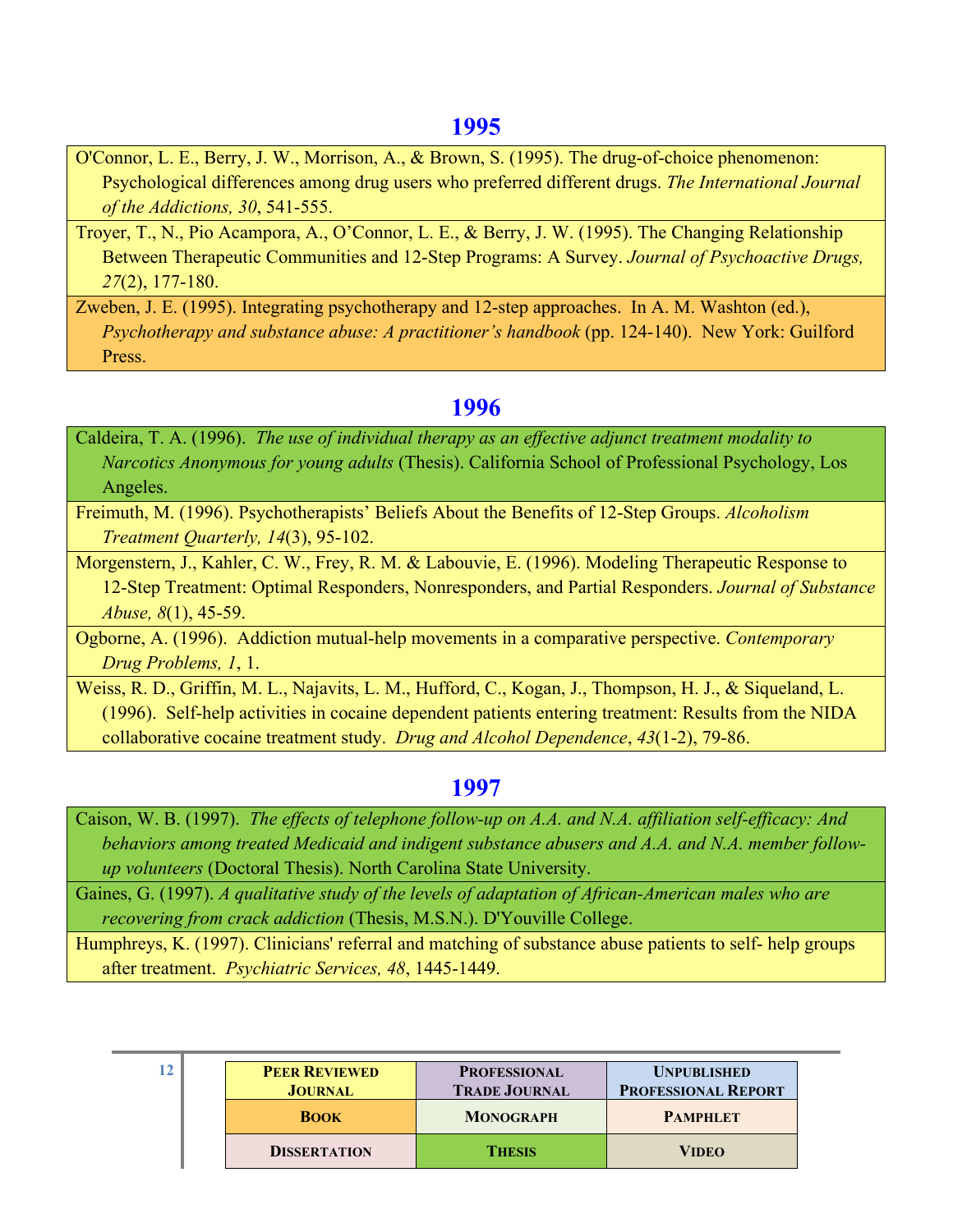- <span id="page-12-0"></span>Humphreys, K., & Noke, J. M. (1997). The influence of posttreatment mutual help group participation on the friendship networks of substance abuse patients. *American Journal of Community Psychology, 25*(1), 1-16.
- Nowinski, J. (1996). Facilitating 12-step recovery from substance abuse and addiction. In F. Rotgers, D. S. Keller, & J. Morgenstern (eds.), *Treating substance abuse: Theory and technique* (pp. 37-67). New York: Guilford Press.
- Rice, K. E. (1997). *A historical review of the Narcotics Anonymous approach to treating addiction* (Research project [M. Ed.]). California University of Pennsylvania.

Ronel, N. (1997). The universality of a self-help program of American origin: Narcotics Anonymous in Israel. *Social Work Health Care*, *25*(3), 87-101.

#### **[1998](#page-2-0)**

- Barrows, D. C. (1998). The community orientation of social model and medical model recovery programs. *Journal of Substance Abuse Treatment*, *15*(1), 55-64.
- Borman, P. D. & Dixon, D. N. (1998). Spirituality and the 12 Steps of Substance Abuse Recovery. *Journal of Psychology and Theology, 26*(3), 287-291.
- Christo, G. (1998). Narcotics Anonymous as aftercare: the vital statistics. *Addiction Counselling World, 9*(51), 22-23.
- Green, L. L., Fullilove, M. T. & Fullilove, R. E. (1998). Stories of Spiritual Awakening The Nature of Spirituality in Recovery. *Journal of Substance Abuse Treatment, 15*(4), p. 325-331.
- Koski-Jännes, A. (1998). Turning points in addiction careers: five case studies. *Journal of Substance Misuse, 3*, p. 226-233.
- O'Brien, M. L. (1998). *Narcotics Anonymous as a social field: An ethnographic study of the project of self* (Thesis/dissertation). Submitted to the Australian Research Centre in Sex, Health & Society, Faculty of Heath Sciences.

Ronel, N. (1998). Narcotics Anonymous: Understanding the "Bridge of Recovery." *Journal of Offender Rehabilitation*, *27*(1-2), 179-197.

#### **[1999](#page-2-0)**

- Chappel, J. N., & DuPont, R. L. (1999). Twelve-step and mutual-help programs for addictive disorders. *Psychiatric Clinics of North America*, *22*(2), 425-446.
- Christo, G. (1999). *Narcotics Anonymous as aftercare*. *Executive Summary No. 62*. London: The Centre for Research on Drugs and Health Behaviour.

Davis, E. L. (1999). *Storytelling in the African American Narcotics Anonymous community as a praxis for recovery* (Thesis). Ohio State University.

|  | <b>PEER REVIEWED</b><br><b>JOURNAL</b> | <b>PROFESSIONAL</b><br><b>TRADE JOURNAL</b> | <b>UNPUBLISHED</b><br><b>PROFESSIONAL REPORT</b> |
|--|----------------------------------------|---------------------------------------------|--------------------------------------------------|
|  | <b>BOOK</b>                            | <b>MONOGRAPH</b>                            | <b>PAMPHLET</b>                                  |
|  | <b>DISSERTATION</b>                    | <b>THESIS</b>                               | <b>VIDEO</b>                                     |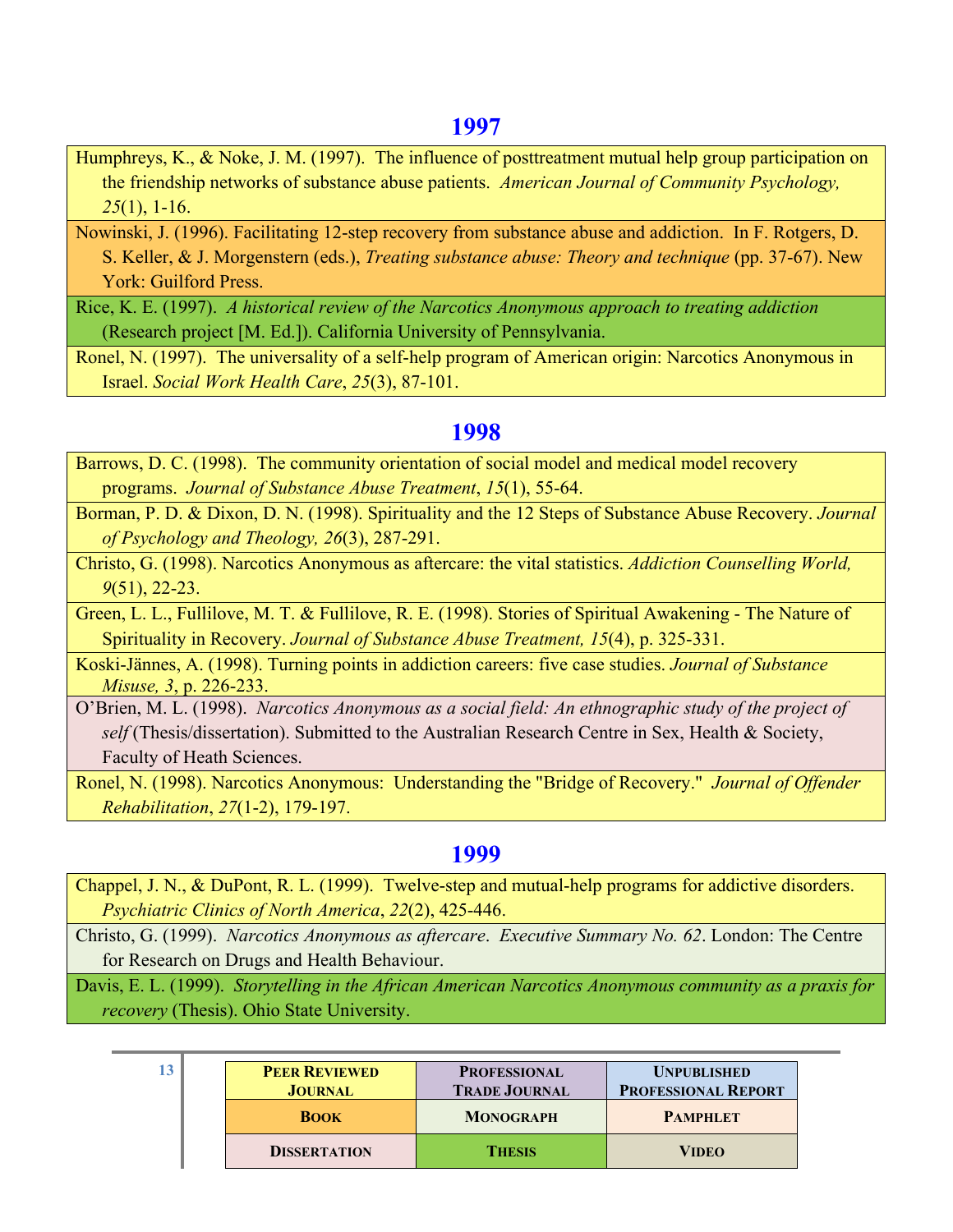<span id="page-13-0"></span>Fiorentine, R. (1999). After drug treatment: Are 12-step programs effective in maintaining abstinence? *American Journal of Drug and Alcohol Abuse*, *25*(1), 93-116.

Genata, C. (1999). *A comparison of cocaine craving, social support and Narcotics Anonymous involvement between schizophrenics and nonschizophrenics* (Dissertation). Adelphi University, The Institute of Advanced Psychological Studies.

Humphreys, K. (1999). Professional interventions that facilitate 12-step self-help group involvement. *Alcohol Research and Health*, *23*, 93-98.

Humphreys, K., Mankowski, E. S., Moos, R. H., & Finney, J. W. (1999). Do enhanced friendship networks and active coping mediate the effect of self-help groups on substance abuse? *Annals of Behavioral Medicine*, *21*(1), 54-60.

Marion, D. E. (1999). *Attendance rates and reasons for nonattendance at Alcoholics and Narcotics Anonymous meetings: Uniqueness of the African-American experience* (Doctoral Thesis). Mississippi State University.

Rafalovich, A. (1999). Keep coming back - Narcotics Anonymous narrative and recovering-addict identity. *Contemporary Drug Problems, 26*, 131-157.

Stocker, R. H. (1999). *The transpersonal approach to chemical dependence inherent in the Twelve Step Program of Alcoholics Anonymous and Narcotics Anonymous* (Dissertation). Saybrook Graduate School and Research Center.

Winzelberg, A. & Humphreys, K. (1999). Should Patients' Religiosity Influence Clinicians' Referral to 12-Step Self-Help Groups? Evidence From a Study of 3,018 Male Substance Abuse Patients. *Journal of Consulting and Clinical Psychology, 67*(5), 790-794.

#### **[2000](#page-2-0)**

Bogenschutz, M. P., & Akin, S. J. (2000). 12-step participation and attitudes toward 12-step meetings in dual diagnosis patients. *Alcoholism Treatment Quarterly*, *18*(4), 31-45.

Ehrmin, J. T. (2000). Cultural implications of the 12-step approach in addictions treatment and recovery. *Journal of Addiction Nursing, 12*(1), 37-41.

Fiorentine, R., & Hillhouse, M. P. (2000). Drug treatment and 12-step program participation: The additive effects of integrated recovery activities. *Journal of Substance Abuse Treatment*, *18*(1), 65-74.

Fiorentine, R., & Hillhouse, M. P. (2000). Exploring the additive effects of drug misuse treatment and Twelve-Step involvement: Does Twelve-Step ideology matter? *Substance Use & Misuse*, *35*(3), 367- 397.

*Integrating therapy with 12 Step programs with Joan Ellen Zweben* (Video). Needham Heights, MA: Allyn and Bacon Professional.

|  | <b>PEER REVIEWED</b><br><b>JOURNAL</b> | <b>PROFESSIONAL</b><br><b>TRADE JOURNAL</b> | <b>UNPUBLISHED</b><br><b>PROFESSIONAL REPORT</b> |
|--|----------------------------------------|---------------------------------------------|--------------------------------------------------|
|  | <b>BOOK</b>                            | <b>MONOGRAPH</b>                            | <b>PAMPHLET</b>                                  |
|  | <b>DISSERTATION</b>                    | <b>THESIS</b>                               | <b>VIDEO</b>                                     |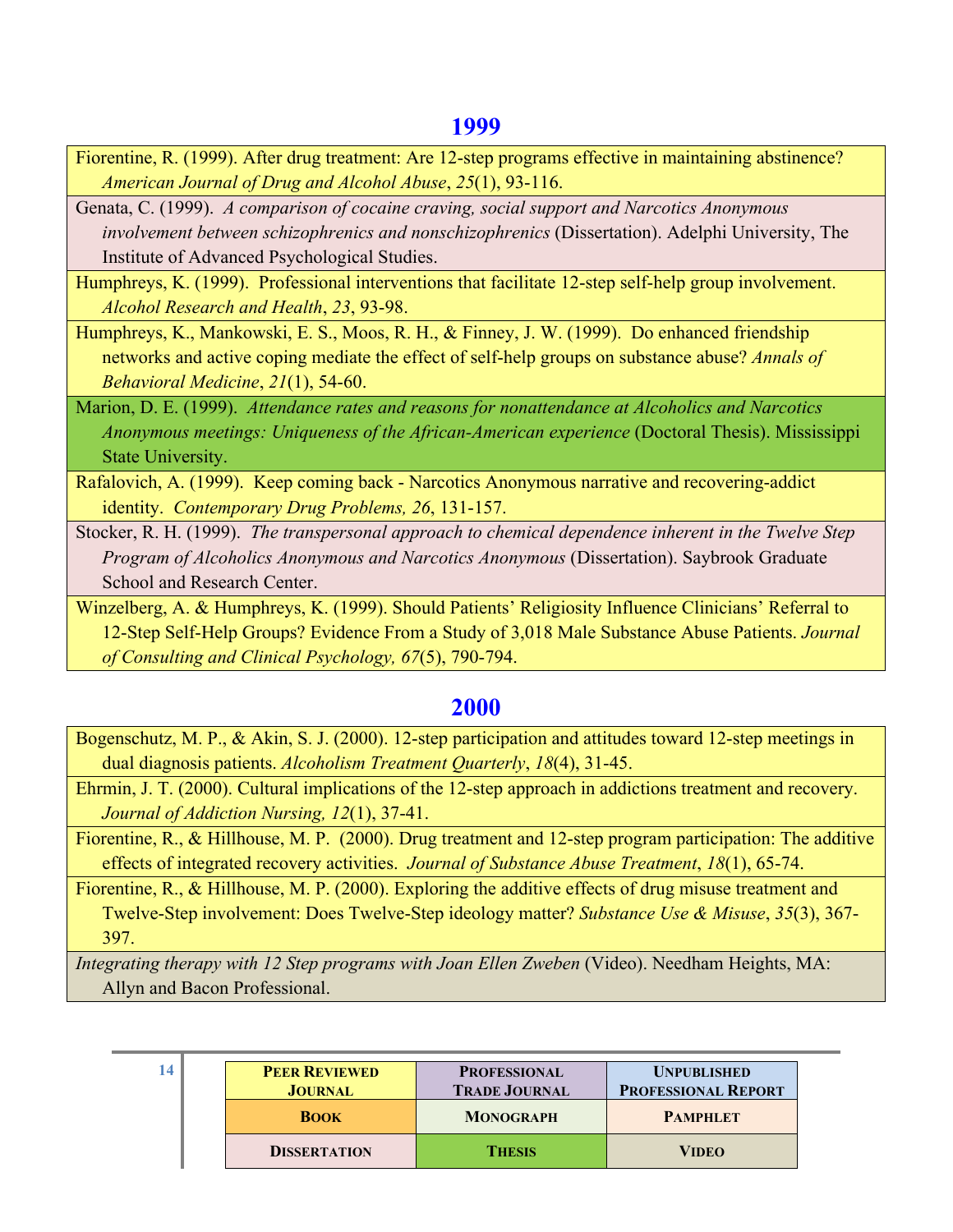<span id="page-14-0"></span>Kelly, J. F., Myers, M. G., & Brown, S. A. (2000). A multivariate process model of adolescent 12-step attendance and substance use outcome following inpatient treatment. *Psychology of Addictive Behavior*, *14*(4), 376-389.

Norton, J. T. (2000). *Aristotle, Aquinas and their friends in Narcotics Anonymous: Exploring the 12 steps of NA* (Thesis). Dartmouth College.

Nowinski, J. (2000). Twelve-step facilitation. In J. J. Boren, L. S. Onken, & K. M. Carroll (eds.), *Approaches to drug abuse counseling* (pp. 95-102). Bethesda: National Institute on Drug Abuse.

Ronel, N. (2000). From Self-Help to Professional Care: An Enhanced Application of the 12-Step Program. *Journal of Applied Behavioral Science*, *36*(1), 108-122.

Ronel, N. & Humphreys, K. (2000). World View Transformations of Narcotics Anonymous Members in Israel. *International Journal of Self-Help and Self-Care*, *1*(1), 101-127.

Weiss, R. D., Griffin, M. L., Gallop, R., Onken, L. S., Gastfriend, D. R., Daley, D., & Barber, J. P. (2000). Self-help group attendance and participation among cocaine dependent patients. *Drug and Alcohol Dependence*, *60*, 169–177.

### **[2001](#page-2-0)**

Best, D. W., Harris, J. C., Gossop, M., Manning, V. C., Man, L. H., Marshall, J., & Strang, J. (2001). Are the Twelve Steps more acceptable to drug users than to drinkers? A comparison of experiences of and attitudes to Alcoholics Anonymous (AA) and Narcotics Anonymous (NA) among 200 substance misusers attending inpatient detoxification. *European Addiction Research*, *7*(2), 69-77.

Bissett, R. T. (2001). *Processes of change: Acceptance versus 12-step in polysubstance-abusing methadone clients.* (Dissertation)*.* University of Nevada, Reno.

Brown, B. S., O'Grady, K. E., Farrell, E. V., Flechner, I. S., & Nurco, D. N. (2001). Factors associated with frequency of 12-Step attendance by drug abuse clients. *American Journal of Drug and Alcohol Abuse, 27*, 147-160.

Bundren, S. R. (2001). *Investigating the self-efficacy and spirituality of Alcoholics Anonymous and Narcotics Anonymous members in relation to length of abstinence* (Thesis, Psychology). Southern Illinois University Edwardsville.

Burnam, M. A., Bing, E. G., Morton, S. C., Sherbourne, C., Fleishman, J. A., London, A. S., Vitiello, B., Stein, M., Bozzette, S. A. & Shapiro, M. F. (2001). Use of Mental Health and Substance Abuse Treatment Services Among Adults With HIV in the United States. *Archives of General Psychiatry, 58*, 729-736.

Chatlos, J. C., & Estroff, T. W. (2001). Adolescent psychiatry and 12-step treatment. In T. W. Estroff (ed.), *Manual of adolescent substance abuse treatment* (pp. 205-227). Washington, D.C.: American Psychiatric Publishing, Inc.

| 15 | <b>PEER REVIEWED</b><br><b>JOURNAL</b> | <b>PROFESSIONAL</b><br><b>TRADE JOURNAL</b> | <b>UNPUBLISHED</b><br><b>PROFESSIONAL REPORT</b> |
|----|----------------------------------------|---------------------------------------------|--------------------------------------------------|
|    | <b>BOOK</b>                            | <b>MONOGRAPH</b>                            | <b>PAMPHLET</b>                                  |
|    | <b>DISSERTATION</b>                    | <b>THESIS</b>                               | <b>VIDEO</b>                                     |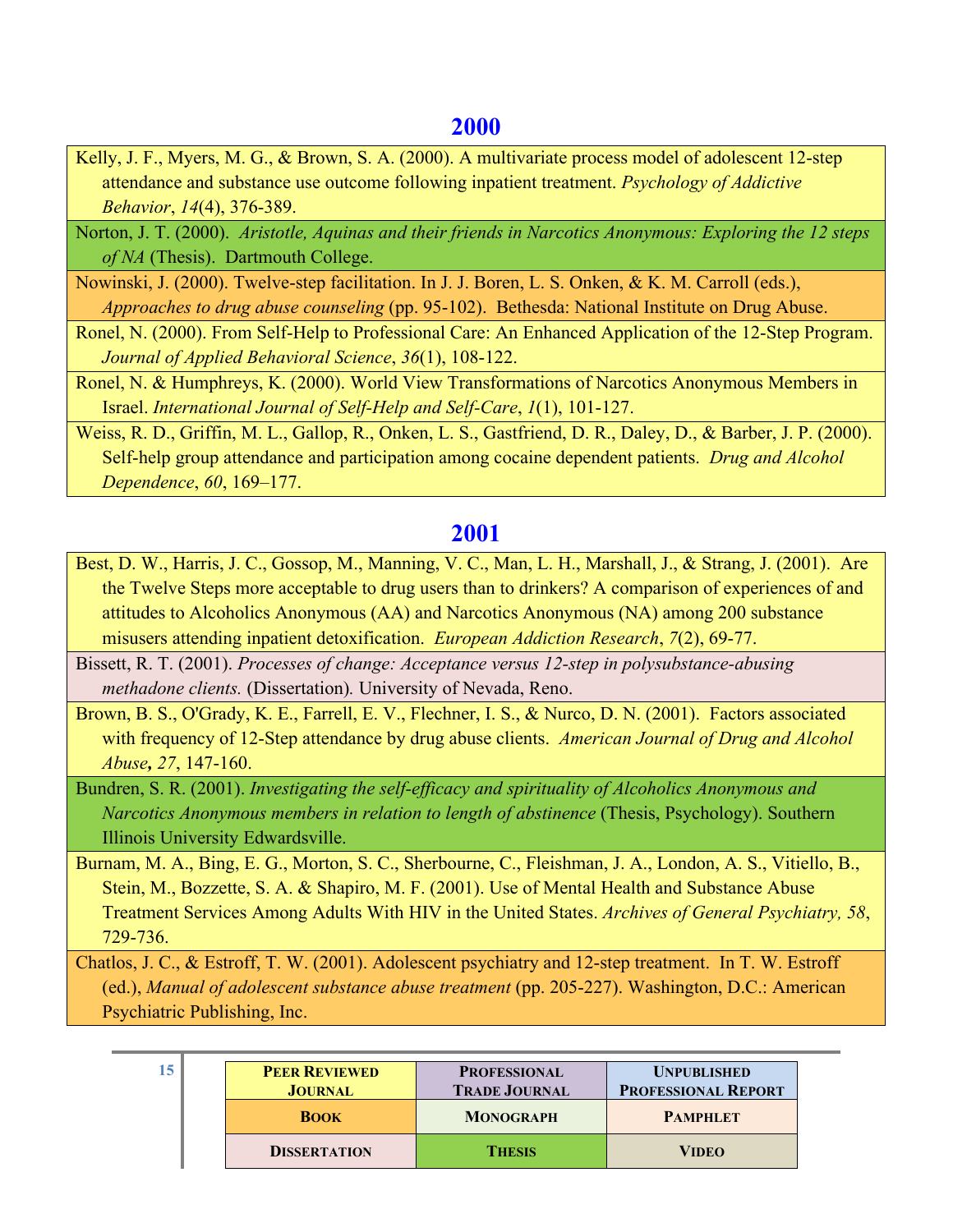<span id="page-15-0"></span>Hillhouse, M. P., & Fiorentine, R. (2001). 12-step program participation and effectiveness: Do gender and ethnic differences exist? *Journal of Drug Issues*, *31*(3), 767-780.

Humphreys, K., & Moos, R. (2001). Can encouraging substance abuse patients to participate in self-help groups reduce demand for health care? A quasi-experimental study. *Alcoholism: Clinical and Experimental Research*, *25*(5), 711-716.

Mankowski, E. S., Humphreys, K. & Moos, R. H. (2001). Individual and Contextual Predictors of Involvement in Twelve-Step Self-Help Groups After Substance Abuse Treatment. *American Journal of Community Psychology, 29*(4), 537-563.

### **[2002](#page-2-0)**

Brown, T. G., Seraganian, P., Tremblay, J., & Annis, H. (2002). Process and outcome changes with relapse prevention versus 12-Step aftercare programs for substance abusers. *Addiction*, *97*(6), 677-689. Crape, B. L., Latkin, C. A., Laris, A. S., & Knowlton, A. R. (2002). The effects of sponsorship in 12-step treatment of injection drug users. *Drug and Alcohol Dependence*, *65*(3), 291-301. Crossen-White, H., & Galvin, K. (2002). A follow-up study of drug misusers who received an intervention from a local arrest referral scheme. *Health Policy*, *61*(2), 153-171. Green, L. (2002). *Archetypes of spiritual awakening: The 12-step journey of redemption* (Dissertation – Ed.D.)*.* Columbia University Teachers College. Jordan, L. C., Davidson, W. S., Herman, S. E., & Boots Miller, B. J. (2002). Involvement in 12-Step programs among persons with dual diagnoses. *Psychiatric Services*, *53*, 894-896. Kammer, R. (2002). *Predictors of Black and Hispanic women's involvement in Alcoholics Anonymous and Narcotics Anonymous* (Dissertation). Columbia University School of Social Work. Kelly, J. F., Myers, M. G., & Brown, S. A. (2002). Do Adolescents Affiliate with 12-Step Groups? A Multivariate Process Model of Effects. *Journal of Studies on Alcohol*, *63*(3), 293-304. Kyrouz, E. M., Humphreys, K., & Loomis, C. (2002). A review of the research on the effectiveness of self-help mutual aid groups. In B. J. White & E. J. Madara (eds.), *American Self-Help Clearinghouse* 

*self-help group sourcebook* (7th ed.). New Jersey: Saint Clare's Health Services.

Linehan, M. M., Dimeff, L. A., Reynolds, S. K., Comtois, K. A., Welch, S. S., Heagerty, P., & Kivlahan, D. R. (2002). Dialectical behavior therapy versus comprehensive validation therapy plus 12-step for the treatment of opioid dependent women meeting criteria for borderline personality disorder. *Drug and Alcohol Dependence*, *67*(1), 13-26.

Majer, J. M., Jason, L. A., Ferrari, J. R., Venable, L. B., & Olson. B. D. (2002). Social support and selfefficacy for abstinence: is peer identification an issue? *Journal of Substance Abuse Treatment*, *23*(2), 209-215.

|  | <b>PEER REVIEWED</b><br><b>JOURNAL</b> | <b>PROFESSIONAL</b><br><b>TRADE JOURNAL</b> | <b>UNPUBLISHED</b><br><b>PROFESSIONAL REPORT</b> |
|--|----------------------------------------|---------------------------------------------|--------------------------------------------------|
|  | <b>BOOK</b>                            | <b>MONOGRAPH</b>                            | <b>PAMPHLET</b>                                  |
|  | <b>DISSERTATION</b>                    | <b>THESIS</b>                               | <b>VIDEO</b>                                     |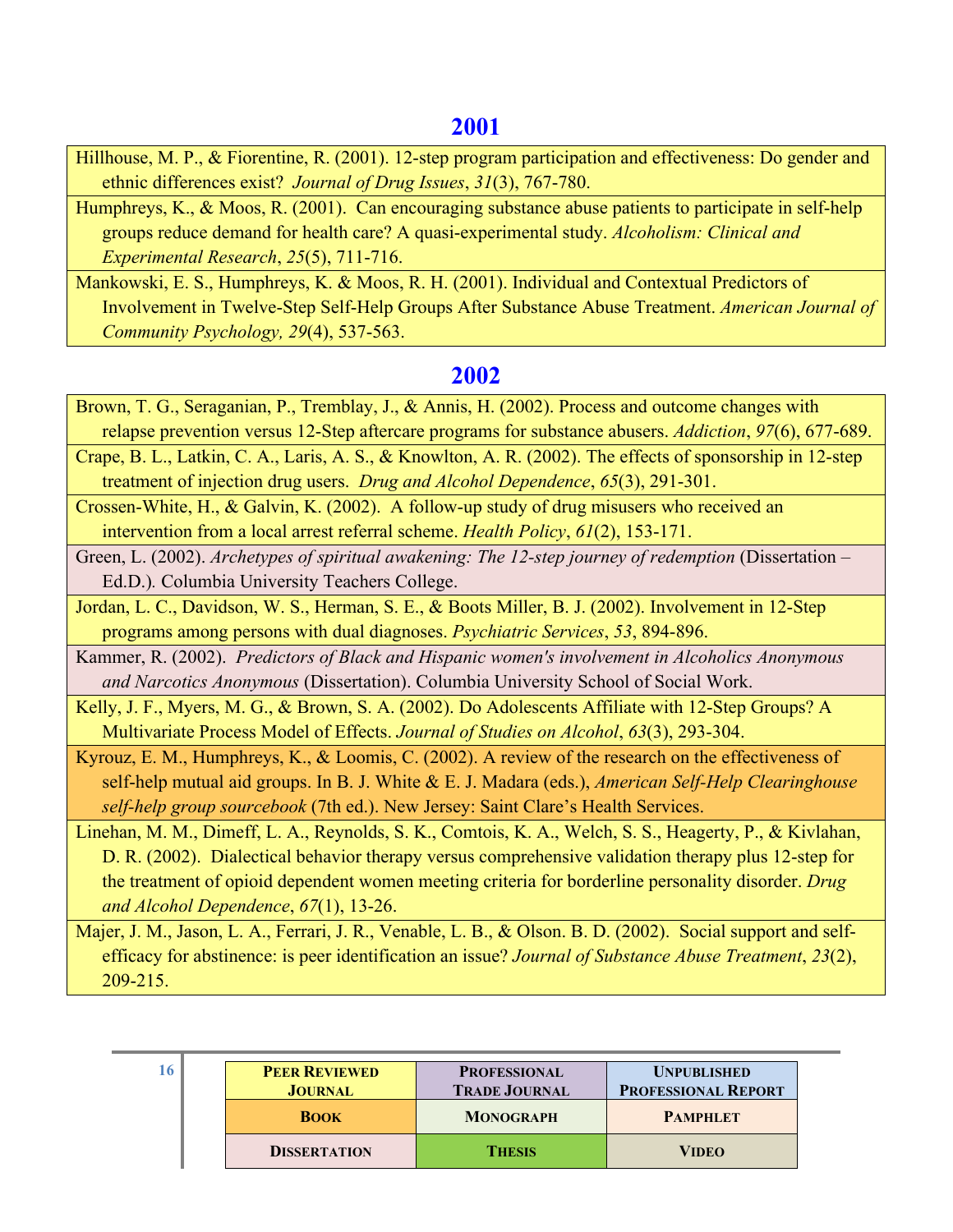- <span id="page-16-0"></span>Michaels, L. J. (2002). *The effect of the duration of voluntary abstinence on self-esteem and anxiety in recovering drug addicts attending Narcotics Anonymous meetings* (Master's Thesis). San Diego State University.
- Morgenstern, J., Bux, D., Labouvie, E., Blanchard, K. A., & Morgan, T. I. (2002). Examining mechanisms of action in 12-step treatment: The role of 12-step cognitions. *Journal of Studies on Alcohol*, *63*(6), 665-672.

Toumbourou, J. W., Hamilton, M., U'Ren, A., Stevens-Jones, P., & Storey, G. (2002). Narcotics Anonymous participation and changes in substance use and social support. *Journal of Substance Abuse Treatment*, *23*(1), 61-66.

# **[2003](#page-2-0)**

- Brigham, G. S. (2003). 12-Step Participation as a Pathway to Recovery: The Maryhaven Experience and Implications for Treatment and Research. *Clinical Perspectives – 12 Steps and Treatment*, August, 43- 51.
- Chappel, J. N. (2003). Twelve Step programs in correctional settings. In A. W. Graham, T. K. Schultz, M. F. Mayo-Smith, R. K. Ries, & B. B. Wilford (eds.), *Principles of addiction medicine* (3rd ed., pp. 567- 568). Chevy Chase, MD: American Society of Addiction Medicine, Inc.

Fiorentine, R., & Hillhouse, M. P. (2003). Why extensive participation in treatment and twelve-step programs is associated with the cessation of addictive behaviors: An application of the addicted-self model of recovery. *Journal of Addictive Diseases, 22*(1), 35-55.

Forman, R. F., Humphreys, K., & Tonigan, J. S. (2003). The marriage of drug abuse treatment and 12 step strategies [response to Brigham]. *NIDA Science and Practice Perspectives*, *2*(1), 52-54.

Jensen, D. (2003). KICKING THE HABIT report on the work of the Rehabilitation for Addicted Prisoners Trust (RAPt) which uses techniques pioneered by Alcoholics and Narcotics Anonymous. *MAGISTRATE -LONDON- MAGISTRATES ASSOCIATION, 59*(Part 5), 143.

Kelly, J. F. (2003). Self-help for substance-use disorders: History, effectiveness, knowledge gaps, and research opportunities. *Clinical Psychology Review*, *23*, 639-663.

Kelly, J. F., & Moos, R. (2003). Dropout from 12-step self-help groups: Prevalence, predictors, and counteracting treatment influences. *Journal of Substance Abuse Treatment, 24*(3), 241-250.

Kelly, J. F., McKellar, J. D., & Moos, R. (2003). Major depression in patients with substance use disorders: Relationship to 12-Step self-help involvement and substance use outcomes. *Addiction, 98*(4), 499-508.

Klaw, E. & Humphreys, K. (2003). Twelve Step Groups. In. Christensen, K. & Levinson, D. (eds.), Encyclopedia of Community (Vol. 4, pp. 1414-1417). Thousand Oaks, CA: Sage.

|  | <b>PEER REVIEWED</b><br><b>JOURNAL</b> | <b>PROFESSIONAL</b><br><b>TRADE JOURNAL</b> | <b>UNPUBLISHED</b><br><b>PROFESSIONAL REPORT</b> |
|--|----------------------------------------|---------------------------------------------|--------------------------------------------------|
|  | <b>BOOK</b>                            | <b>MONOGRAPH</b>                            | <b>PAMPHLET</b>                                  |
|  | <b>DISSERTATION</b>                    | <b>THESIS</b>                               | <b>VIDEO</b>                                     |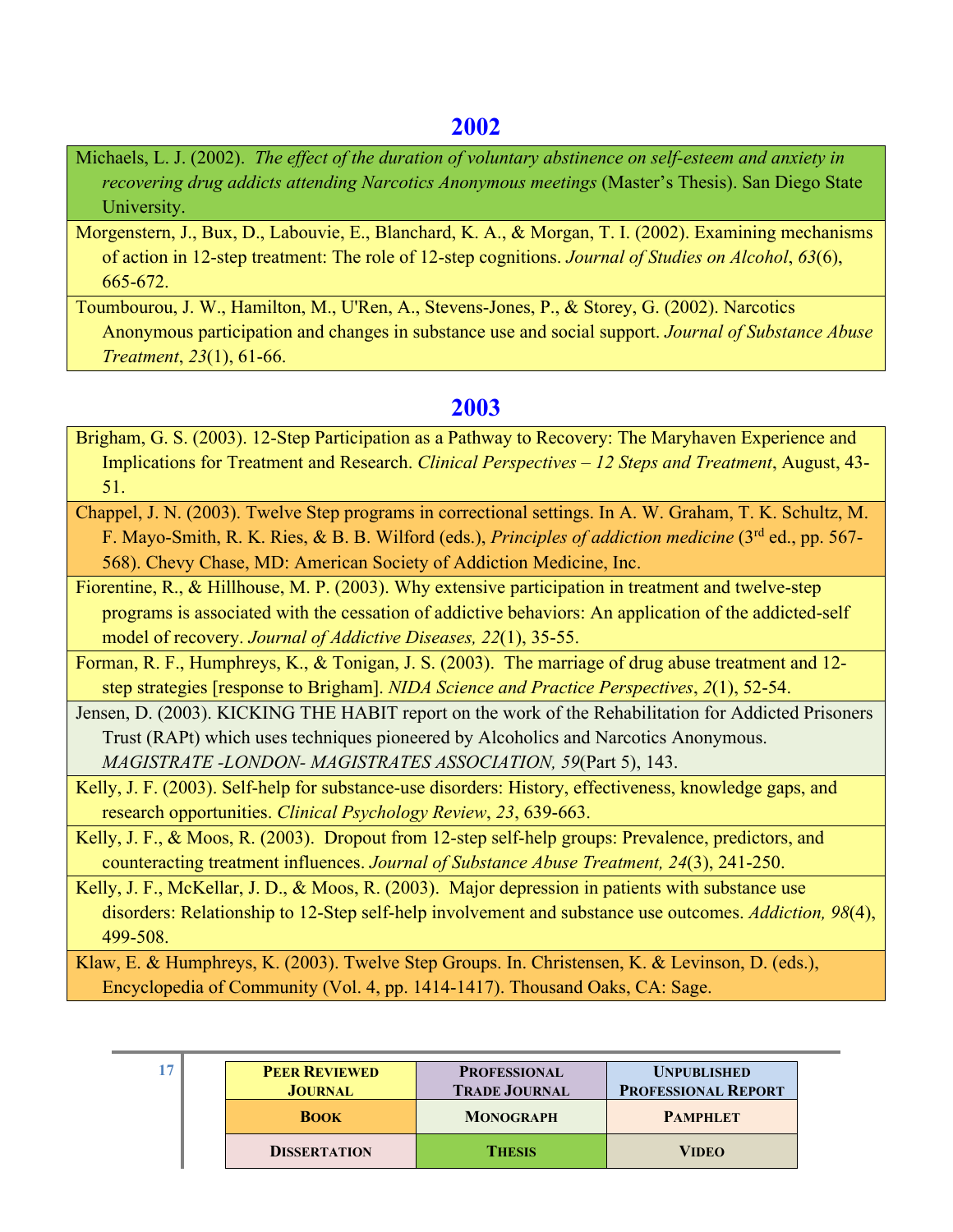Kurtz, L. F.,& Fisher, M. (2003). Participation in community life by AA and NA members. *Contemporary Drug Problems*, *30*(4), 875-904.

Kurtz, L. F., & Fisher, M. (2003). Twelve-Step recovery and community service. *Health and Social Work, 28*(2), 137–145.

Laudet, A. B. (2003). Attitudes and beliefs about 12-step groups among addiction treatment clients and clinicians: Toward identifying obstacles to participation. *Substance Use & Misuse*, *38*(14), 2017-2047.

Laudet, A. B., Magura, S., Vogel, H. S., & Knight, E. L. (2003). Participation in 12-step-based fellowships among dually-diagnosed persons. *Alcoholism Treatment Quarterly*, *21*(2), 19-39.

Lile, B. (2003). Twelve step programs: An update. *Addictive Disorders Treatment, 2*(1), 19-24.

McCrady, B. S., & Share, D. (2003). Recent research into Twelve Step programs. In A. W. Graham, T. K. Schultz, M. F. Mayo-Smith, R. K. Ries, & B. B. Wilford (eds.), *Principles of addiction medicine* (3rd ed., pp. 955-968). Chevy Chase, MD: American Society of Addiction Medicine, Inc.

Morgenstern, J., Bux, D. A., Labouvie, E., Morgan, T., Blanchard, K. A., & Muench, F. (2003). Examining mechanisms of action in 12-Step community outpatient treatment. *Drug and Alcohol Dependence*, *72*(3), 237-247.

Nowinski, J. (2003). Facilitating 12-step recovery from substance abuse and addiction. In F. Rotgers, J. Morgenstern, & S. T. Walters (eds.), Treating substance abuse: Theory and technique (2nd ed., pp. 31-66). New York: The Guilford Press.

Rascon, C., & Tonigan, J. S., (2003). A comparison of Narcotics Anonymous and Alcoholics Anonymous member perceptions of group dynamics. *Alcoholism: Clinical and Experimental Research, 26*(5, Supplement), 648 (Abstract).

Ronel, N. & Libman, G. (2003). Eating Disorders and Recovery: Lessons from Overeaters Anonymous. *Clinical Social Work Journal, 31*(2), 155-171.

Ronel, N. & Tim, R. (2003). Grace Therapy: Meeting the Challenge of Group Therapy for Male Batterers. *Clinical Social Work Journal*, *31*(1), 63-80.

Toumbourou, J. W., & Hamilton, M. (2003). *The early impact of involvement in Narcotics Anonymous self-help groups. A report from the Role of Self-Help Groups in Drug Treatment Research Project.*  Fitzroy: Turning Point Alcohol and Drug Centre.

Schulz, J. E. (2003). Twelve Step programs and other recovery-oriented interventions. In A. W. Graham, T. K. Schultz, M. F. Mayo-Smith, R. K. Ries, & B. B. Wilford (eds.), *Principles of addiction medicine*  (3rd ed., pp. 941-954). Chevy Chase, MD: American Society of Addiction Medicine, Inc.

Walker, C. A. (2003). *Treating chemical dependency using the 12-steps, Buddhism, and complementary therapies* (Ph.D. Thesis). Pacifica Graduate Institute.

Wallace, J. (2003). Theory of 12-step-oriented treatment. In F. Rotgers, J. Morgenstern, & S. T. Walters (eds.), *Treating substance abuse: Theory and technique* (2<sup>nd</sup> ed., pp. 9-30). New York: The Guilford Press.

| 18 | <b>PEER REVIEWED</b><br><b>JOURNAL</b> | <b>PROFESSIONAL</b><br><b>TRADE JOURNAL</b> | <b>UNPUBLISHED</b><br><b>PROFESSIONAL REPORT</b> |
|----|----------------------------------------|---------------------------------------------|--------------------------------------------------|
|    | <b>BOOK</b>                            | <b>MONOGRAPH</b>                            | <b>PAMPHLET</b>                                  |
|    | <b>DISSERTATION</b>                    | <b>THESIS</b>                               | VIDEO                                            |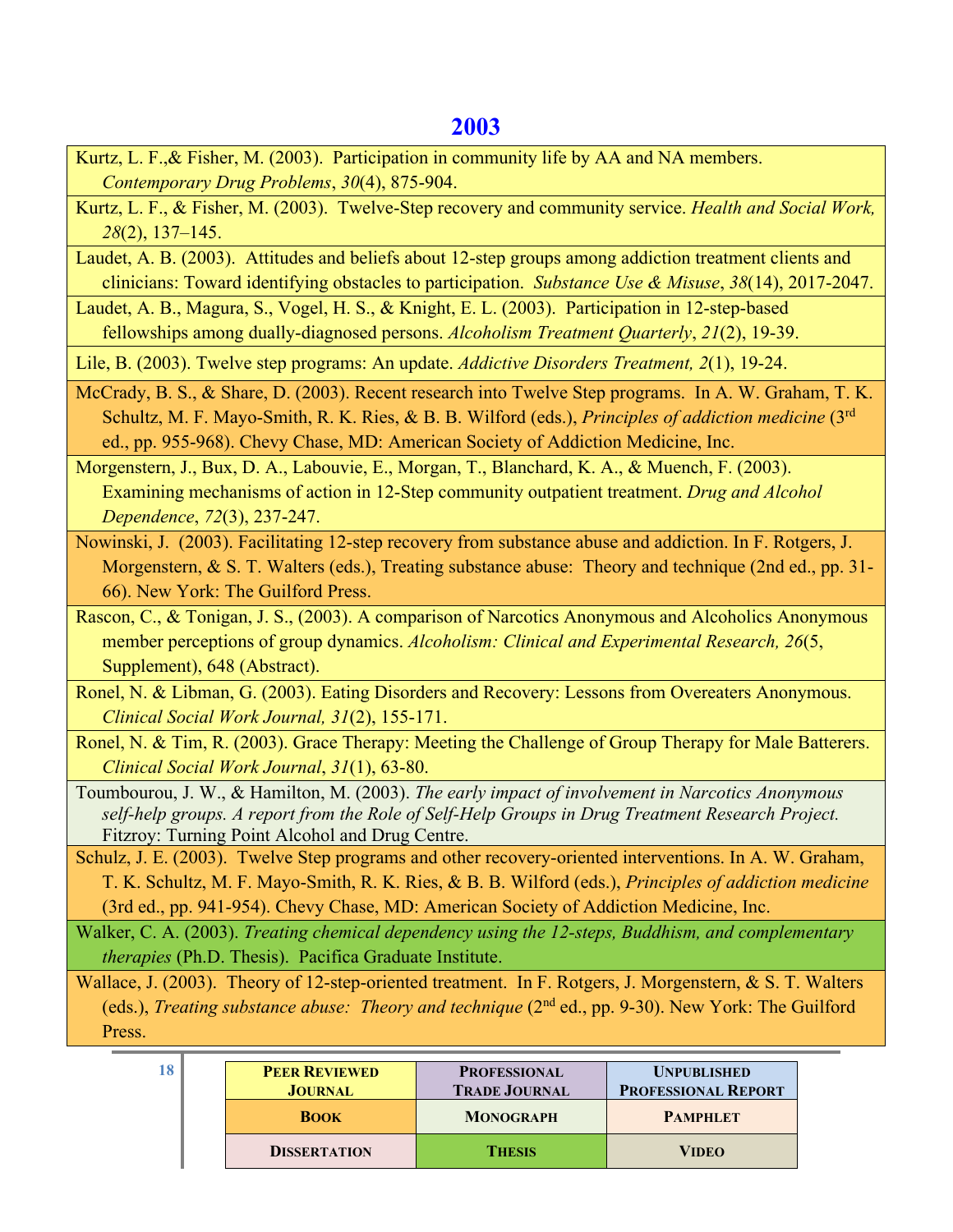- <span id="page-18-0"></span>Amini, K., Amini, D., Afshar, M.F., & Azar, M. (2004). A Study on Social and Environmental Factors Which Made Addicts To Relapse Into Drug Abuse in Hamedan. *Journal of Zanjan University of Medical Sciences and Health Services, 11*(45), p. 41-47.
- Hayes, S. C., Wilson, K. G., Gifford, E. V., Bissett, R., Piasecki, M., Batten, S. V., Byrd, M., & Gregg, J. (2004). A Preliminary Trial of Twelve-Step Facilitation and Acceptance and Commitment Therapy With Polysubstance-Abusing Methadone-Maintained Opiate Addicts. *Behavior Therapy, 35*, 667-688.

Humphreys, K. (2004). *Circles of recovery: Self-help organizations for addictions*. Cambridge: Cambridge University Press.

Humphreys, K., Wing, S., McCarty, D., Chappel, J., Gallant, L., Haberle, B., & Weiss, R. (2004). Selfhelp organizations for alcohol and drug problems: Toward evidence-based practice and policy. *Journal of Substance Abuse Treatment*, *26*, 151-158.

Lewis, T. F. (2004). Walking down the twelve steps with crystal meth. *Journal of Social Work Practice in the Addictions*, *4*(4), 127-130.

*Road to recovery presents: Mutual support groups: What everyone needs to know* (Video). (2004). Rockville, MD: SAMHSA.

Shimane, T., & Misago, C. (2004). Drug Addiction Self-Help Recovery Scale (DASH-scale): An approach to the measurement of recovery from drug addiction in self-help program among drug addicts. *Nihon Arukoru Yakubutsu Igakkai Zasshi*, *39*(6), 537-547.

Spiegel, B. R., & Fewell, C. H. (2004). 12-step programs as a treatment modality. In S. L. A. Straussner (ed.), *Clinical work with substance-abusing clients* (2nd ed., pp. 125-145). New York: The Guilford Press.

Waal, H., & Kornør, H. (2004). Abstinence-oriented therapies for opiate addicts. *Current Opinion in Psychiatry, 17*(3), 169-174.

Watkins, J. L. (2004). *Women's perception of substance abuse treatment and how it affects compliance* (Thesis M.S.W.). California State University, San Bernardino.

White, W. (2004). Addiction recovery mutual aid groups: An enduring international phenomenon. *Addiction, 99*, 532-538.

Zemore, S. E., Kaskutas, L. A., & Ammon, L. N. (2004). In 12-step groups, helping helps the helper. *Addiction*, *99*(8), 1015-1023.

# **[2005](#page-2-0)**

Antonis, R., & Katerina, F. (2005). An initial imprinting of the self-help groups of Narcotics Anonymous and Alcoholics Anonymous in Greece: The demographic facts. *International Journal of Self Help and Self Care*, *3*(3/4), 193-212.

| $\mathcal{L}$ | I                   |
|---------------|---------------------|
|               |                     |
| ٠             | ×                   |
|               | ł<br>۰.<br>۰.<br>., |
|               |                     |

| 19 | <b>PEER REVIEWED</b><br><b>JOURNAL</b> | <b>PROFESSIONAL</b><br><b>TRADE JOURNAL</b> | <b>UNPUBLISHED</b><br><b>PROFESSIONAL REPORT</b> |
|----|----------------------------------------|---------------------------------------------|--------------------------------------------------|
|    | <b>BOOK</b>                            | <b>MONOGRAPH</b>                            | <b>PAMPHLET</b>                                  |
|    | <b>DISSERTATION</b>                    | <b>THESIS</b>                               | <b>VIDEO</b>                                     |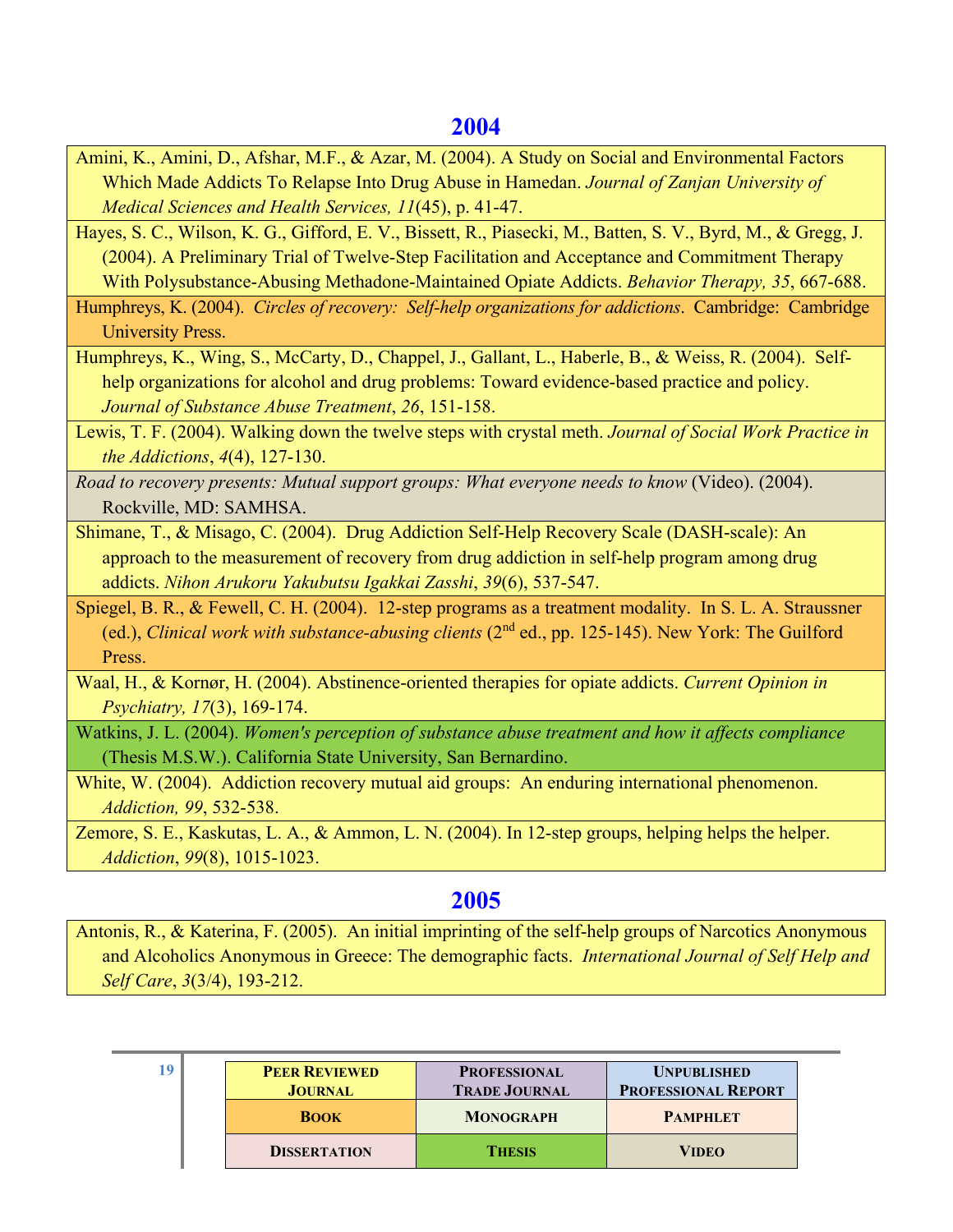Day, E., Gaston, R. L., Furlong, E., Murali, V., & Copello, A. (2005). United Kingdom substance misuse treatment workers' attitudes toward 12-step self-help groups. *Journal of Substance Abuse Treatment*, *29*(4), 321-327.

Frois, C. (2005). *The anonymous society: Identity, transformation and anonymity in 12 step associations*. Cambridge Scholars Publishing.

Green, L. L., Fullilove, M. T., & Fullilove, R. E. (2005). Remembering the lizard: Reconstructing sexuality in the rooms of Narcotics Anonymous. *Journal of Sex Research*, *42*(1), 28-34.

Holleran, L. K., & MacMaster, S. A. (2005). Applying a cultural competency framework to twelve step programs. *Alcoholism Treatment Quarterly, 23*(4), 107-120.

Kelly, J. F., Myers, M. G., & Brown, S. A. (2005). The effects of age composition of 12-step groups on adolescent 12-step participation and substance use outcome. *Journal of Child and Adolescent Substance Abuse, 15*, 63-72.

Kristensen, O., & Vederhus, J. K. (2005). Self-help programs in drug addiction therapy. *Tidsskr Nor Laegeforen, 125*, 2798–2801.

Laudet, A.,  $\&$  White, W. (2005). An exploratory investigation of the association between clinicians' attitudes toward twelve-step groups and referral rates. *Alcoholism Treatment Quarterly*, *23*(1), 31-45.

Lyons, T. (2005). *The constitution of entrepreneurial subjects: The alignment of Narcotics Anonymous and neoliberalism* (MA Thesis). Concordia University.

Maharaj, R. G., Rampersad, J., Henry, J., Khan, K. V., Koonj-Beharry, B., Mohammed, J., & Barclay, S. (2005). Critical incidents contributing to the initiation of substance use and abuse among women attending drug rehabilitation centres in Trinidad and Tobago. *West Indian Medical Journal*, *54*(1), 51-58.

Moore, C. J. (2005). *Contributions of reference agents to recovery maintenance: A social world analysis of Narcotics Anonymous affiliation* (MA Thesis). Western Kentucky University.

Sauerland, R. M. (2005). Take a crash course in your clients' support groups: Fundamental differences between 12-Step and alternative groups. *Addiction Professional*, *3*(2), 25-28.

Tonigan, J. S., & Toscova, R. (2005). 12-step migration: A comparison of member characteristics and practices. *Alcoholism: Clinical and Experimental Research*, *29*(5, Supplement), 385. (Abstract).

Weiss, R. D., Griffin, M. L., Gallop, R. J., Najavits, L. M., Frank, A., Crits-Christoph, P., & Luborsky, L. (2005). The effect of 12-step self-help group attendance and participation on drug use outcomes among cocaine-dependent patients. *Drug and Alcohol Dependence*, *77*(2), 177-184.

Witbrodt, J., & Kaskutas, L.A. (2005). Does diagnosis matter? Differential effects of 12-step participation and social networks on abstinence. *American Journal of Drug and Alcohol Abuse*, *31*(4), 685-707.

| 20 | <b>PEER REVIEWED</b><br><b>JOURNAL</b> | <b>PROFESSIONAL</b><br><b>TRADE JOURNAL</b> | <b>UNPUBLISHED</b><br><b>PROFESSIONAL REPORT</b> |
|----|----------------------------------------|---------------------------------------------|--------------------------------------------------|
|    | <b>BOOK</b>                            | <b>MONOGRAPH</b>                            | <b>PAMPHLET</b>                                  |
|    | <b>DISSERTATION</b>                    | <b>THESIS</b>                               | <b>VIDEO</b>                                     |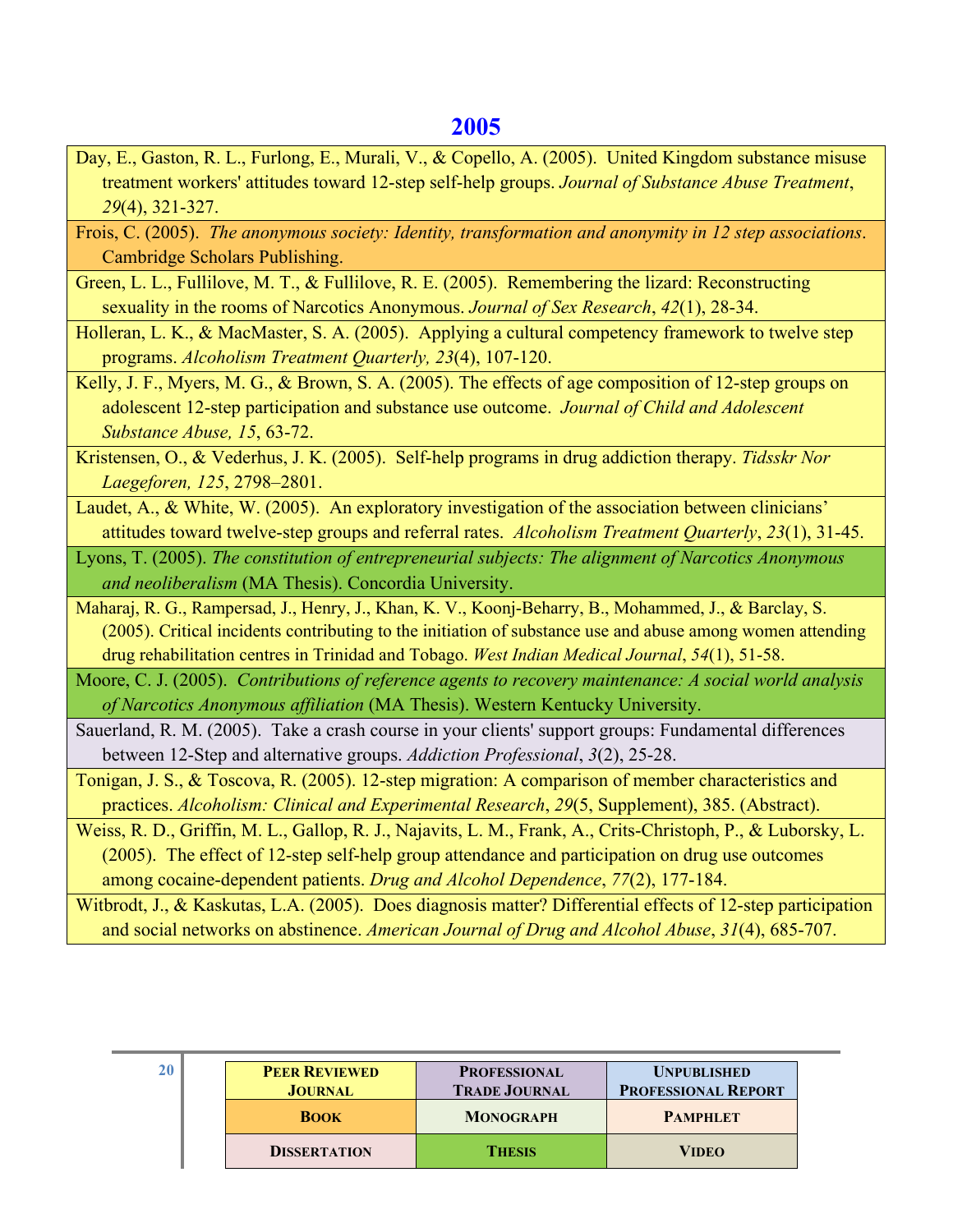- <span id="page-20-0"></span>Aromin, R. A., Galanter, M., Solhkhah, R., Bunt, G., & Dermatis, H. (2006). Preference for spirituality and twelve-step-oriented approaches among adolescents in a residential therapeutic community. *Journal of Addictive Diseases*, *25*(2), 89-96.
- Chen, G. (2006). Social support, spiritual program, and addiction recovery. *International Journal of Offender Therapy and Comparative Criminology*, *50*(3), 306-323.

Fenster, J. (2006). Characteristics of clinicians likely to refer clients to 12-Step programs versus a diversity of post-treatment options. *Drug and Alcohol Dependence, 83*(3), 238-246.

Ferri, M., Amato, L., & Davoli, M. (2006). Alcoholics Anonymous and other 12-step programmes for alcohol dependence. *Cochrane Database of Systematic Reviews* 2006, Issue 3. Art. No.: CD005032. DOI: 10.1002/14651858.CD005032.pub2

Flynn, A. M., Alvarez, J., Jason, L. A., Olson, B. D., Ferrari, J. R., & Davis, M. I. (2006). African American Oxford House residents: Sources of abstinent social networks. *Journal of Prevention & Intervention in the Community*, *31*(1-2), 111-119.

Friedman-Gell, L. (2006). *Narcotics Anonymous: Promotion of change and growth in spiritual health, quality of life, and attachment dimensions of avoidance and anxiety in relation to program involvement and time clean* (Doctoral Thesis). Alliant International University, California School of Professional Psychology, Los Angeles.

Kahler, C. W., Kelly, J. F., Strong, D. R., Stuart, G. L., & Brown, R. A.(2006). Development and initial validation of a 12-Step Participation Expectancies Questionnaire. *Journal of Studies on Alcohol*, *67*(4), 538-542.

Kelly, J. F., Stout, R., Zywiak, W., & Schneider, R. (2006). A 3-year study of addiction mutual-help group participation following intensive outpatient treatment. *Alcoholism: Clinical and Experimental Research*, *30*(8), 1381-1392.

Laudet, A., Morgen, K., & White, W. (2006). The role of social supports, spirituality, religiousness, life meaning and affiliation with 12-step fellowships in quality of life satisfaction among individuals in recovery from alcohol and drug use. *Alcoholism Treatment Quarterly*, *24*(102), 33-73.

Morrison, G. (2006). *Interaction between cultures: The recovery process amongst undergraduates participating in Alcoholics Anonymous and/or Narcotics Anonymous* (Dissertation). Teachers College, Columbia University.

Tiburcio, N. J. (2006). *Five years after: The process of long-term abstinence from heroin use among exoffenders* (Dissertation). City University of New York.

Timko, C., DeBenedetti, A., & Billow, R. (2006). Intensive referral to 12-step self-help groups and 6 month substance use disorder outcomes. *Addiction, 101*, 678-688.

Timko, C., Billow, R., & DeBenedetti, A. (2006). Determinants of 12-step group affiliation and moderators of the affiliation-abstinence relationship. *Drug and Alcohol Dependence, 83*(2), 111-121.

| 21 | <b>PEER REVIEWED</b><br><b>JOURNAL</b> | <b>PROFESSIONAL</b><br><b>TRADE JOURNAL</b> | <b>UNPUBLISHED</b><br><b>PROFESSIONAL REPORT</b> |
|----|----------------------------------------|---------------------------------------------|--------------------------------------------------|
|    | <b>BOOK</b>                            | <b>MONOGRAPH</b>                            | <b>PAMPHLET</b>                                  |
|    | <b>DISSERTATION</b>                    | <b>THESIS</b>                               | <b>VIDEO</b>                                     |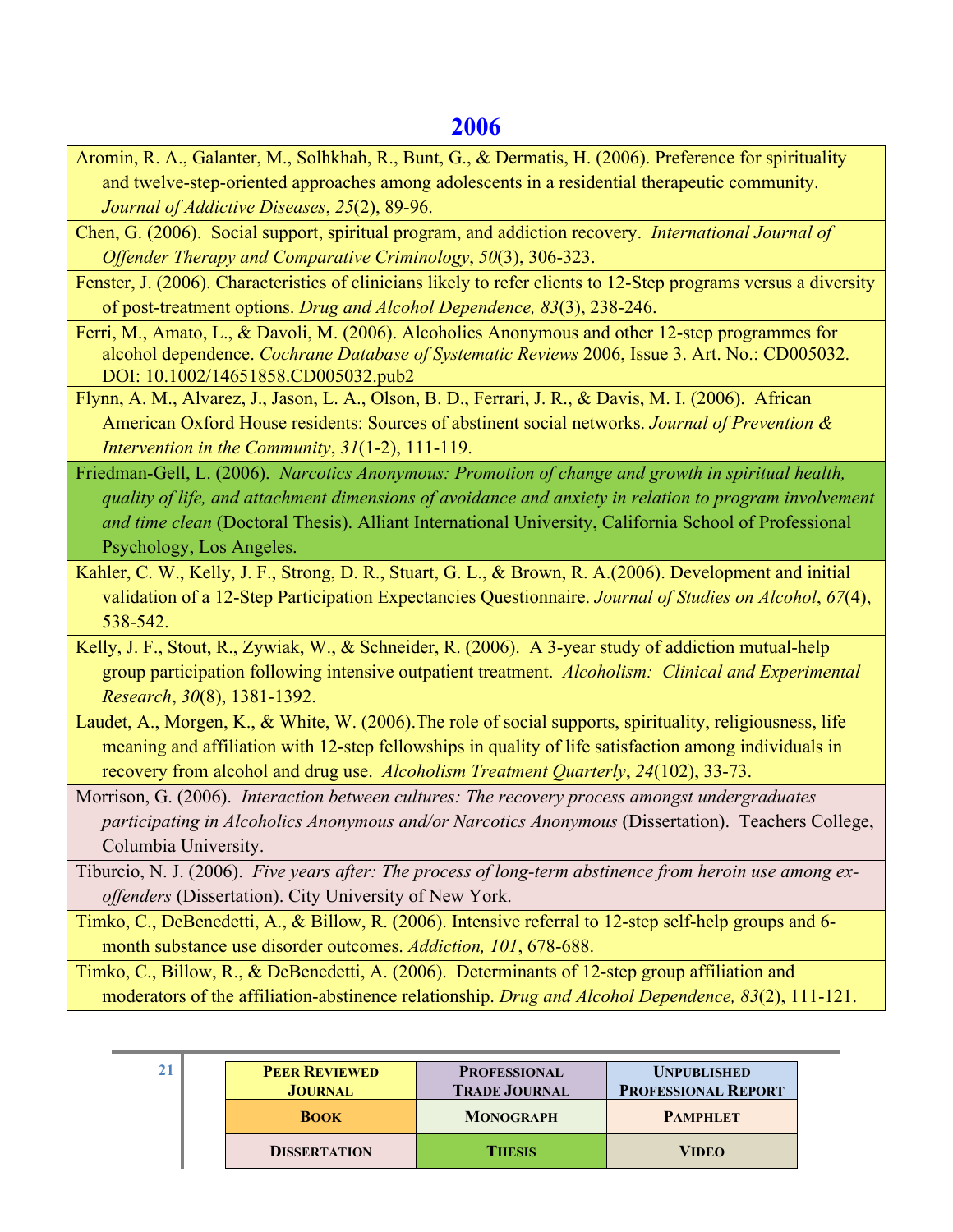<span id="page-21-0"></span>Vederhus, J. K., & Kristensen, Ø. (2006). High effectiveness of self-help programs after drug addiction therapy. *BMC Psychiatry*, *6,* 35.

### **[2007](#page-2-0)**

- Atkins, R. G., & Hawdon, J. E. (2007). Religiosity and participation in mutual-aid support groups for addiction. *Journal of Substance Abuse Treatment, 33*, 321-331.
- Bliss, D. L. (2007). Empirical Research on Spirituality and Alcoholism: A Review of the Literature. *Journal of Social Work Practice in the Addictions*, *7*(4), 5-25.
- Bubnack, T. (2007). Is There Room for Spirit in the Field of Chemical Dependency Treatment? *Journal of Social Work Practice in the Addictions*, *7*(4), 127-132.
- Carrico, A. W., Gifford, E. V., Moos, R. H. (2007). Spirituality/religiosity promotes acceptance-based responding and 12-step involvement. *Drug and Alcohol Dependence*, *89*, 66-73.

Cloud, R., Rowan, N., Wulff, D., & Golder, S. (2007). Posttreatment 12-step program affiliation and dropout: Theoretical model and qualitative exploration. *Journal of Social Work Practice in the Addictions*, *7*(4), 49-74.

Donovan, D. M., & Wells, E. A. (2007). 'Tweaking 12-Step': The potential role of 12-Step self-help group involvement in methamphetamine recovery. *Addiction, 102*(Suppl 1), 121-129.

Erickson, M. (2007). *Recovery Cells: Small groups for people in recovery*. Mustang, OK: Tate Publishing.

Flora, K., & Raftopoulos, A. (2007). First description of Narcotics Anonymous and Alcoholics Anonymous members in Greece: Prior treatment history and opinions about professionals. *Contemporary Drug Problems*, *34*(1), 163-170.

Galanter, M. (2007). Spirituality and recovery in 12-step programs: An empirical model. *Journal of Substance Abuse Treatment*, *33*(3), 265-272.

Grant, J. (2007). Rural women's stories of recovery from addiction. *Addiction Research and Theory, 15*(5), 521-541.

Jääskeläinen, M. (2007). *"I started work on the NA program, and you do not understand the TAA has a disease": recovering drug users' identity, story-building of Narcotics Anonymous-Peer Community* (Master's Thesis). University of Helsinki, Department of Sociology.

Kelly, J. F., & Myers, M. G. (2007). Adolescents' participation in Alcoholics Anonymous and Narcotics Anonymous: Review, implications and future directions. *Journal of Psychoactive Drugs, 39*(3), 259- 269.

Krentzman, A. R. (2007). The Evidence Base for the Effectiveness of Alcoholics Anonymous: Implications for Social Work Practice. *Journal of Social Work Practices in the Addictions*, *7*(4), 27-48.

| 22 | <b>PEER REVIEWED</b><br><b>JOURNAL</b> | <b>PROFESSIONAL</b><br><b>TRADE JOURNAL</b> | <b>UNPUBLISHED</b><br><b>PROFESSIONAL REPORT</b> |
|----|----------------------------------------|---------------------------------------------|--------------------------------------------------|
|    | <b>BOOK</b>                            | <b>MONOGRAPH</b>                            | <b>PAMPHLET</b>                                  |
|    | <b>DISSERTATION</b>                    | <b>THESIS</b>                               | <b>VIDEO</b>                                     |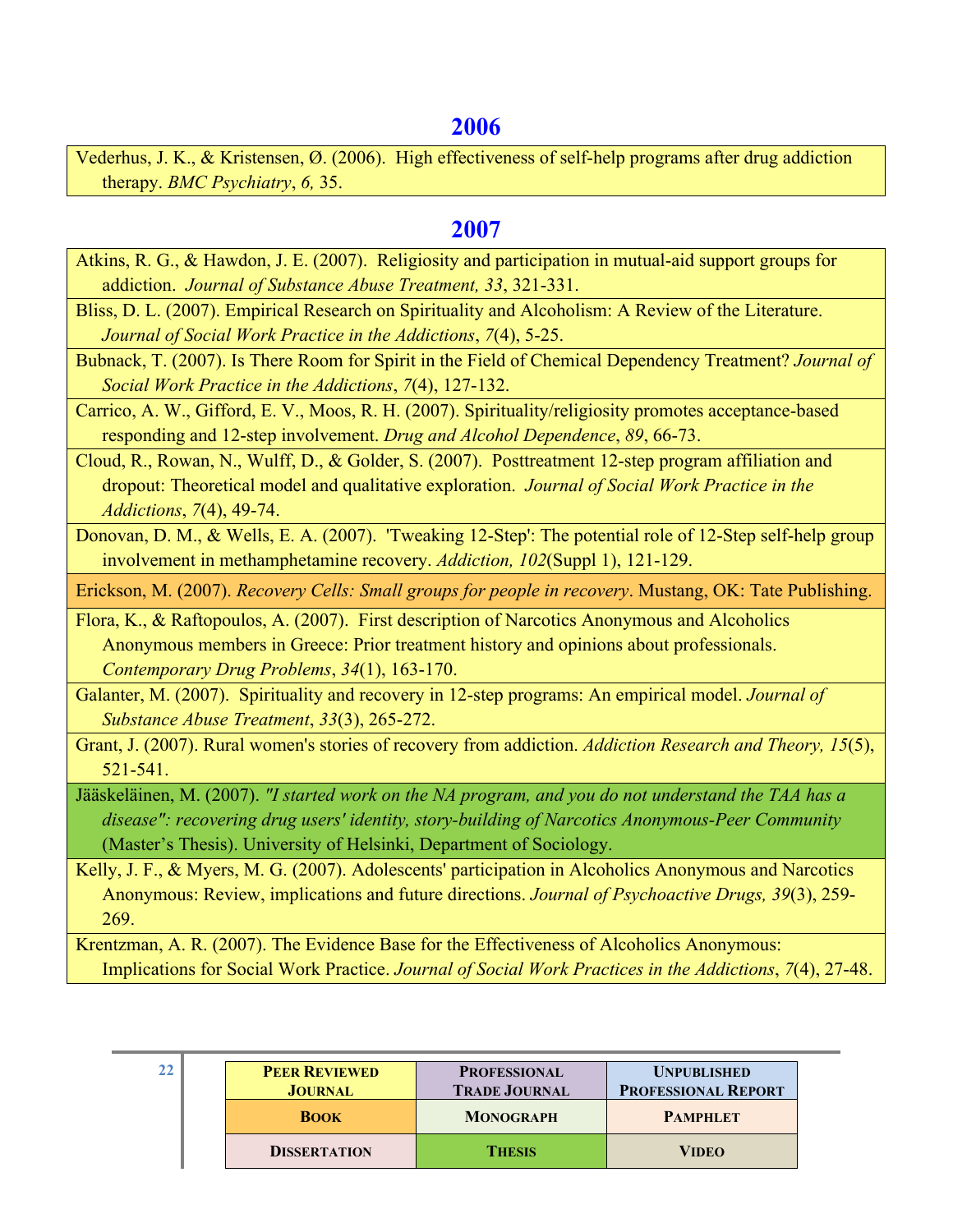<span id="page-22-0"></span>Laudet, A., Stanick, V., & Sands, B. (2007). An exploration of the effect of on-site 12-step meetings on post-treatment outcomes among polysubstance-dependent outpatient clients. *Evaluation Review*, *31*(6), 613-646.

Magura, S. (2007). The relationship between substance user treatment and 12-step fellowships: Current knowledge and research questions. *Substance Use and Misuse*, *42*(2-3), 343-360.

Passetti, L. L., & White, W. L. (2007). Recovery support meetings for youths: Considerations when referring young people to 12-step and alternative groups. *Journal of Groups in Addiction and Recovery*, *2*(2-4), 97-121.

Stahler, G.J., Mazzella, S., Mennis, J., Chakravorty, S., Rengert, G.,& Spiga, R. (2007). The effect of individual, program, and neighborhood variables on continuity of treatment among dually diagnosed individuals. *Drug and Alcohol Dependence, 87*(1), 54-62.

Steiker, L. K. H. & Pape, P. A. (2007). Spirituality and Substance Abuse Treatment. *Journal of Social Work Practice in the Addictions*, *7*(4), 117-126.

Timko, C., & DeBenedetti, A. (2007). A randomized controlled trial of intensive referral to 12-step selfhelp groups: one-year outcomes. *Drug and Alcohol Dependence*, *90*(2-3), 270-279.

Tuten, M., Jones, H.E., Lertch, E.W. & Stitzer, M.L. (2007). Aftercare plans of inpatients undergoing detoxification. *American Journal of Drug & Alcohol Abuse*, *33*(4), 547-555.

Zemore, S. E. (2007). A role for spiritual change in the benefits of 12-step involvement. *Alcoholism: Clinical & Experimental Research*, *31*(10 Suppl), 76s-79s.

### **[2008](#page-2-0)**

Awbrey, J. L. (2008). *Becoming bureaucratic: A comparative case study of the influence of isomorphic environments on the transformation of Alcoholics Anonymous and Narcotics Anonymous* (Doctoral Thesis). University of Georgia.

Cloud, R. N., & Kingree, J. B. (2008). Concerns about dose and underutilization of twelve-step programs: Models, scales, and theory that inform treatment planning. *Recent Developments in Alcoholism*, *18*, 283-301.

Davey-Rothwell, M. A., Kuramoto, S. J., & Latkin, C. A. (2008). Social networks, norms, and 12-step group participation. *American Journal of Drug and Alcohol Abuse*, *34*(2), 185-193.

Donovan, D. M., & Floyd, A. S. (2008). Facilitating involvement in twelve-step programs. *Recent Developments in Alcoholism*, *18,* 303-320.

Fewell, C., & Tuchman, E. (eds.) (2008). From The Guest Editors. [special issue] *Journal of Social Work Practice in the Addictions, 7*(4), 1-3.

| 23 | <b>PEER REVIEWED</b><br><b>JOURNAL</b> | <b>PROFESSIONAL</b><br><b>TRADE JOURNAL</b> | <b>UNPUBLISHED</b><br><b>PROFESSIONAL REPORT</b> |
|----|----------------------------------------|---------------------------------------------|--------------------------------------------------|
|    | <b>BOOK</b>                            | <b>MONOGRAPH</b>                            | <b>PAMPHLET</b>                                  |
|    | <b>DISSERTATION</b>                    | <b>THESIS</b>                               | <b>VIDEO</b>                                     |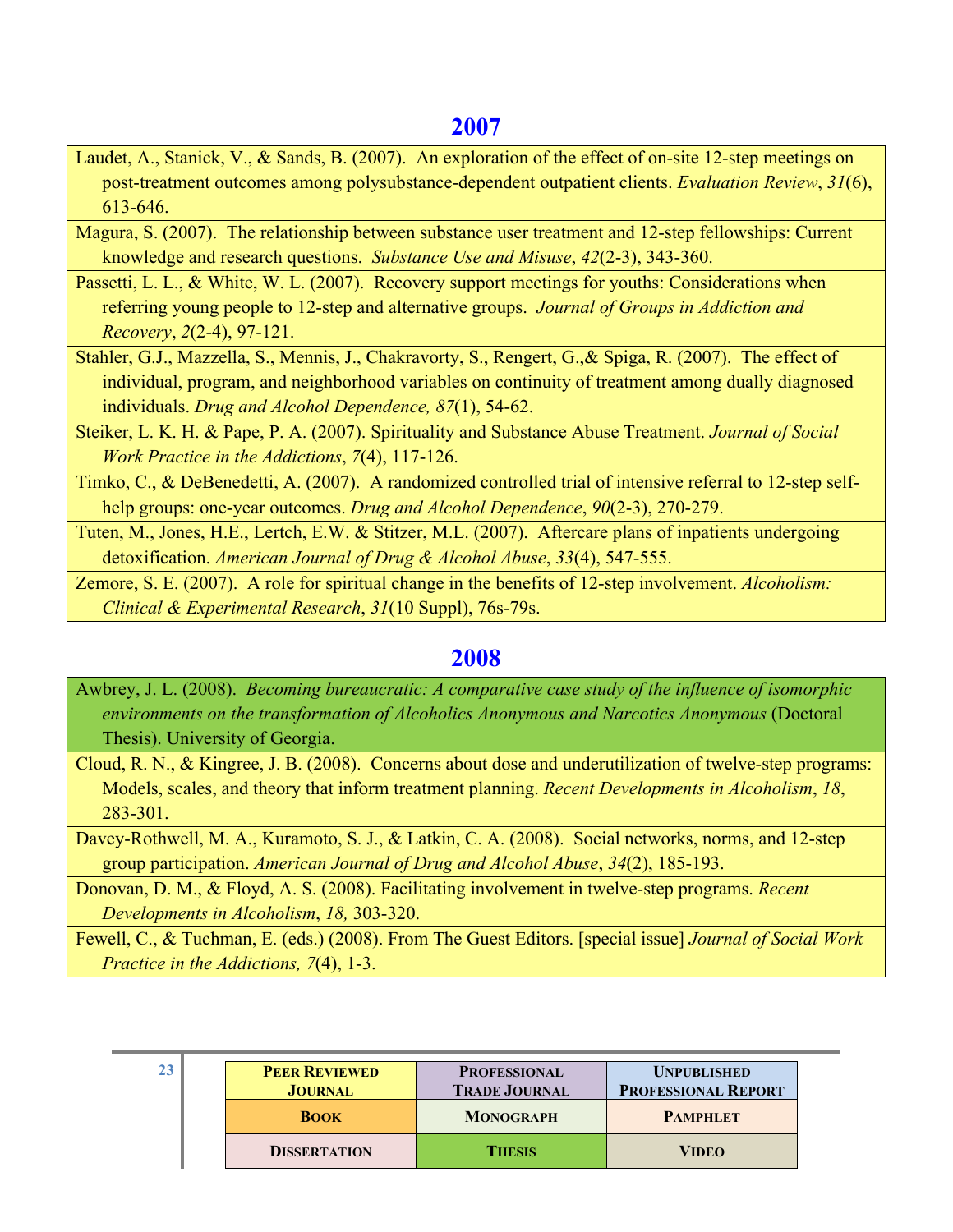Gossop, M., Stewart, D., & Marsden, J. (2008). Attendance at Narcotics Anonymous and Alcoholics Anonymous meetings, frequency of attendance and substance use outcomes after residential treatment for drug dependence: A 5-year follow-up study. *Addiction*, *103*(1), 119-125.

Hansen, M., Ganley, B. & Carlucci, C. (2008). Journeys From Addiction to Recovery. *Research and Theory for Nursing Practice: An International Journal, 22*(4), 256-272.

Kelly, J. F., Brown, S. A., Abrantes, A., Kahler, C. W., & Myers, M. (2008). Social recovery model: An 8-year investigation of adolescent 12-step group involvement following inpatient treatment. *Alcoholism: Clinical and Experimental Research*, *32*(8), 1468-1478.

Kelly, J. F., Myers, M. G., & Rodolico, J. (2008). What do adolescents exposed to Alcoholics Anonymous think about 12-step groups? *Substance Abuse, 29*(2), 53-62.

Kelly, J. F., Yeterian, J. D., & Myers, M. G. (2008). Treatment staff referrals, participation expectations, and perceived benefits and barriers to adolescent involvement in twelve-step groups. *Alcoholism Treatment Quarterly*, *26*(4), 427-449.

Kelly J. F., & Yeterian, J. (2008). Mutual-help groups. In W. O'Donohue & J. R. Cunningham (eds.), *Evidence-based adjunctive treatments* (pp. 61-106). New York: Elsevier.

Laudet, A. B. (2008). The impact of Alcoholics Anonymous on other substance abuse-related twelve-step programs. *Recent Developments in Alcoholism, 18*, 71-89.

Laudet, A. B. & White, W. L. (2008). Recovery Capital as Prospective Predictor of Sustained Recovery, Life Satisfaction, and Stress Among Former Poly-Substance Users. *Substance Use & Misuse*, *43*, 27- 54.

Matheson, J. L., & McCollum, E. E. (2008). Using metaphors to explore the experiences of powerlessness among women in 12-step recovery. *Substance Use and Misuse*, *43*(8-9), 1027-1044.

Moos, R. H. (2008). How and why twelve-step self-help groups are effective. *Recent Developments in Alcoholism*, *18,* 393-412.

Nixon, G., & Solowoniuk, J. (2008). Moving beyond the 12-Steps to a second stage recovery: A phenomenological inquiry. *Journal of Groups in Addiction and Recovery*, *3*(1-2), 23-46.

Passetti, L. L. & White, W. L. (2008). Recovery support meetings for youths: Considerations when referring young people to 12-step and alternative groups. *Journal of Groups in Addiction and Recovery*, *2*, 97-121.

Prince, W. C. (2008). *The perceived attributes of abstinence by addicts in long-term recovery*  (Dissertation). Alliant International University, San Diego.

Schneider, R., Burnette, M., & Timko C. (2008). History of physical or sexual abuse and participation in 12-step self-help groups. *American Journal of Drug and Alcohol Abuse*, *34*(5), 617-625.

Shrikhande, A., Dermatis, H., & Galanter, M. (2008). The need for understanding the role of spirituality in twelve-step programs. *Substance Abuse*, *29*(4), 1-3.

| -24 | <b>PEER REVIEWED</b><br><b>JOURNAL</b> | <b>PROFESSIONAL</b><br><b>TRADE JOURNAL</b> | <b>UNPUBLISHED</b><br><b>PROFESSIONAL REPORT</b> |
|-----|----------------------------------------|---------------------------------------------|--------------------------------------------------|
|     | <b>BOOK</b>                            | <b>MONOGRAPH</b>                            | <b>PAMPHLET</b>                                  |
|     | <b>DISSERTATION</b>                    | <b>THESIS</b>                               | <b>VIDEO</b>                                     |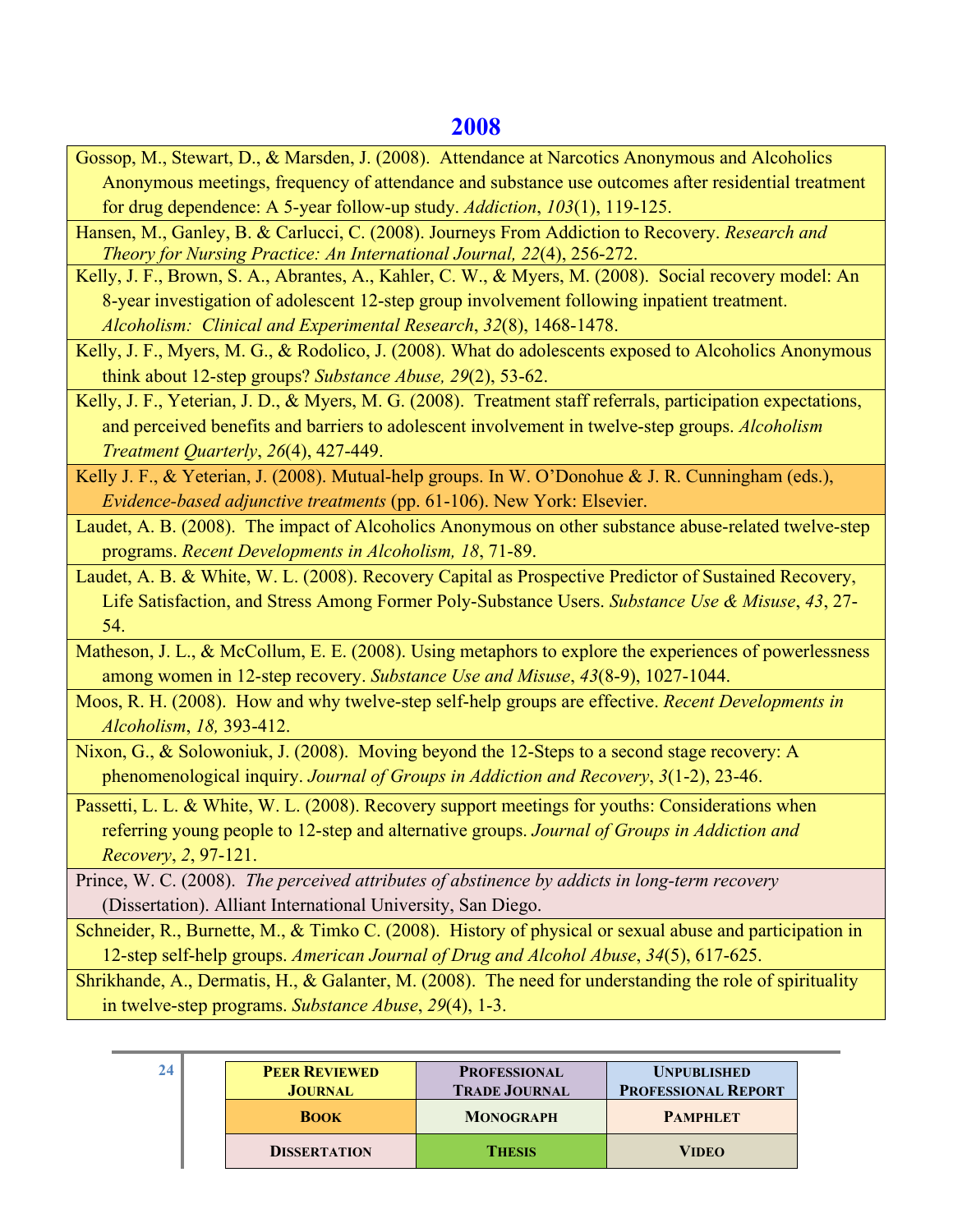<span id="page-24-0"></span>Substance Abuse and Mental Health Services Administration, Office of Applied Studies. (2008).

*Participation in self-help groups for alcohol and illicit drug use: 2006 and 2007* (NSDUH Report 2008 Nov 13). Retrieved from http://oas.samhsa.gov/2k8/selfHelp/selfHelp.htm

Vance, J. B. (2008). *Predicting chemical dependency treatment completion using the health belief model.* (Dissertation). Tulane University, School of Social Work.

Zemore, S. E., & Kaskutas, L. A. (2008). 12-step involvement and peer helping in day hospital and residential programs. *Substance Use and Misuse, 43*(12-13), 1882-1903.

#### **[2009](#page-2-0)**

Book, S. W., Thomas, S. E., Dempsey, J. P., Randall, P. K., & Randall, C. L. (2009). Social anxiety impacts willingness to participate in addiction treatment. *Addictive Behaviors*, *34*(5), 474-476.

Carpenter, T. (2009). *Recovering women: Intersectional approaches to African American addiction* (Dissertation). Ohio State University.

Carroll, K. M. (2009). Twelve step facilitation approaches. In R. K. Ries, D. A. Fiellin, S. C. Miller, & R. Saitz (eds.), *Principles of addiction medicine* (4th edition, pp. 869-873). Philadelphia: Wolters Kluwer/Lippincott Williams & Wilkins.

Chi, F. W., Kaskutas, L. A., Sterling, S., Campbell, C. I., & Weisner, C. (2009). Twelve-Step affiliation and 3-year substance use outcomes among adolescents: Social support and religious service attendance as potential mediators. *Addiction*, *104*(6), 927-939.

DuPont, R. L., McLellan, A. T., White, W. L., Merlo, L. J., & Gold, M. S.(2009). Setting the standard for recovery: Physicians' Health Programs. *Journal of Substance Abuse Treatment*, *36*(2), 159-171.

Fullerton-Hall, F. L. (2009). *Coping Styles and Levels of Perceived Stress in Persons Recovering from Substance Abuse*. (Thesis). California State University, Long Beach, Department of Social Work.

Kotovirta, E. (2009). *Recovery from drug addiction in the Fellowship of Narcotics Anonymous* (Dissertation). University of Helsinki, Department of Social Psychology.

McCrady, B. S., & Tonigan, J. S. (2009). Recent research into twelve step programs. In R. K. Ries, D. A. Fiellin, S. C. Miller, & R. Saitz (eds.), *Principles of addiction medicine* (4<sup>th</sup> ed., pp. 923-937). Philadelphia: Wolters Kluwer / Lippincott Williams & Wilkins.

McKellar, J. D., Harris, A. H., & Moos, R. H. (2009). Patients' abstinence status affects the benefits of 12 step self-help group participation on substance use disorder outcomes. *Drug and Alcohol Dependence*, *99*(1-3), 115-122.

Passetti, L. L. & White, W. L. (2009). Recovery Support Meetings for Youths. *Student Assistance Journal*, *29*(3), 19-22.

Sachs, K. S. (2009). A Psychological Analysis of the 12 Steps of Alcoholics Anonymous. *Alcoholism Treatment Quarterly*, *27*, 199-212.

| 25 | <b>PEER REVIEWED</b><br><b>JOURNAL</b> | <b>PROFESSIONAL</b><br><b>TRADE JOURNAL</b> | <b>UNPUBLISHED</b><br><b>PROFESSIONAL REPORT</b> |
|----|----------------------------------------|---------------------------------------------|--------------------------------------------------|
|    | <b>BOOK</b>                            | <b>MONOGRAPH</b>                            | <b>PAMPHLET</b>                                  |
|    | <b>DISSERTATION</b>                    | <b>THESIS</b>                               | <b>VIDEO</b>                                     |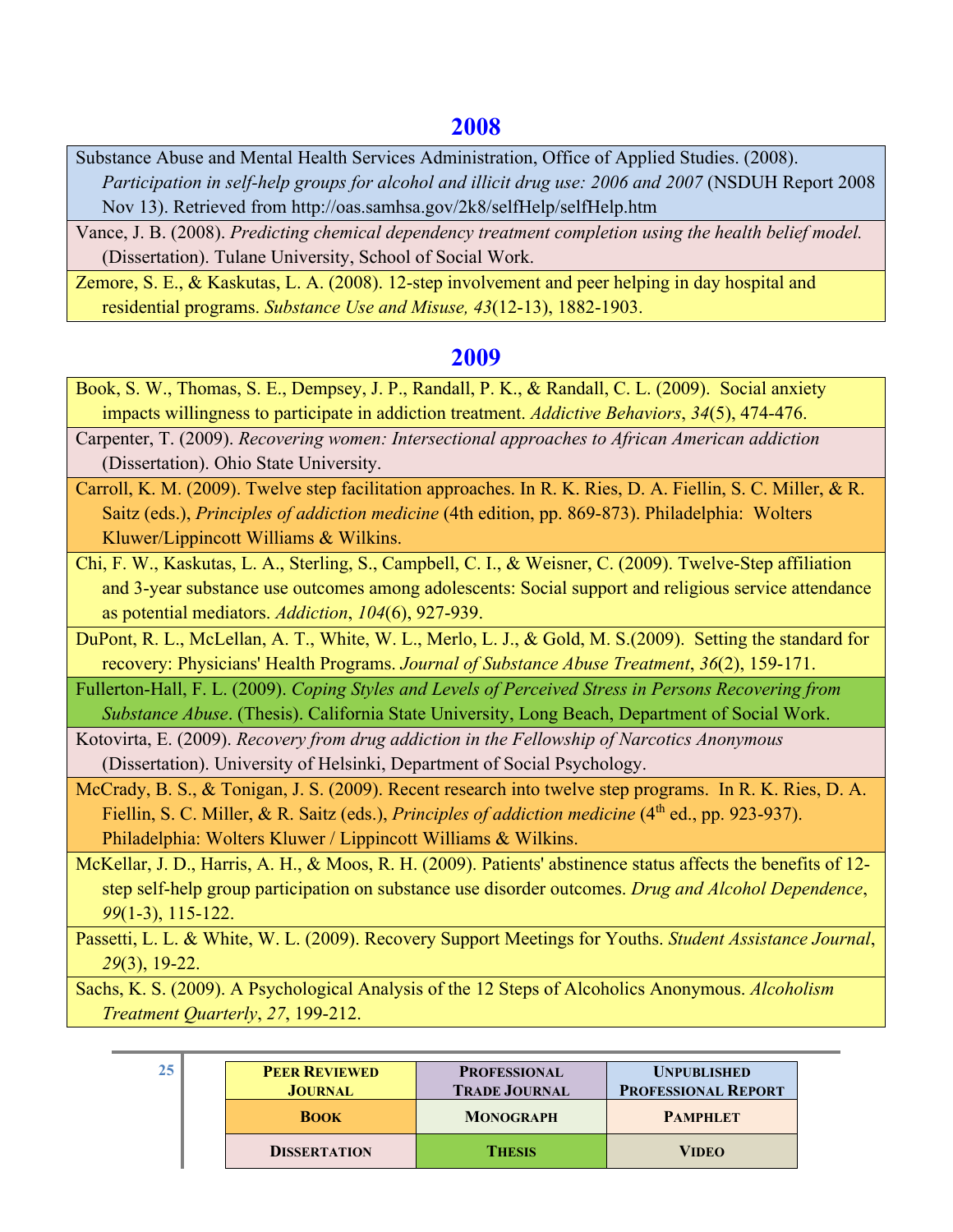<span id="page-25-0"></span>Santos Hernandez, A.R. (2009). *Exploring lived experiences and motivational factors of former heroin users in long-term abstinence without pharmacotherapy* (Dissertation). University of Phoenix.

Schulz, J. E., Williams, V., & Galligna, J. E. (2009). Twelve step programs in recovery. In R. K. Ries, D. A. Fiellin, S. C. Miller, & R. Saitz (eds.), *Principles of addiction medicine* (4<sup>th</sup> ed., pp. 911-922). Philadelphia: Wolters Kluwer / Lippincott Williams & Wilkins.

Vederhus, J. K., Kristensen, Ø., Laudet, A., & Clausen, T. (2009). Attitudes towards 12-step groups and referral practices in a 12-step naive treatment culture; a survey of addiction professionals in Norway. *BMC Health Services Research, 9*, 147.

Weegmann, M. & Piwowoz-Hjort, E. (2009). Naught but a story': Narratives of successful AA recovery. *Health Sociology Review, 18*(3), 273-283.

# **[2010](#page-2-0)**

Flora, K., Raftopoulos, A., & Pontikes, T. (2010). A look at the evolution of the self-help movement. *Journal of Groups in Addiction & Recovery*, *5*(3), 214-226.

Flora, K., Raftopoulos, A., & Pontikes, T. K. (2010). Current status of Narcotics Anonymous and Alcoholics Anonymous in Greece: Factors influencing member enrollment. *Journal of Groups in Addiction and Recovery*, *5*(3/4), 226-239.

Freeman-McGuire, M. G. (2010). *An investigation into the barriers to treatment and factors leading to treatment and long-term recovery from substance abuse among registered nurses*. (Dissertation). Fielding Graduate University.

Gaston, R. S. L., Best, D., Day, E., & White. W. (2010). United Kingdom: Perceptions of 12-step interventions among UK substance-misuse patients attending residential inpatient treatment in a UK treatment setting. *Journal of Groups in Addiction & Recovery*, *5*(3-4), 306-323.

Heinz, A., Disney, E. R., Epstein, D. H., Glezen, L. A., Clark, P. I., &Preston, K. L. (2010). A focusgroup study on spirituality and substance-abuse treatment. *Substance Use & Misuse, 45*(1-2), 134-153.

Kelly, J. F., Dow, S. J., Yeterian, J. D., & Kahler, C. W. (2010). Can 12-step group participation strengthen and extend the benefits of adolescent addiction treatment? A prospective analysis. *Drug and Alcohol Dependence*, *110*(1-2), 117-125.

Majer, J., Droege, J., & Jason, L. (2010). A categorical assessment of 12-step involvement in relation to recovery resources. *Journal of Groups in Addiction & Recovery*, *5*(2), 155-167.

Seraji A, Momeni H, Salehi A. (2010). The investigation of factors affecting dependence on narcotics and reappearance of drug usage in narcotics anonymous. *Arak Medical University Journal* (AMUJ), *13*(3), 68-75. [Persian]

Sussman, S. (2010). A review of Alcoholics Anonymous/ Narcotics Anonymous programs for teens. *Evaluation and the Health Professions, 33*(1), 26-55.

| -26 | <b>PEER REVIEWED</b><br><b>JOURNAL</b> | <b>PROFESSIONAL</b><br><b>TRADE JOURNAL</b> | <b>UNPUBLISHED</b><br><b>PROFESSIONAL REPORT</b> |
|-----|----------------------------------------|---------------------------------------------|--------------------------------------------------|
|     | <b>BOOK</b>                            | <b>MONOGRAPH</b>                            | <b>PAMPHLET</b>                                  |
|     | <b>DISSERTATION</b>                    | <b>THESIS</b>                               | <b>VIDEO</b>                                     |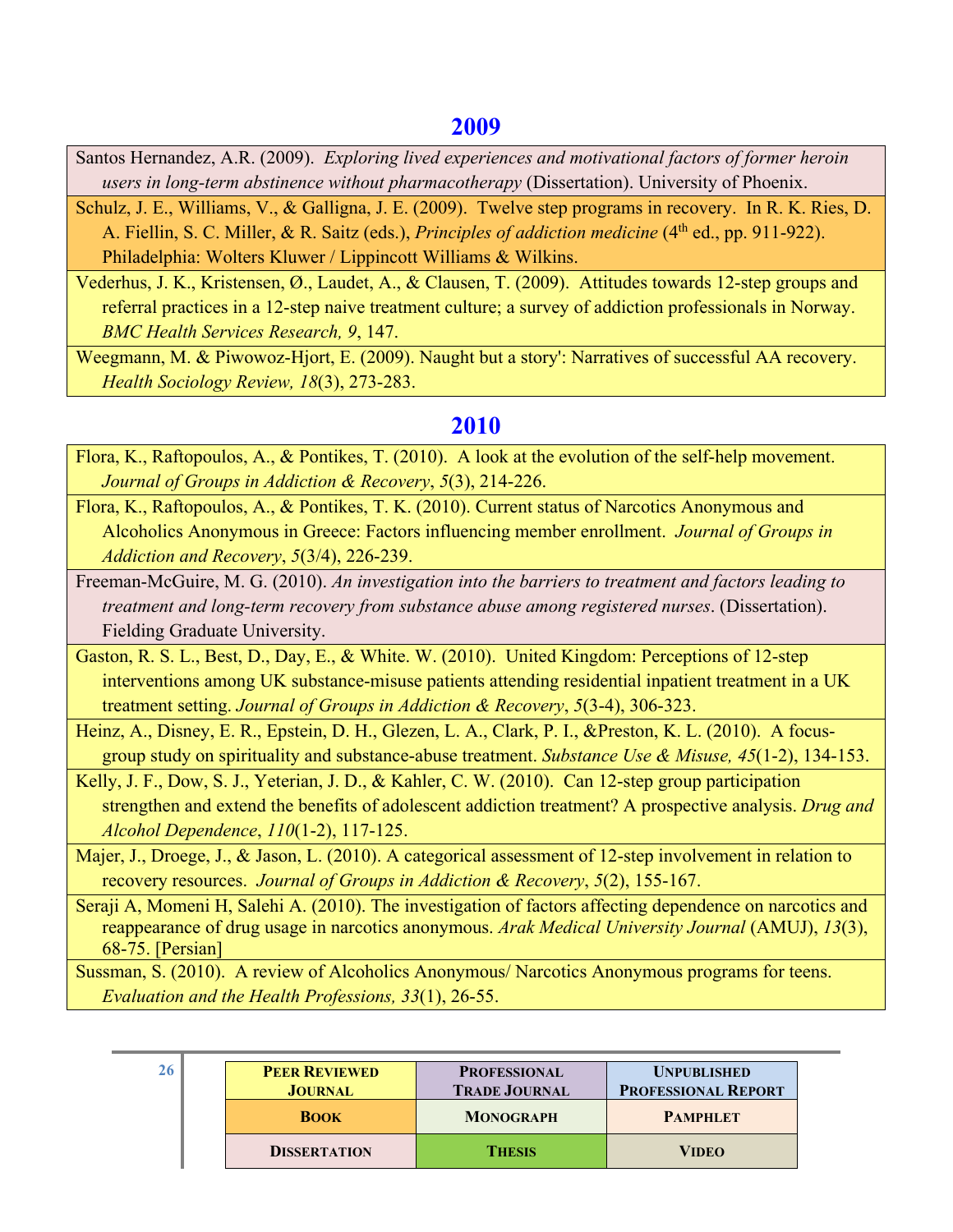<span id="page-26-0"></span>Tajalli, F. B., & Kheiri, L. (2010). Locus of control in substance related and N.A. *Social and Behavioral Sciences*, *5,* 1414-1417.

Timko, C., Sutkowi, A., & Moos, R. (2010). Patients with dual diagnoses or substance use disorders only: 12-step group participation and 1-year outcomes. *Substance Use and Misuse*, *45*(4), 613-627.

Vederhus, J., Laudet, A., Kristensen, O. & Clausen, T. (2010). Obstacles to 12-step group participation as seen by addiction professionals: Comparing Norway to the United States. *Journal of Substance Abuse Treatment*, *39*, 210-217.

Webster, M. E. (2010). *Symptoms of depression, symptoms of anxiety, and motivation for treatment as predictors of post-substance abuse treatment support group attendance a path analysis* (M.S. Thesis). Virginia Polytechnic Institute and State University.

White, W. (2010). The future of A.A., N.A. and other recovery mutual aid organizations. *Counselor*, *11*(2), 10-19.

### **[2011](#page-2-0)**

Beygi, A. (2011). Spiritual development, socio-religious performance and quality of life in Narcotics Anonymous. *Journal of Knowledge & He*alth, 6(2), 6-12.

Begay, A., Farahani, M.T. & Mohammadkhani, S. (2011). Participate in meetings of NA in the use of coping with stress and hope for persons compared to methadone use. *Proceedings of Graduate and Doctoral Area of the Headquarters for Combating Narcotics, Drugs* Vol. II 625-615 (publication Shabak).

Beygi, A., Farahani, M.N., & Mohammadkhani, S. (2011). The discriminative comparison of quality of life and coping styles in Narcotics Anonymous and methadone maintenance treatment members, *Journal of Research on Psychology and Health*, 5(1), 1-11.

Detar, D. T. (2011). Alcoholics Anonymous and Other Twelve-Step Programs in Recovery. *Primary Care: Clinics in Office Practice, 38*, 143-148.

Groshkova, T., Best, D., & White, W. (2011). Recovery Group Participation Scale (RGPS): Factor structure in alcohol and heroin recovery populations. *Journal of Groups in Addiction and Recovery, 6*(1-2), 76-92.

Kajbaf, M.B. & Rahimi, F. (2011). Comparison of addicts personal/social motives and social capital among treatment groups of Isfahan. *Journal of New Educational Approaches*, 6(1), 125-148.

Kelly, J. F., Dow, S. J., Yeterian, J. D., & Kahler, C. W. (2011). Can 12-step group participation strengthen and extend the benefits of adolescent addiction treatment? A prospective analysis. *Drug and Alcohol Dependence*, *110*(1-2), 117-125.

Kelly, J. F., Dow, S. J., Yeterian, J. D. & Myers, M. (2011). How safe are adolescents at Alcoholics Anonymous and Narcotics Anonymous meetings? A prospective investigation with outpatient youth. *Journal of Substance Abuse Treatment*, *40*, 419-425.

|  | <b>PEER REVIEWED</b><br><b>JOURNAL</b> | <b>PROFESSIONAL</b><br><b>TRADE JOURNAL</b> | <b>UNPUBLISHED</b><br><b>PROFESSIONAL REPORT</b> |
|--|----------------------------------------|---------------------------------------------|--------------------------------------------------|
|  | <b>BOOK</b>                            | <b>MONOGRAPH</b>                            | <b>PAMPHLET</b>                                  |
|  | <b>DISSERTATION</b>                    | <b>THESIS</b>                               | <b>VIDEO</b>                                     |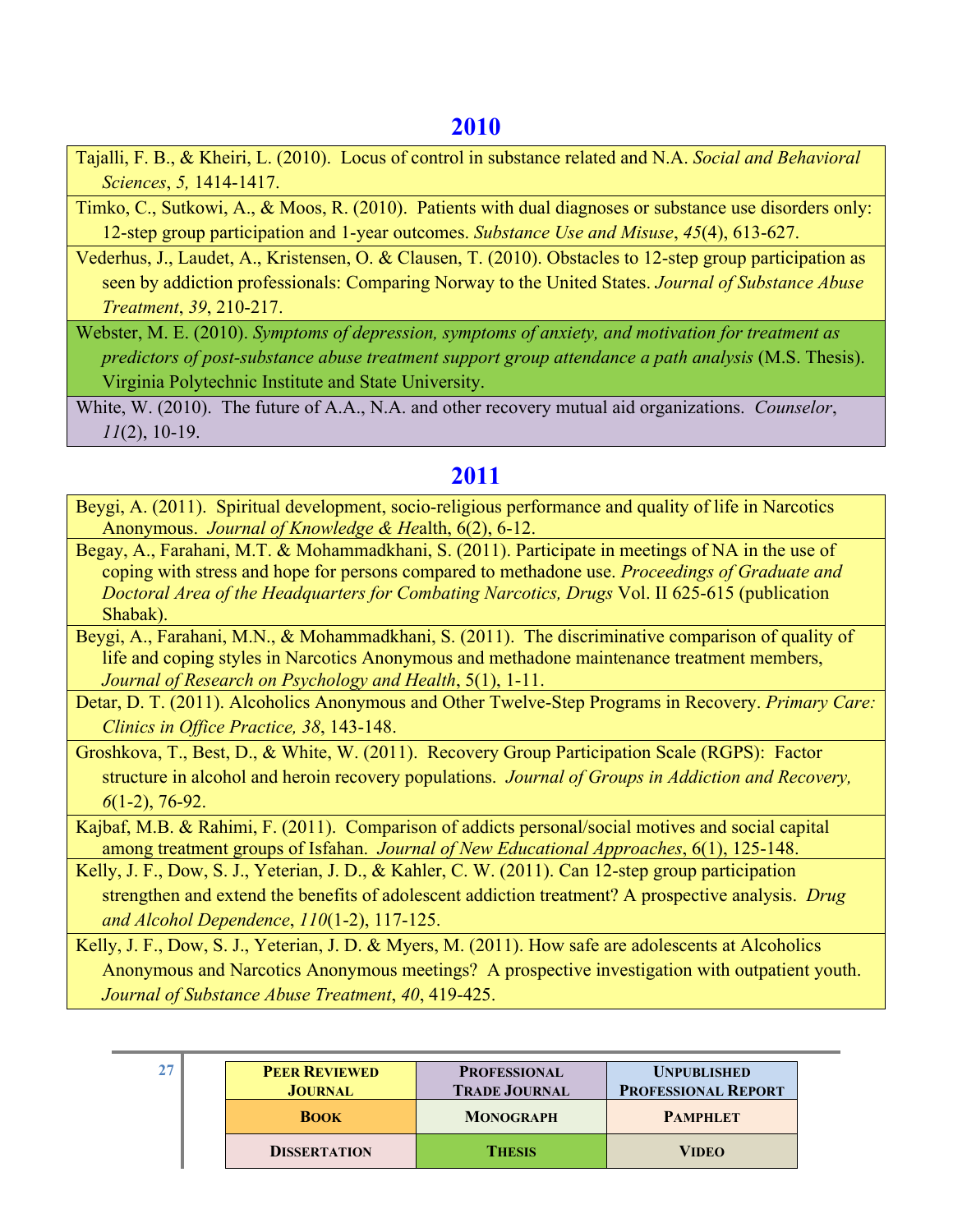- Kelly, J. F., Pagano, M. E., Stout, R. L. & Johnson, S. M. (2011). Influence of Religiosity on 12-Step Participation and Treatment Response Among Substance-Dependent Adolescents. *Journal of Studies on Alcohol and Drugs*, 72, 1000-1011.
- Kelly, J. F., Urbanoski, K. A., Hoeppner, B. B., & Slaymaker, V. J. (2011). Facilitating comprehensive assessment of 12-step experiences: A multidimensional measure of mutual-help activity. *Alcoholism Treatment Quarterly*, *29*(3), 181-203.
- Klutcharch, E. (2011). *Personality characteristics of cocaine and opiate addicts who participate in a 12 step program* (Dissertation). The Chicago School of Professional Psychology.
- Krentzman, A. R., Moore, B. C., Robison, E. A. R., Kelly, J., Kurtz, E., Laudet, A., & Zemore, S. (2011). How Alcoholics Anonymous and Narcotics Anonymous work: Cross-disciplinary perspectives. *Alcoholism Treatment Quarterly*, *29*(1), 75-84.
- Majer, J. M., Jason, L. A., Ferrari, J. R., & Miller, S. A. (2011). 12-Step involvement among a U.S. national sample of Oxford House residents. *Journal of Substance Abuse Treatment*, *41*(1), 37-44.
- Masuod, H.M., Akbar, Z.S. & Behrooz, S. (2011). A survey on the rate and the effective factors on the membership satisfaction of N.A. association in Andimeshk. *The Sociology of Youth Studies Quarterly*, *1*(3), 33-54.
- Orwat, J., Samet, J. H., Tompkins, C. P., Cheng, D. M., Dentato, M. P., & Saitz, R. (2011). Factors associated with attendance in 12-step groups (Alcoholics Anonymous/Narcotics Anonymous) among adults with alcohol problems living with HIV/AIDS. *Drug and Alcohol Dependence*, *113*(2-3), 165- 171.
- Raftopoulos, A., & Flora, K. (2011). Substance use related behavior of the members of Narcotics Anonymous and Alcoholics Anonymous in Greece. *Journal of Psychoactive Drugs*, *43*(3), 238-245.
- Ronel, N., Gueta, K., Abramsohn, Y., Caspi, N. & Adelson, M. (2011). Can a 12-Step Program Work in Methadone Maintenance Treatment? *International Journal of Offender Therapy and Comparative Criminology*, *55*(7), 1135-1153.
- Sanders, J. (2011). Feminist perspectives on 12-step recovery: A comparative descriptive analysis of women in Alcoholics Anonymous and Narcotics Anonymous. *Alcoholism Treatment Quarterly*, 29, 357-378.
- White, W., Budnick, C., & Pickard, B. (2011). Narcotics Anonymous: Its history and culture*. Counselor*, *12*(2), 10-15, 22-27, 36-39, 46-50.
- White, W. (2011). *Narcotics Anonymous and the pharmacotherapeutic treatment of opioid addiction*. Chicago, IL: Great Lakes Addiction Technology Transfer Center and Philadelphia Department of Behavioral Health and Intellectual disability Services.
- White, W., Budnick, C., & Pickard, B. (2011). Jimmy K. and the founding of Narcotics Anonymous [Review of the book *Every addict's friend, Jimmy K.: Reflections of a daughter*, by C. Kinnon Linder, with R. Roehm]. *Alcoholism Treatment Quarterly*, *29*(2), 176-178.

| 28 | <b>PEER REVIEWED</b><br><b>JOURNAL</b> | <b>PROFESSIONAL</b><br><b>TRADE JOURNAL</b> | <b>UNPUBLISHED</b><br><b>PROFESSIONAL REPORT</b> |
|----|----------------------------------------|---------------------------------------------|--------------------------------------------------|
|    | <b>BOOK</b>                            | <b>MONOGRAPH</b>                            | <b>PAMPHLET</b>                                  |
|    | <b>DISSERTATION</b>                    | <b>THESIS</b>                               | <b>VIDEO</b>                                     |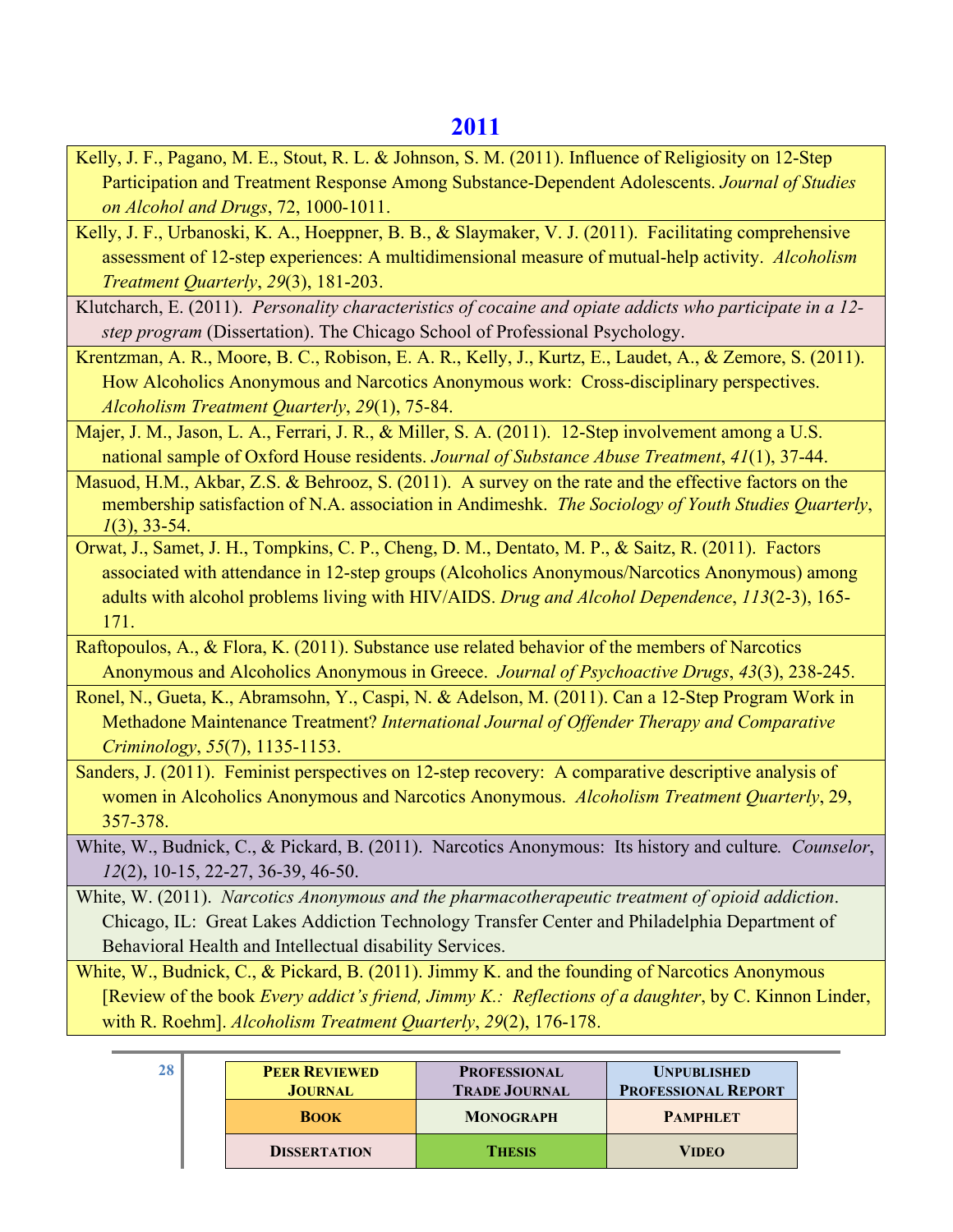<span id="page-28-0"></span>Beygi, A, Mohammadyfar, M., Farahani, M., & Mohammadkhani, S. (2012). The comparative study of coping styles and hope among Narcotics Anonymous and methadone maintenance treatment members, *Research on Addiction*, *5*(2), 55-72.

Chi, F. W., Campbell, C. I., Sterling, S. & Weisner, C. (2012). Twelve-Step attendance trajectories over 7 years among adolescents entering substance use treatment in an integrated health plan. *Addiction*, 107, 933-942.

Enayat, J., Javahmard, Gh.H, & Mammagani, J. (2012). The comparison of attention biases to opiates in substance dependent and treated clients of therapeutic clinics and Narcotics Anonymous members. *Research on Addiction*, 6(23), 27-37.

Kelly, J. F. & Yeterian, J. D. (2012). Empirical Awakening: The New Science on Mutual Help and Implications for Cost Containment Under Health Care Reform. *Substance Abuse*, *33*, 85-91.

Khodabandeh, F., Kahani, S., Shadnia, S., & Abdollahi, M. (2012). Comparison of the Efficacy of Methadone Maintenance Therapy vs. Narcotics Anonymous in the Treatment of Opioid Addiction: A 2-Year Survey. *International Journal of Pharmacology, 8*(5), 1811-7775, DOI: 10.3923/ijp.2012.445.449.

- Khodarahimi, S. & Rezaye, A.M. (2012). The effects of psychopathology and personality on substance abuse in twelve-step treatment programme abstainers, opiate substance abusers and a control sample. *Heroin Addiction and Related Clinical Problems*, *14*(2), 35-48.
- Mosavi, S., Iravani, M., Nikbakht, A., Yazdi, E. & Movahedie, A. (2012). A social work study on the effect of emotional intelligence factors on recovering people addicted to drugs. *Management Science Letters*, *2*(7), 2311-2316.

Rahimi, F., Padash, Z., Botlani, S. & Mehrmoush, F. (2012). The study of social capital indicators in addiction therapeutic groups. *International Journal of Contemporary Research in Business*, *4*(1), 380- 395.

Rahimpour, R., Khankeh, H. R., Khoshknab, M. F., Farhoodian, A. & Farzi, M. (2012). The Evaluation of Marital Adjustment among the Addicts in Isfahan NA Groups and Their Couples. *Iranian Rehabilitation Journal, 10*(15), 13-17.

Salehmoghaddam AR, Kahani HB, Vagheii S, Chamanzari H. (2012). Evaluation of detoxified addict's life quality participating in narcotics anonymous, therapeutic community and who refers to methadone therapy clinics sessions in Mashhad, Res Devel Nurs Midw.

Sanders, J. M. (2012). Use of Mutual Support to Counteract the Effects of Socially Constructed Stigma: Gender and Drug Addiction. *Journal of Groups in Addiction and Recovery, 7*(2-4), 327-252.

Scarbrough. S. H. (2012). *Reducing Recidivism in Returning Offenders with Alcohol and Drug Related Offenses: Contracts for the Delivery of Authentic Peer Based Recovery Support Services (Dissertation).* Virginia Commonwealth University.

Ventresca, M. W. (2012). *Understanding the Role of Storytelling in the Transformation of Female Cocaine Addicts in Narcotics Anonymous* (Dissertation). The Pennsylvania State University.

White, W. (2012). Commentary: Are the AA and NA skies falling? *Addiction Research and Theory*, *20*(2), 105-106.

| 29 | <b>PEER REVIEWED</b><br><b>JOURNAL</b> | <b>PROFESSIONAL</b><br><b>TRADE JOURNAL</b> | <b>UNPUBLISHED</b><br><b>PROFESSIONAL REPORT</b> |
|----|----------------------------------------|---------------------------------------------|--------------------------------------------------|
|    | <b>BOOK</b>                            | <b>MONOGRAPH</b>                            | <b>PAMPHLET</b>                                  |
|    | <b>DISSERTATION</b>                    | <b>THESIS</b>                               | <b>VIDEO</b>                                     |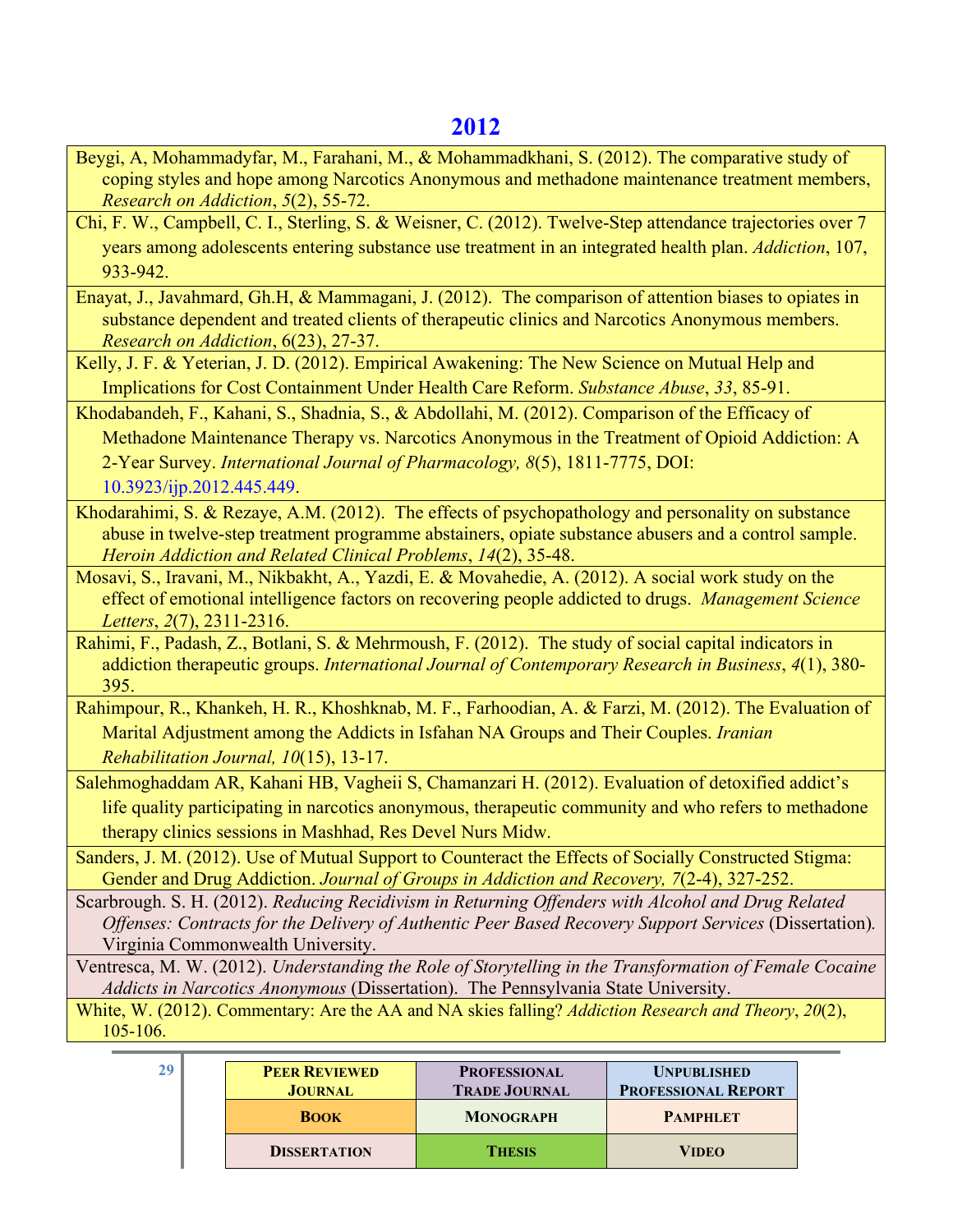<span id="page-29-0"></span>Witbrodt, J., Mertens, J., Kaskutas, L. A., Bond, J., Chi, F., & Weisner, C. (2012). Do 12-step meeting attendance trajectories over 9 years predict abstinence? *Journal of Substance Abuse Treatment, 43*, 30- 43.

Zafiridis, P., & Lainas, S. (2012). Alcoholics and Narcotics Anonymous: A radical movement under threat. *Addiction Research and Theory, 20*(2), 93-104.

Zafiridis, P. & Lainas, S. (2012). Discussing how the danger of radicalism amongst AA and NA groups can be avoided. *Addiction Research and Theory, 20*(2), 109-110.

Zare, H., Alipoor, A., Aghamohammadhasani, Nazer, M., Mokhtaree, M. & Sayadi, A. (2012). Assessment role of participation in Narcotics Anonymous in opiate dependents during abstinence. *Zahedan Journal of Research in Medical Sciences, 14*(9), 42 – 46.

# **[2013](#page-2-0)**

- Bergman, B. G., Greene, M. C., Hoeppner, B. B., Slaymaker, V. & Kelly, J. F. (2013). Psychiatric Comorbidity and 12-Step Participation: A Longitudinal Investigation of Treated Young Adults. *Alcoholism: Clinical and Experimental Research*, *38*(2), p. 501-510.
- Buckingham, S. A., Frings, D., & Albery, I. P. (2013). Group Membership and Social Identity in Addiction Recovery. *Psychology of Addictive Behaviors, 27*(4), p. 1132-1140.
- Carroll, J. F. X., De Leon, G., Joseph, H. & Winick, C. (2013). Reflections on the Past, Present, and the Future of the Chemical Dependency Treatment Field: Four Unique Perspectives. *Alcoholism Treatment Quarterly, 31*(1), p. 107-120.
- Galanter, M., Dermatis, H., Post, S. & Sampson, C. (2013). Spirituality-Based Recovery from Drug Addiction in the Twelve-Step Fellowship of Narcotics Anonymous. *Journal of Addiction Medicine, 7*(3), 189-195.
- Galanter, M., Dermatis, H., Post, S. & Santucci, C. (2013). Abstinence From Drugs of Abuse in Community-Based Members of Narcotics Anonymous. *Journal of Studies on Alcohol and Drugs, 74*(1), 349-352.
- Ghodrati, T.A., Sahbaei, F., Nabavi, S.J.. & Zare, M. (2013). Comparing continuity quit addiction time in participant persons and non participant persons in Narcotics Anonymous in City of Mashhad in 2012. *Medical Sciences Journal*, 23(3), 201-5.

Heidaripour, M. & Ebrahimabad, M. (2013). Compare the effectiveness of specialized addiction treatment clinics out patient and the NA approach in reducing mental disorder of addicts. *The 7<sup>th</sup> National Congress on Addiction Sciences*, 2-13-09-11.

Jones, B. A. (2013). *Spirituality as Positive Predictor of Coping with Stress for Individuals in Recovery from Alcohol and Other Drug Addictions* (Dissertation). Capella University.

Kelly, J. F., Stout, R. L. & Slaymaker, V. (2013). Emerging adults' treatment options in relation to 12-step mutual help attendance and active involvement. *Drug Alcohol Dependence, 129*(1-2), 151-157.

Sotodeh Asl, N., Behnam, B., & Ghorbani, R. (2013), Effectiveness of Narcotics Anonymous training programs in personality characters in substance abuse patients, *Koomesh*, *14*(3), 316-20.

|  | <b>PEER REVIEWED</b><br><b>JOURNAL</b> | <b>PROFESSIONAL</b><br><b>TRADE JOURNAL</b> | <b>UNPUBLISHED</b><br><b>PROFESSIONAL REPORT</b> |
|--|----------------------------------------|---------------------------------------------|--------------------------------------------------|
|  | <b>BOOK</b>                            | <b>MONOGRAPH</b>                            | <b>PAMPHLET</b>                                  |
|  | <b>DISSERTATION</b>                    | <b>THESIS</b>                               | <b>VIDEO</b>                                     |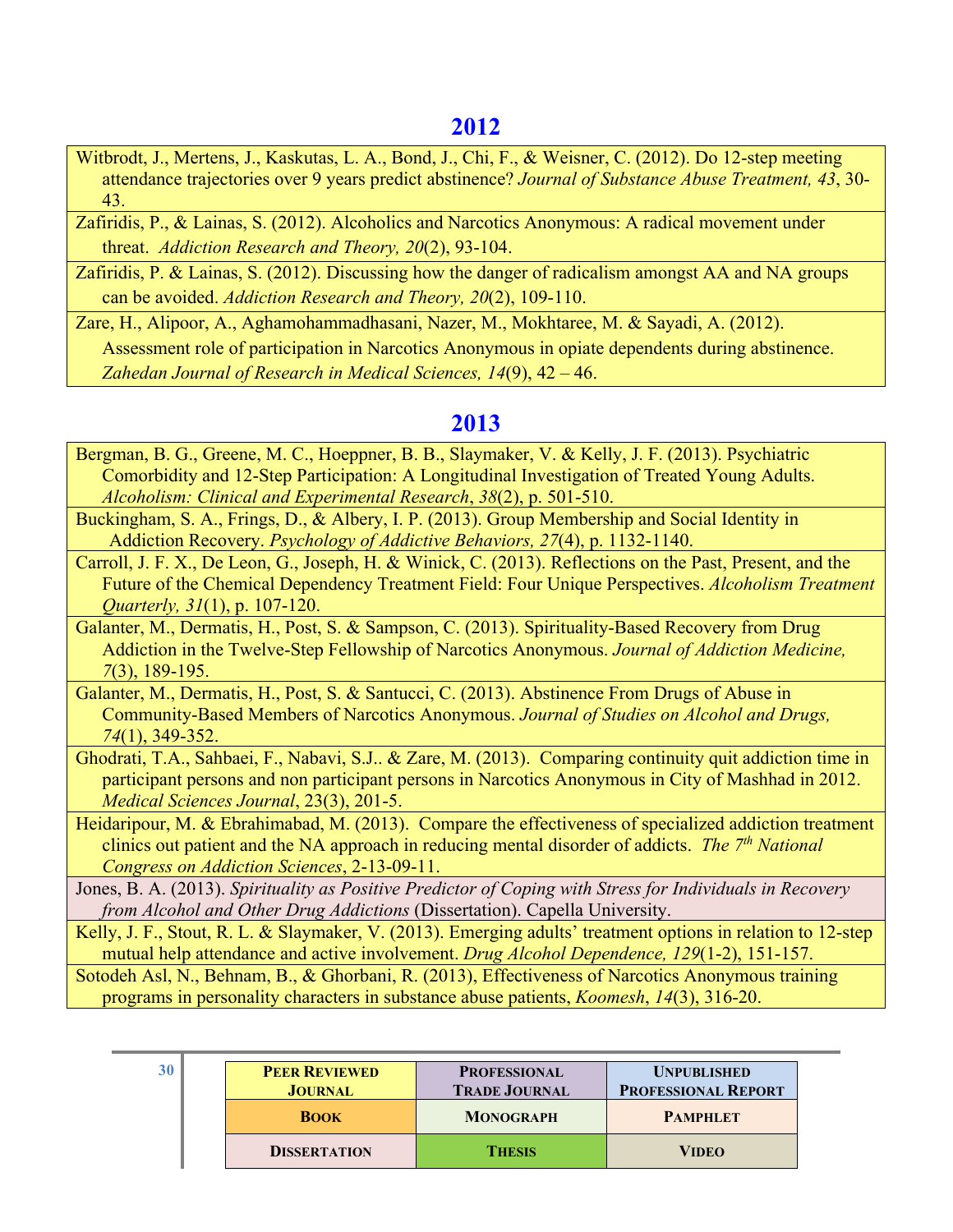<span id="page-30-0"></span>Tonigan, J. S., Martinez-Papponi, B. Hagler, K. J., Greenfield, B. L. & Venner, K. L. (2013). Longitudinal Study of Urban American Indian 12-Step Attendance, Attrition, and Outcome. *Journal of Studies on Alcohol and Drugs, 74,* 514–520.

White, W. L., Campbell, M. D., Shea, C., Hoffman, H. A., Crissman, B., & DuPont, R. L. (2013) Coparticipation in 12-Step Mutual Aid Groups and Methadone Maintenance Treatment: A Survey of 322 Patients. *Journal of Groups in Addiction & Recovery*, *8*(4), 294-308, DOI: 10.1080/1556035X.2013.836872

### **[2014](#page-2-0)**

- Akhondzadeh, S., Shabrang, M., Rezaei, O., & Rezaei, F. (2014). Personality patterns in Narcotics Anonymous members versus individuals with addiction receiving methadone maintenance therapy, *Iranian Journal of Psychiatry*, 9(3), 158-162.
- DiGangi, J. A., Majer, J. M., Mendoza, L., Droege, J. R., Jason, L. A. & Contreras, R. (2014). What Promotes Wisdom in 12-Step Recovery? *Journal of Groups in Addiction & Recovery, 9*(1), 31-39.
- Flaherty, M. T., Kurtz, E., White, W. L. & Larson, A. (2014). An Interpretive Phenomenological Anaylsis of Secular, Spiritual, and Religious Pathways of Long-Term Addiction Recovery. *Alcoholism Treatment Quarterly*, *32*(4), 337 – 356, DOI: 10.1080/07347324.2014.949098.
- Galanter, M., Dermatis, H. & Sampson, C. (2014). Narcotics anonymous: a comparison of military veterans and non-veterans. *Journal of Addictive Diseases*, *33*(3), 187-195, DOI: 10.1080/10550887.2014.950031
- Green, C.A., Yarborough, M. T., Polen, M. R., Janoff, S. L. & Yarborough, B. J. (2014). Dual Recovery Among People with Serious Mental Illness and Substance Problems: A Qualitative Analysis. *Journal of Dual Diagnosis*. DOI: 10.1080/15504263.2014.975004.
- Kazemeini, T., Mohammadi, F., & Salehi-Fadardi, J. (2014). General health status and marital satisfaction among female drug abusers. *Zahedan Journal of Research in Medical Sciences*, *16*(5),96.
- Kelly, J. F., Greene, M. C., Bergman, B. G. (2014). Do Drug-Dependent Patients Attending Alcoholics Anonymous Rather than Narcotics Anonymous Do As Well? A Prospective, Lagged, Matching Analysis. *Alcohol and Alcoholism*, *49*(6), 1 – 9, DOI: 10.1093/alcalc/agu066.
- Sanders, J. (2014). *Women in Narcotics Anonymous: Overcoming stigma & shame*. New York, NY: Pelgrave Macmillan a division of St Martin's Press LLC.
- Shamsalina,A., Norouzi, K., Fallahi Khoshknab, M., Farhoudiyan, A. (2014). Recovery based on spirituality in substance abusers in Iran. *Glob J Health Sci., 6*(6), 154-62.
- Taallaei, A., Moghaddam, A.S., Kahani, H.B., & Vaghei, S. (2014). Evaluation of detoxified addicts' life quality participating in Narcotics Anonymous, therapeutic community and who refer to methadone therapy clinics in Mashhad, 2012. *Journal of Research Development in Nursing & Midwifery, 10*, 28- 35. URL:<http://www.goums.ac.ir/jgbfnm/article-1-422-en.html>
- Torbati, A.G., Pashib, M., Hassanzadeh, M., Alizadeh, H. & Heshmati, H. (2014). The impact of client's education in the Narcotics Anonymous meetings on tendency to use drugs. *Journal of Torbat Heydariyeh University of Medical Sciences*, *2*(3), 17-22.

| -31 | <b>PEER REVIEWED</b><br><b>JOURNAL</b> | <b>PROFESSIONAL</b><br><b>TRADE JOURNAL</b> | <b>UNPUBLISHED</b><br><b>PROFESSIONAL REPORT</b> |
|-----|----------------------------------------|---------------------------------------------|--------------------------------------------------|
|     | <b>BOOK</b>                            | <b>MONOGRAPH</b>                            | <b>PAMPHLET</b>                                  |
|     | <b>DISSERTATION</b>                    | <b>THESIS</b>                               | <b>VIDEO</b>                                     |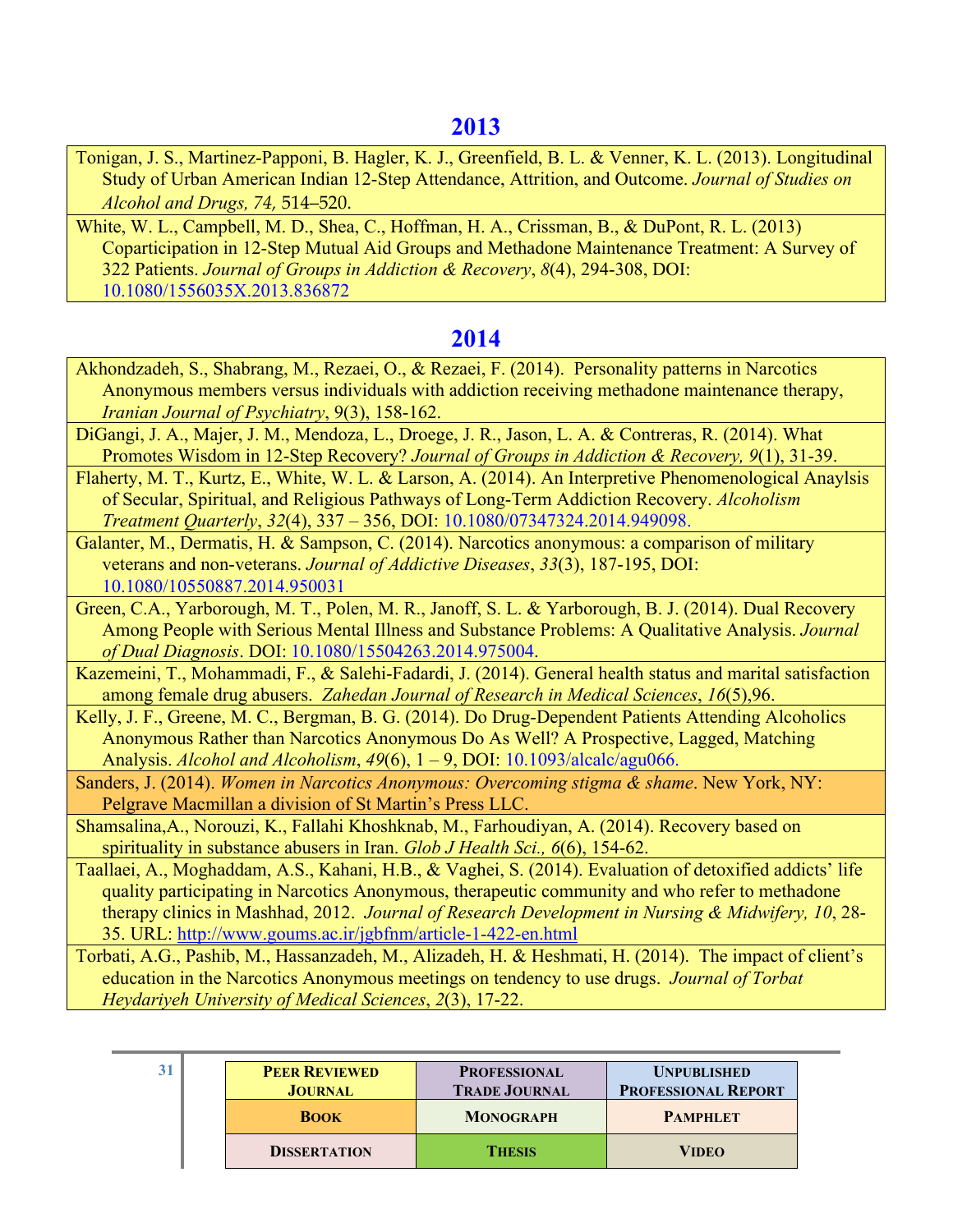- <span id="page-31-0"></span>Wall, R., Sondhi, A. & Day, E. (2014). What Influences Referral to 12-Step Mutual Self-Help Groups by Treatment Professionals. *European Addiction Research*, April.
- White, W. L., Campbell, M. D., Spencer, R. A., Hoffman, H. A., Crissman, B., & DuPont, R. L. (2014). Participation in Narcotics Anonymous and Alcoholics Anonymous and Abstinence Outcomes of 322 Methadone Maintenance Patients. *Journal of Groups in Addiction & Recovery*, *9*(1), 14-30, DOI: 10.1080/1556035X.2014.888883
- Zandasta, E., Seddigh, S.M. & Namazi, S. (2014). Comparison of the personal characteristics of the recovered men through Narcotics Anonymous self-help groups with those who have been recovered without attending these groups. *American Journal of Life Science Research*, *2*(1), 1-7.

# **[2015](#page-2-0)**

- Arjmand, G.K. & Eghbalia, A. (2015). A comparative study of the personality patterns, stress coping strategies, and attribution styles among substance addicts and rehabilitators. *Journal of Personality & Individual Differences*, *4*(7), 25-45.
- Day, E., Wall, R., Chohan, G. & Seddon, J. (2015) Perceptions of professional drug treatment staff in England about client barriers to narcotics anonymous attendance. *Addiction Research & Theory*, *23*(3), 223-230.<http://dx.doi.org/10.3109/16066359.2014.976205>
- DeLucia, C., Bergman, B.G., Formoso, D., & Weinberg, L. B. (2015). Recovery in Narcotics Anonymous from the Perspectives of Long-Term Members: A Qualitative Study. *Journal of Groups on Addiction & Recovery*, *10*(1), 3-22.
- HajHosseini, M. & Hashemi, R. (2015). Addicts' Quality of Life and Psychological Disorders (depression, anxiety and stress) in two Treatment Methods: Narcotics Anonymous vs. Methadone Maintenance Treatment. *Research on Addiction Quarterly Journal of Drug Abuse, 9*(35), 36-47.
- Hashemianfar, S., Esmaeeli, R., Rahimi, M., Samineh, B.J., Aghababaian, A., Hejazi, S.N., & Yaghoobi, K. (2015). Lived experience of NA in the cycle of recovery from addiction. *International Research Journal of Social Science Management*, 2, 51-56.
- Kalantarkousheh, S.M., Doostian, Y., Godini, A. A., Aazami, Y. (2015). Cognitive emotion regulation strategies among regular persons and participants in methadone or Narcotics Anonymous treatment programs. *Studies in Social Sciences and Humanities*, *2*(3). Available at [http://drkalantar.com/wp](http://drkalantar.com/wp-content/uploads/2015/09/regulation.pdf)[content/uploads/2015/09/regulation.pdf.](http://drkalantar.com/wp-content/uploads/2015/09/regulation.pdf)
- Kingston, S., Knight, E., Williams, J., Gordon, H. (2015). How do Young Adults View 12-Step Programs? A Qualitative Study. *Journal of Addictive Diseases, 34*(4),311-22. doi:10.1080/10550887.2015.1074506.
- Mansooreh, H.H. (2015). Addicts' quality of life and psychological disorders (depression, anxiety, and stress) in two treatment methods: Narcotics Anonymous vs. methadone maintenance treatment. *Research on Addiction*, *9*(35), 119-136.
- Monico, L. B., Gryczynski, J., Mitchell, S. G., Schwartz, R. P., O'Grady, K. E., & Jaffe, J. H. (2015). Buprenorphine Treatment and 12-step Meeting Attendance: Conflicts, Compatibilities, and Patient Outcomes. *Journal of Substance Abuse Treatment, 57*, 89-95.

Neubert, O. (2015). *Narcotics Anonymous in the UK: A Membership Survey* (M.S. Thesis). King's College London.

| 32 | <b>PEER REVIEWED</b><br><b>JOURNAL</b> | <b>PROFESSIONAL</b><br><b>TRADE JOURNAL</b> | <b>UNPUBLISHED</b><br><b>PROFESSIONAL REPORT</b> |
|----|----------------------------------------|---------------------------------------------|--------------------------------------------------|
|    | <b>BOOK</b>                            | <b>MONOGRAPH</b>                            | <b>PAMPHLET</b>                                  |
|    | <b>DISSERTATION</b>                    | <b>THESIS</b>                               | <b>VIDEO</b>                                     |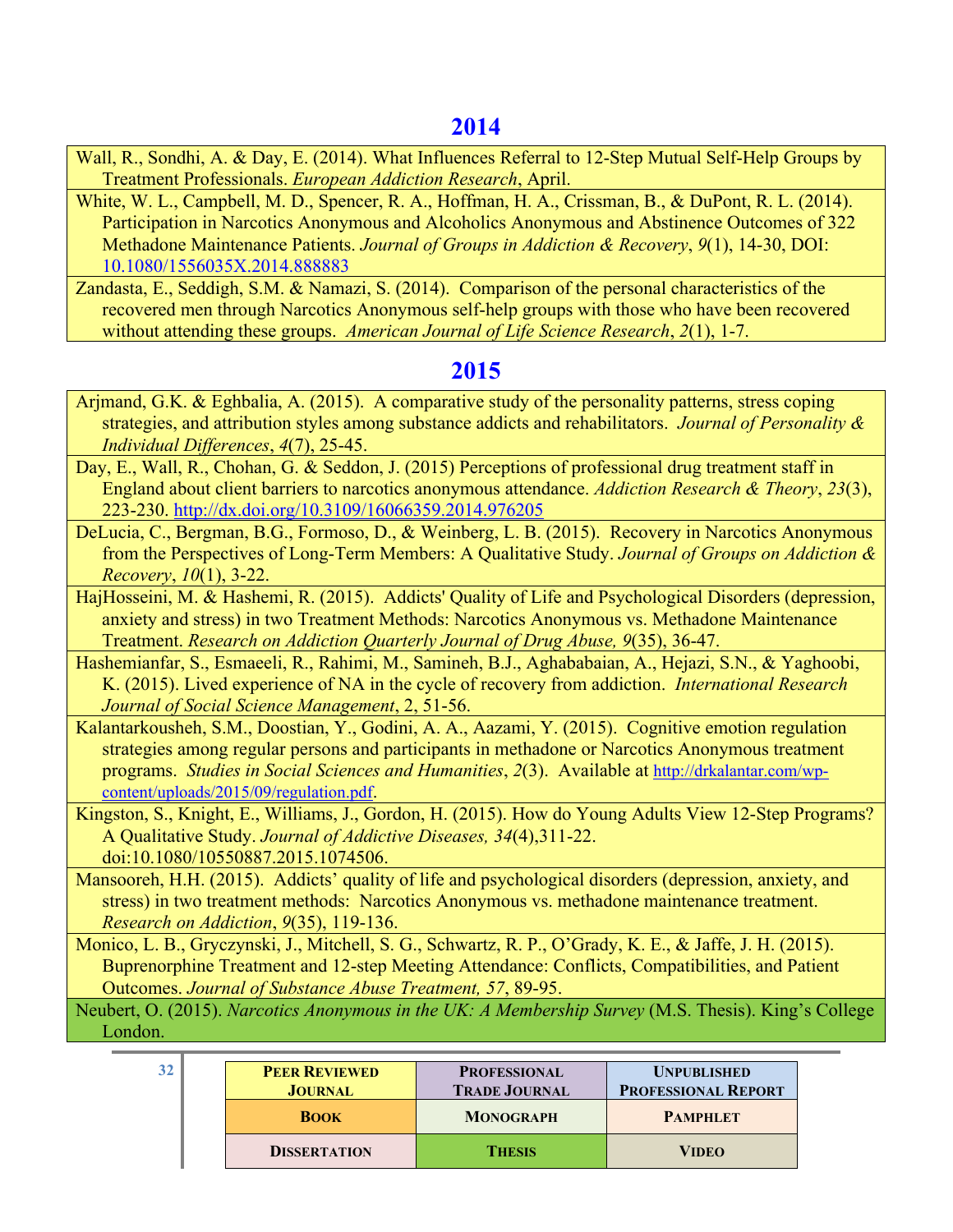<span id="page-32-0"></span>Peles, E., Sason A., Tene, O., Domany, Y., Schreiber, S., & Adelson, M. (2015). Ten Years of Abstinence in Former Opiate Addicts: Medication Free Non-Patients Compared to Methadone Maintenance Patients. *Journal of Addictive Diseases, 34*(4), 284-295.

### **[2016](#page-2-0)**

Cuozzo, J. D. (2016). The paths of anonymous narcotics [sic] "message transmission" at the Mardre Pelletier female penitentiary in Porto Alegre, RS Masters dissertation, Federal University of Rio Grande do Sul, Institute of Philosphy and Human Services. Postgraduate program in Social Anthropology, 2016). Retrieved on December 30, 2016 from [http://hdl.handle.net/10183/142949.](http://hdl.handle.net/10183/142949)

Chen, G. (2016). Does gratitude promote recovery from substance misuse? *Addiction Research & Theory, 25*(2), 1-8.

- Hosseini, F., Ardekani, S.M.Y., Kordi, A., Farzinrad, B., & Musazadeh, M. (2016). Quality of life among Narcotic Anonymous male members in Yazd City, Iran. *International Journal of High Risk Behavior & Addiction*, *5*(4):e31275 DOI: 10.5812/ijhrba.31275.
- Navid, K., Khiavi, F.F., Nezzgad, S.Z., Fathi, K., & Haghighi, M.H. (2016). Drug abstinence self-efficacy among addicted men who stopped taking drugs and participating in therapeutic community, Narcotic Anonymous and methadone maintenance treatment groups in Ahvaz City, Iran. *International Journal of Pharmaceutical Research & Allied Sciences*, *5*(2), 75-81.
- Suzuki J, & Dodds T. (2016). Clinician recommendation of 12-step meeting attendance and discussion regarding disclosure of buprenorphine use among patients in office-based opioid treatment. *Substance Abuse, 37*(1), 31-4. doi: 10.1080/08897077.2015.1132292.

White, W., Galanter, M., Humphreys, K., Kelly, J. (2016) The Paucity of Attention to Narcotics Anonymous in Current Public, Professional, and Policy Responses to Rising Opioid Addiction, *Alcoholism Treatment Quarterly, 34*(4), 437-462, DOI: 10.1080/07347324.2016.1217712.

# **[2017](#page-2-0)**

Abedi, H., Rizi, M.N., Nasrollah, A.M., Ghodoosi, A. & Navidan, A. (2017). Addiction abstinence as an accessible experience: A phenomenological study. *International Journal of High Risk Behaviors and Addiction*, *6*(1),e31241; [http://dx.doi.org/10.5812/ijhrba.31241.](http://dx.doi.org/10.5812/ijhrba.31241)

Christensen, P. (2017). The program is perfect Narcotics Anonymous and the managing of the American addict. *Medicine Anthropology Theory, 4*(5), 23–45.<https://doi.org/10.17157/mat.4.5.319>

# **[2018](#page-2-0)**

Enos, G. (2018). Medication Patients May Find Chilly Reception in NA's Rooms. *Addiction Professional.*  [https://www.addictionpro.com/article/medications/medication-patients-may-find-chilly-reception-nas](https://www.addictionpro.com/article/medications/medication-patients-may-find-chilly-reception-nas-rooms)[rooms](https://www.addictionpro.com/article/medications/medication-patients-may-find-chilly-reception-nas-rooms)

Shiraly R, & Taghva, M. (2018). Factors Associated with Sustained Remission among Chronic Opioid Users. *Addict Health*, *10*(2), 86-94.

| ×<br>ņ.<br>P.        |  |
|----------------------|--|
| ł<br>۰.<br>. .<br>__ |  |

| 33 | <b>PEER REVIEWED</b><br><b>JOURNAL</b> | <b>PROFESSIONAL</b><br><b>TRADE JOURNAL</b> | <b>UNPUBLISHED</b><br><b>PROFESSIONAL REPORT</b> |
|----|----------------------------------------|---------------------------------------------|--------------------------------------------------|
|    | <b>BOOK</b>                            | <b>MONOGRAPH</b>                            | <b>PAMPHLET</b>                                  |
|    | <b>DISSERTATION</b>                    | <b>THESIS</b>                               | <b>VIDEO</b>                                     |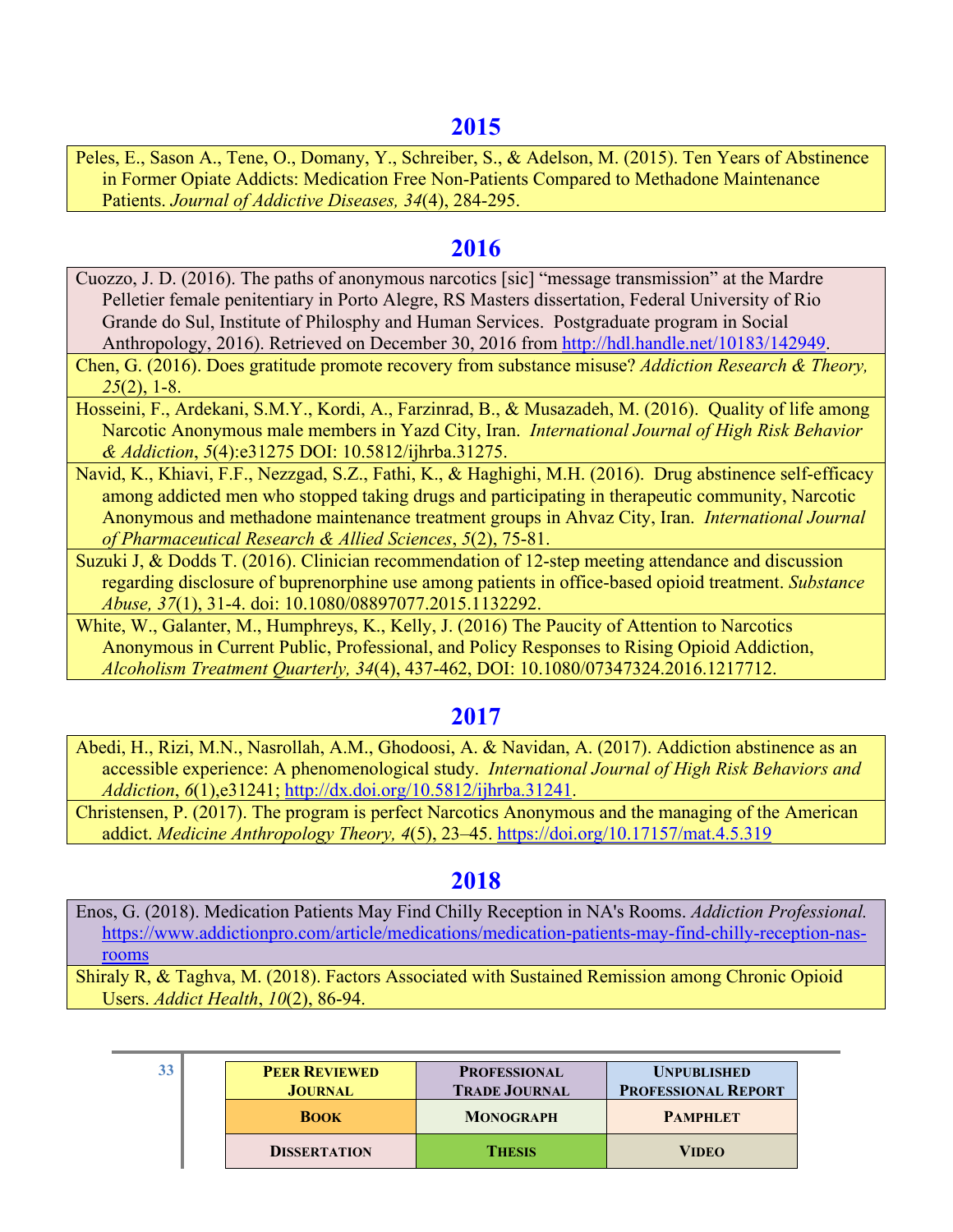- <span id="page-33-0"></span>Day, E. Kirberg, S. & Metrebian, N. (2019). Affiliation to alcoholics anonymous or narcotics anonymous among patients attending an English specialist addiction service. *Drugs and Alcohol Today, 19*(4), 257- 269. DOI: 10.1108/DAT-05-2019-0017
- Galanter, M., White, W. L., & Hunter, B. D. (2019). Cross-cultural Applicability of the 12-Step Model: A Comparison of Narcotics Anonymous in the USA and Iran. *Journal of addiction medicine, 13***(**6), 493- 499. DOI:10.1097/ADM.0000000000000526
- Jalali, R., Moradi, A., Dehghan, F., Merzai, S., & Alikhani, M. (2019). The exploration of factors related to treatment retention in Narcotics Anonymous members: a qualitative study. *Substance Abuse Treatment, Prevention, and Policy, 14*(14).<https://doi.org/10.1186/s13011-019-0205-6>
- Mokhtari, M. R., Alavi, M. Pahlavanzadeh, S. & Cleary, M. (2019). Comparison of the effectiveness of a 12 step substance use recovery program on quality of life. *Nursing and Health Sciences*, *22*. DOI: 10.1111/nhs.12668

Matthijs, E. (2019). Narcotics Anonymous Attendees' Perceptions and Experiences of Substitute Addictions in the Western Cape, South Africa (Master's Thesis). Ghent University.

# **[2020](#page-2-0)**

Abdollahi, S. M., & Haghayegh, S. A. (2020). Efficacy of Group Therapy Based on 12-step Approach of Narcotics Anonymous on Self-control and Quality of Life in People With Substance Use Disorder Diagnosis During Recovery. *Journal of Practice in Clinical Psychology*, *8*(1), 17-26. <https://doi.org/10.32598/jpcp.8.1.19>

Corvin, J. (2020). How Effective Is Narcotics Anonymous in Substance Abuse Treatment? *NASW Alcohol, Tobacco, and other Drugs Section Connection*. Fall/Winter 5-6.

- Dekkers, A., Vos, S., & Vanderplasschen, W. (2020). "Personal recovery depends on NA unity": an exploratory study on recovery supportive elements in Narcotics Anonymous Flanders. *Substance Abuse Treatment, Prevention, and Policy,* 15:53.<https://doi.org/10.1186/s13011-020-00296-0>
- Galanter, M., White, W., Ziegler, P., & Hunter, B. (2020). An empirical study on the construct of "God" in the Twelve Step process. *The American Journal of Drug and Alcohol Abuse*. <https://doi.org/10.1080/00952990.2020.1789870>
- Humprheys, K., Barretoc, N. B., Alessid, S. M., Carrolle, K. M., Crits-Christophf, P., Donovang, D. M., Kelly, J. F., Schottenfeld, R. S., Timko, C., & Wagner, T. H. (2020). Impact of 12 step mutual help groups on drug use disorder patients across six clinical trials. *Drug and Alcohol Dependence, 215*, 1-7. <https://doi.org/10.1016/j.drugalcdep.2020.108213>

White, W., Galanter, M., Humphreys, K., & Kelly, J. (2020). "We Do Recovery" Scientific Studies on Narcotics Anonymous. Retrieved 12/05/2020: [http://www.williamwhitepapers.com/pr/dlm\\_uploads/2020-Review-of-Scientific-Studies-on-NA.pdf](http://www.williamwhitepapers.com/pr/dlm_uploads/2020-Review-of-Scientific-Studies-on-NA.pdf)

| 34 | <b>PEER REVIEWED</b><br><b>JOURNAL</b> | <b>PROFESSIONAL</b><br><b>TRADE JOURNAL</b> | <b>UNPUBLISHED</b><br><b>PROFESSIONAL REPORT</b> |
|----|----------------------------------------|---------------------------------------------|--------------------------------------------------|
|    | <b>BOOK</b>                            | <b>MONOGRAPH</b>                            | <b>PAMPHLET</b>                                  |
|    | <b>DISSERTATION</b>                    | <b>THESIS</b>                               | <b>VIDEO</b>                                     |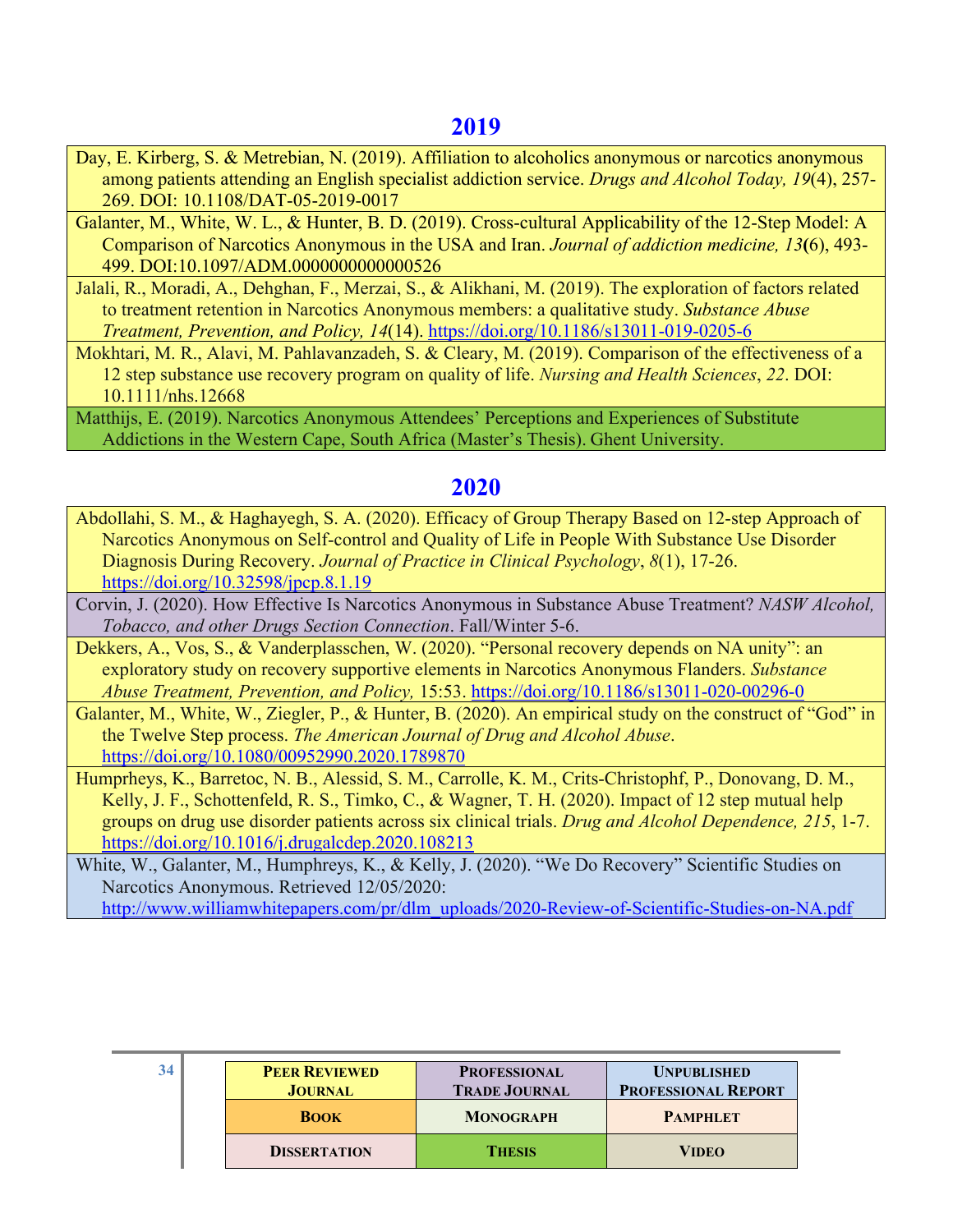**Future Updates:** This chronology will be updated as more scientific studies are published about Narcotics Anonymous. We encourage readers to send us information about new materials that are published.

**Acknowledgement**: Stephanie Merkle, Research Assistant at Chestnut Health Systems, and Barbara S. Weiner, Manager of the Hazelden Library assisted with the search process and preparation of the final manuscript.

**About the Authors**: William White is a Senior Research Consultant at Chestnut Health Systems; Chris Budnick is the Executive Director for Healing Transitions (formerly The Healing Place of Wake County), Founding Board Chair of Recovery Communities of North Carolina, Recovery Africa Board Member and is an Adjunct Faculty member with the North Carolina State University School of Social Work; and Boyd Pickard is a Research Assistant at the Illinois Addiction Studies Archives.

#### **Contact Information:** William White [bwhite@chestnut.org](mailto:bwhite@chestnut.org)

Chris Budnick [ckbudnick@gmail.com](mailto:cbudnick@healing-transitions.org) Boyd Pickard [boydpickard@gmail.com](mailto:boydpickard@gmail.com)

| 35 | <b>PEER REVIEWED</b><br><b>JOURNAL</b> | <b>PROFESSIONAL</b><br><b>TRADE JOURNAL</b> | <b>UNPUBLISHED</b><br><b>PROFESSIONAL REPORT</b> |
|----|----------------------------------------|---------------------------------------------|--------------------------------------------------|
|    | <b>BOOK</b>                            | <b>MONOGRAPH</b>                            | <b>PAMPHLET</b>                                  |
|    | <b>DISSERTATION</b>                    | <b>THESIS</b>                               | <b>VIDEO</b>                                     |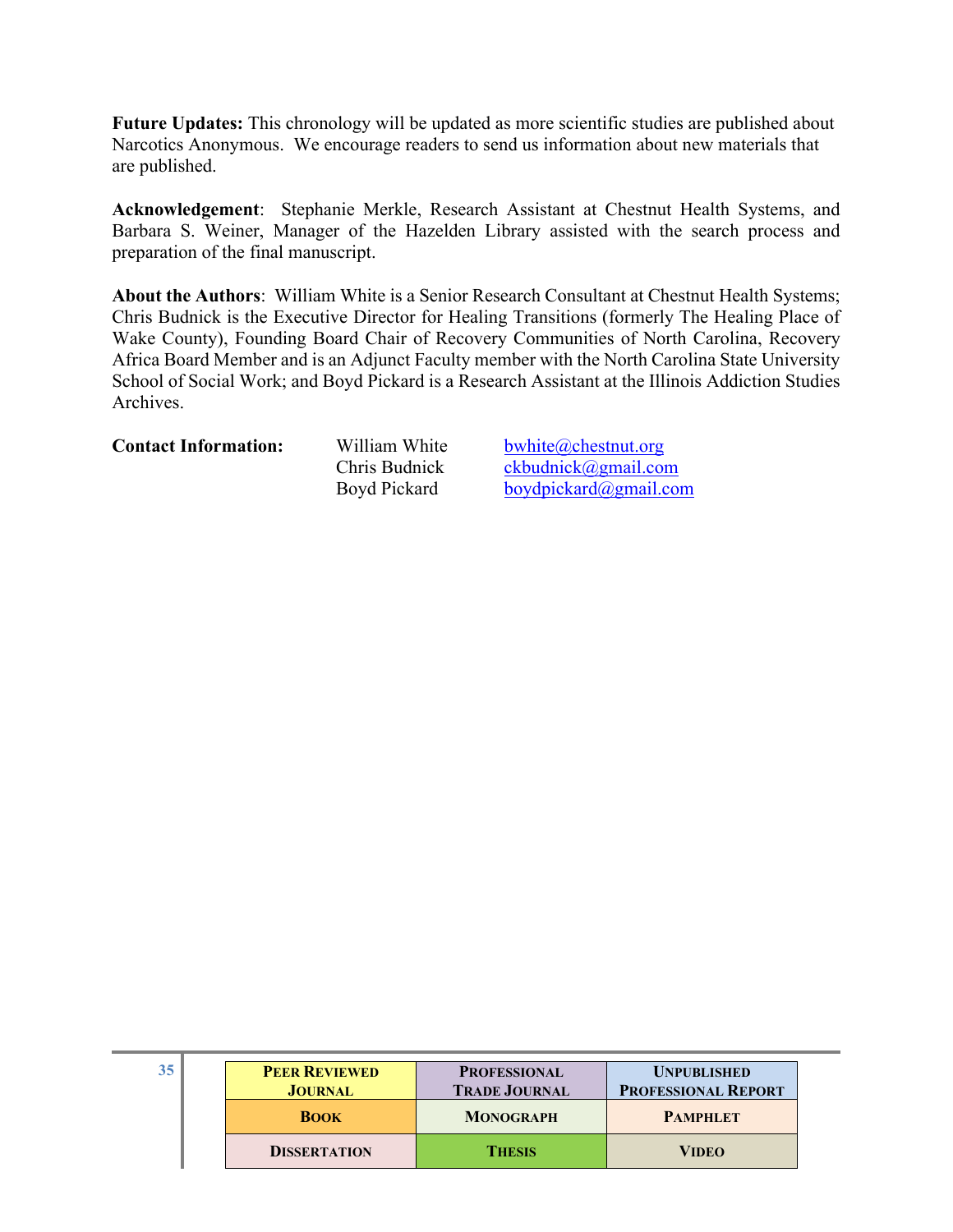# **Appendix I – [Narcotics Anonymous in Iran](#page-2-0)**

- <span id="page-35-0"></span>Abdollahi, S. M., & Haghayegh, S. A. (2020). Efficacy of Group Therapy Based on 12-step Approach of Narcotics Anonymous on Self-control and Quality of Life in People With Substance Use Disorder Diagnosis During Recovery. *Journal of Practice in Clinical Psychology*, *8*(1), 17-26. <https://doi.org/10.32598/jpcp.8.1.19>
- Abedi, H., Rizi, M.N., Nasrollah, A.M., Ghodoosi, A. & Navidan, A. (in press, 2016). Addiction abstinence as an accessible experience: A phenomenological study. *International Journal of High Risk Behaviors and Addiction*, e31241, DOI: 10.5812/ijhrba.31241.
- Akhondzadeh, S., Shabrang, M., Rezaei, O., & Rezaei, F. (2014). Personality patterns in Narcotics Anonymous members versus individuals with addiction receiving methadone maintenance therapy, *Iranian Journal of Psychiatry*, 9(3), 158-162.
- Arjmand, G.K. & Eghbalia, A. (2015). A comparative study of the personality patterns, stress coping strategies, and attribution styles among substance addicts and rehabilitators. *Journal of Personality & Individual Differences*, *4*(7), 25-45.
- Beygi, A. (2011). Spiritual development, socio-religious performance and quality of life in Narcotics Anonymous. *Journal of Knowledge & He*alth, 6(2), 6-12.
- Begay, A., Farahani, M.T. & Mohammadkhani, S. (2011). Participate in meetings of NA in the use of coping with stress and hope for persons compared to methadone use. *Proceedings of Graduate and Doctoral Area of the Headquarters for Combating Narcotics, Drugs* Vol. II 625-615 (publication Shabak).
- Beygi, A., Farahani, M.N., & Mohammadkhani, S. (2011). The discriminative comparison of quality of life and coping styles in Narcotics Anonymous and methadone maintenance treatment members, *Journal of Research on Psychology and Health*, 5(1), 1-11.
- Beygi, A, Mohammadyfar, M., Farahani, M., & Mohammadkhani, S. (2012). The comparative study of coping styles and hope among Narcotics Anonymous and methadone maintenance treatment members, *Research on Addiction*, *5*(2), 55-72.
- Enayat, J., Javahmard, Gh.H, & Mammagani, J. (2012). The comparison of attention biases to opiates in substance dependent and treated clients of therapeutic clinics and Narcotics Anonymous members. *Research on Addiction*, 6(23), 27-37.
- Galanter, M., White, W. L., & Hunter, B. D. (2019). Cross-cultural Applicability of the 12-Step Model: A Comparison of Narcotics Anonymous in the USA and Iran. *Journal of addiction medicine, 13***(**6), 493- 499. DOI:10.1097/ADM.0000000000000526
- Ghodrati, T.A., Sahbaei, F., Nabavi, S.J.. & Zare, M. (2013). Comparing continuity quit addiction time in participant persons and non participant persons in Narcotics Anonymous in City of Mashhad in 2012. *Medical Sciences Journal*, 23(3), 201-5.
- HajHosseini, M. & Hashemi, R. (2015). Addicts' Quality of Life and Psychological Disorders (depression, anxiety and stress) in two Treatment Methods: Narcotics Anonymous vs. Methadone Maintenance Treatment. *Research on Addiction Quarterly Journal of Drug Abuse, 9*(35), 36-47.
- Hashemianfar, S., Esmaeeli, R., Rahimi, M., Samineh, B.J., Aghababaian, A., Hejazi, S.N., & Yaghoobi, K. (2015). Lived experience of NA in the cycle of recovery from addiction. *International Research Journal of Social Science Management*, 2, 51-56.

| 36 | <b>PEER REVIEWED</b><br><b>JOURNAL</b> | <b>PROFESSIONAL</b><br><b>TRADE JOURNAL</b> | <b>UNPUBLISHED</b><br><b>PROFESSIONAL REPORT</b> |
|----|----------------------------------------|---------------------------------------------|--------------------------------------------------|
|    | <b>BOOK</b>                            | <b>MONOGRAPH</b>                            | <b>PAMPHLET</b>                                  |
|    | <b>DISSERTATION</b>                    | <b>THESIS</b>                               | <b>VIDEO</b>                                     |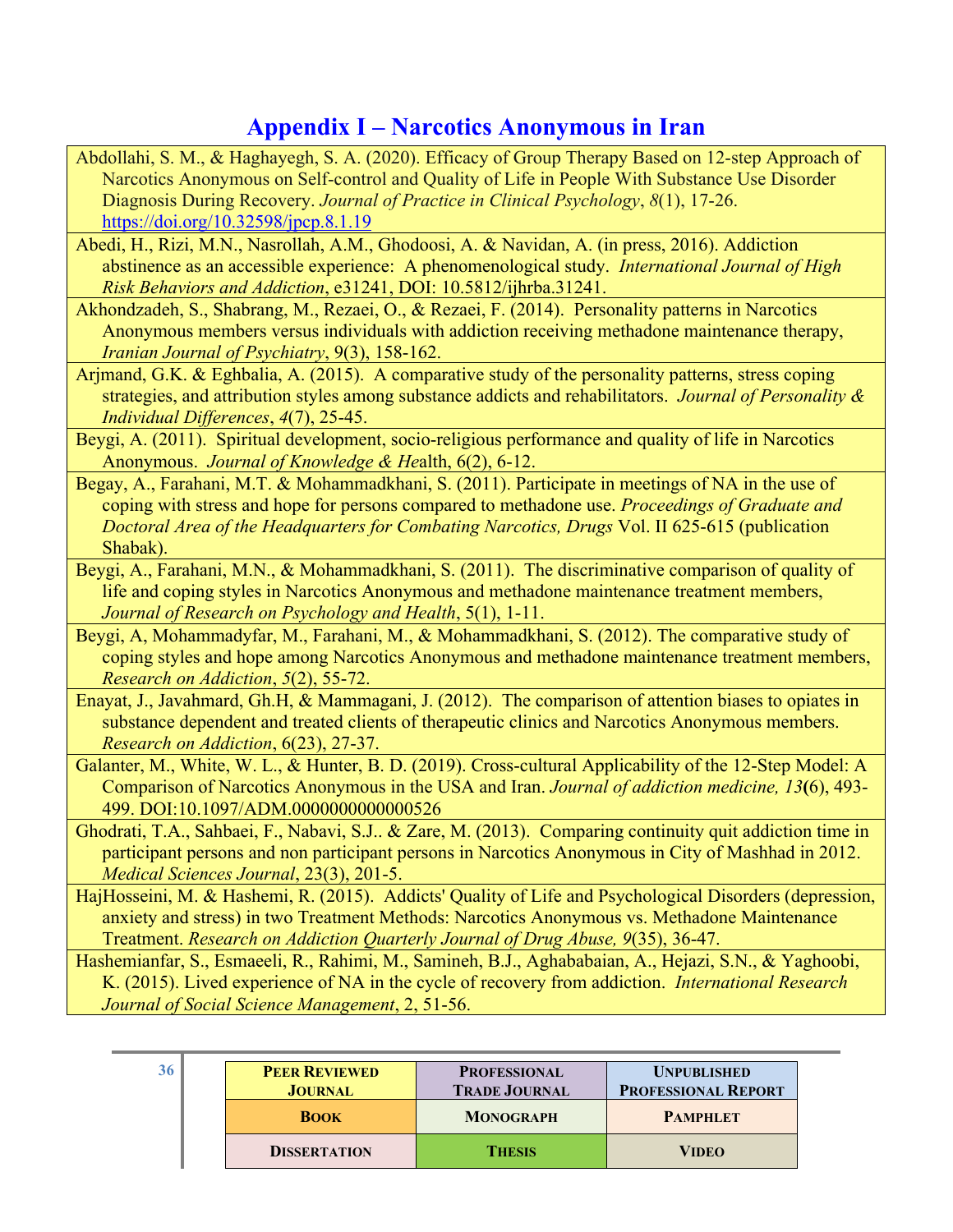# **Appendix I – [Narcotics Anonymous in Iran](#page-2-0)**

- Heidaripour, M. & Ebrahimabad, M. (2013). Compare the effectiveness of specialized addiction treatment clinics out patient and the NA approach in reducing mental disorder of addicts. *The 7<sup>th</sup> National Congress on Addiction Sciences*, 2-13-09-11.
- Hosseini, F., Ardekani, S.M.Y., Kordi, A., Farzinrad, B., & Musazadeh, M. (in press, 2016). Quality of life among Narcotic Anonymous male members in Yazd City, Iran. *International Journal of High Risk Behavior & Addiction*, e31275 DOI: 10.5812/ijhrba.31275.
- Jalali, R., Moradi, A., Dehghan, F., Merzai, S., & Alikhani, M. (2019). The exploration of factors related to treatment retention in Narcotics Anonymous members: a qualitative study. *Substance Abuse Treatment, Prevention, and Policy, 14*(14). [https://doi.org/10.1186/s13011-019-0205-6.](https://doi.org/10.1186/s13011-019-0205-6)
- Kajbaf, M.B. & Rahimi, F. (2011). Comparison of addicts personal/social motives and social capital among treatment groups of Isfahan. *Journal of New Educational Approaches*, *6*(1), 125-148.
- Kalantarkousheh, S.M., Doostian, Y., Godini, A. A., Aazami, Y. (2015). Cognitive emotion regulation strategies among regular persons and participants in methadone or Narcotics Anonymous treatment programs. *Studies in Social Sciences and Humanities*, *2*(3). Available at [http://drkalantar.com/wp](http://drkalantar.com/wp-content/uploads/2015/09/regulation.pdf)[content/uploads/2015/09/regulation.pdf](http://drkalantar.com/wp-content/uploads/2015/09/regulation.pdf)
- Kazemeini, T., Mohammadi, F., & Salehi-Fadardi, J. (2014). General health status and marital satisfaction among female drug abusers. *Zahedan Journal of Research in Medical Sciences*, *16*(5),96.
- Khodabandeh, F., Kahani, S., Shadnia, S., & Abdollahi, M. (2012). Comparison of efficacy of methadone maintenance therapy vs. Narcotics Anonymous in the treatment of opioid addiction: A 2-year survey. *International Journal of Pharmacology*, *8*(5), 445-449.
- Khodarahimi, S. & Rezaye, A.M. (2012). The effects of psychopathology and personality on substance abuse in twelve-step treatment programme abstainers, opiate substance abusers and a control sample. *Heroin Addiction and Related Clinical Problems*, *14*(2), 35-48.
- Mansooreh, H.H. (2015). Addicts' quality of life and psychological disorders (depression, anxiety, and stress) in two treatment methods: Narcotics Anonymous vs. methadone maintenance treatment. *Research on Addiction*, *9*(35), 119-136.
- Masuod, H.M., Akbar, Z.S. & Behrooz, S. (2011). A survey on the rate and the effective factors on the membership satisfaction of N.A. association in Andimeshk. *The Sociology of Youth Studies Quarterly*, *1*(3), 33-54.
- Mokhtari, M. R., Alavi, M. Pahlavanzadeh, S. & Cleary, M. (2019). Comparison of the effectiveness of a 12 step substance use recovery program on quality of life. *Nursing and Health Sciences*, . DOI: 10.1111/nhs.12668
- Mosavi, S., Iravani, M., Nikbakht, A., Yazdi, E. & Movahedie, A. (2012). A social work study on the effect of emotional intelligence factors on recovering people addicted to drugs. *Management Science Letters*, *2*(7), 2311-2316.
- Navid, K., Khiavi, F.F., Nezzgad, S.Z., Fathi, K., & Haghighi, M.H. (2016). Drug abstinence self-efficacy among addicted men who stopped taking drugs and participating in therapeutic community, Narcotic Anonymous and methadone maintenance treatment groups in Ahvaz City, Iran. *International Journal of Pharmaceutical Research & Allied Sciences*, *5*(2), 75-81.

| 37 | <b>PEER REVIEWED</b><br><b>JOURNAL</b> | <b>PROFESSIONAL</b><br><b>TRADE JOURNAL</b> | <b>UNPUBLISHED</b><br><b>PROFESSIONAL REPORT</b> |
|----|----------------------------------------|---------------------------------------------|--------------------------------------------------|
|    | <b>BOOK</b>                            | <b>MONOGRAPH</b>                            | <b>PAMPHLET</b>                                  |
|    | <b>DISSERTATION</b>                    | <b>THESIS</b>                               | <b>VIDEO</b>                                     |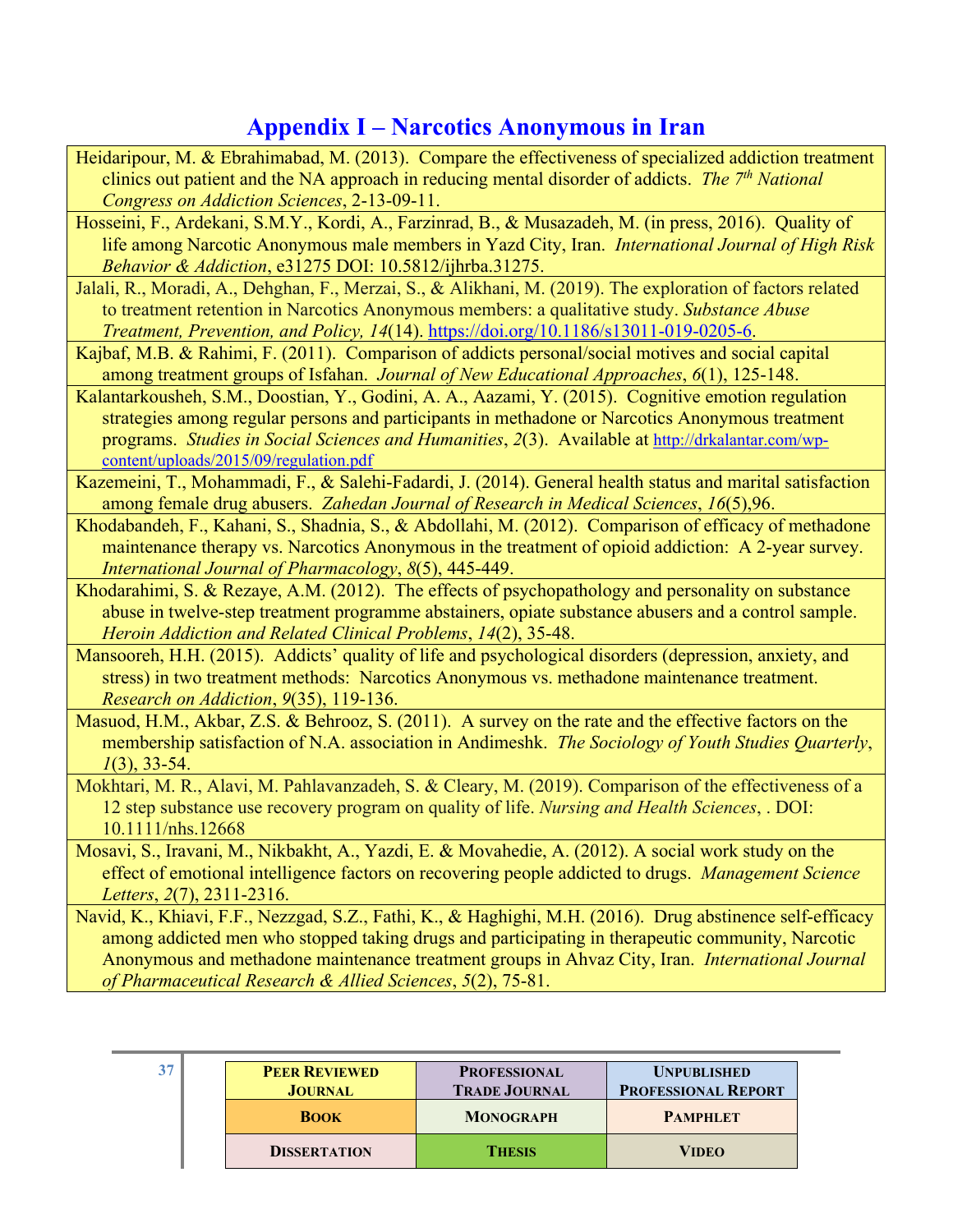# **Appendix I – [Narcotics Anonymous in Iran](#page-2-0)**

- Rahimi, F., Padash, Z., Botlani, S. & Mehrmoush, F. (2012). The study of social capital indicators in addiction therapeutic groups. *International Journal of Contemporary Research in Business*, *4*(1), 380- 395.
- Rahimpour, R., Khankeh, H.R., Khoshknab, M.F, Farhoodian, A. & Farzi, M. (2012). The evaluation of marital adjustment of the addicts in Isafan NA groups and their couples. *Iranian Rehabilitation Journal*, *10*(1), 13-17.
- Salehmoghaddam AR, Kahani HB, Vagheii S, Chamanzari H. (2012). Evaluation of detoxified addict's life quality participating in narcotics anonymous, therapeutic community and who refers to methadone therapy clinics sessions in Mashhad, Res Devel Nurs Midw.
- Seraji A, Momeni H, Salehi A. (2010). The investigation of factors affecting dependence on narcotics and reappearance of drug usage in narcotics anonymous. *Arak Medical University Journal* (AMUJ), *13*(3), 68-75. [Persian]
- Shamsalina,A., Norouzi, K., Fallahi Khoshknab, M., Farhoudiyan, A. (2014). Recovery based on spirituality in substance abusers in Iran. *Glob J Health Sci., 6*(6), 154-62.
- Shiraly R, & Taghva, M. (2018). Factors Associated with Sustained Remission among Chronic Opioid Users. *Addict Health*, *10*(2), 86-94.
- Sotodeh Asl, N., Behnam, B., & Ghorbani, R. (2013), Effectiveness of Narcotics Anonymous training programs in personality characters in substance abuse patients, *Koomesh*, *14*(3), 316-20.
- Tajalli, F.B. & Kheiri, L. (2010). Locus of control in substance relateb and NA. *Procedia-Social and Behavioral Sciences*, *5*, 1414-1417.
- Taallaei, A., Moghaddam, A.S., Kahani, H.B., & Vaghei, S. (2014). Evaluation of detoxified addicts' life quality participating in Narcotics Anonymous, therapeutic community and who refer to methadone therapy clinics in Mashhad, 2012. *Journal of Research Development in Nursing & Midwifery, 10*, 28- 35. URL:<http://www.goums.ac.ir/jgbfnm/article-1-422-en.html>
- Torbati, A.G., Pashib, M., Hassanzadeh, M., Alizadeh, H. & Heshmati, H. (2014). The impact of client's education in the Narcotics Anonymous meetings on tendency to use drugs. *Journal of Torbat Heydariyeh University of Medical Sciences*, *2*(3), 17-22.
- Zandasta, E., Seddigh, S.M. & Namazi, S. (2014). Comparison of the personal characteristics of the recovered men through Narcotics Anonymous self-help groups with those who have been recovered without attending these groups. *American Journal of Life Science Research*, *2*(1), 1-7.

Zare, H., Alipoor, A., Aghamohammadhasani, P., Nazer, M., Mokhtaree, M., & Sayadi, A. (2012). Assessment role of participation in narcotic anonymous in opiate dependents during abstinence. *Zahedan J Rese Med Sci*., *14*(9), 42-6.

| 38 | <b>PEER REVIEWED</b><br><b>JOURNAL</b> | <b>PROFESSIONAL</b><br><b>TRADE JOURNAL</b> | <b>UNPUBLISHED</b><br><b>PROFESSIONAL REPORT</b> |
|----|----------------------------------------|---------------------------------------------|--------------------------------------------------|
|    | <b>BOOK</b>                            | <b>MONOGRAPH</b>                            | <b>PAMPHLET</b>                                  |
|    | <b>DISSERTATION</b>                    | <b>THESIS</b>                               | <b>VIDEO</b>                                     |